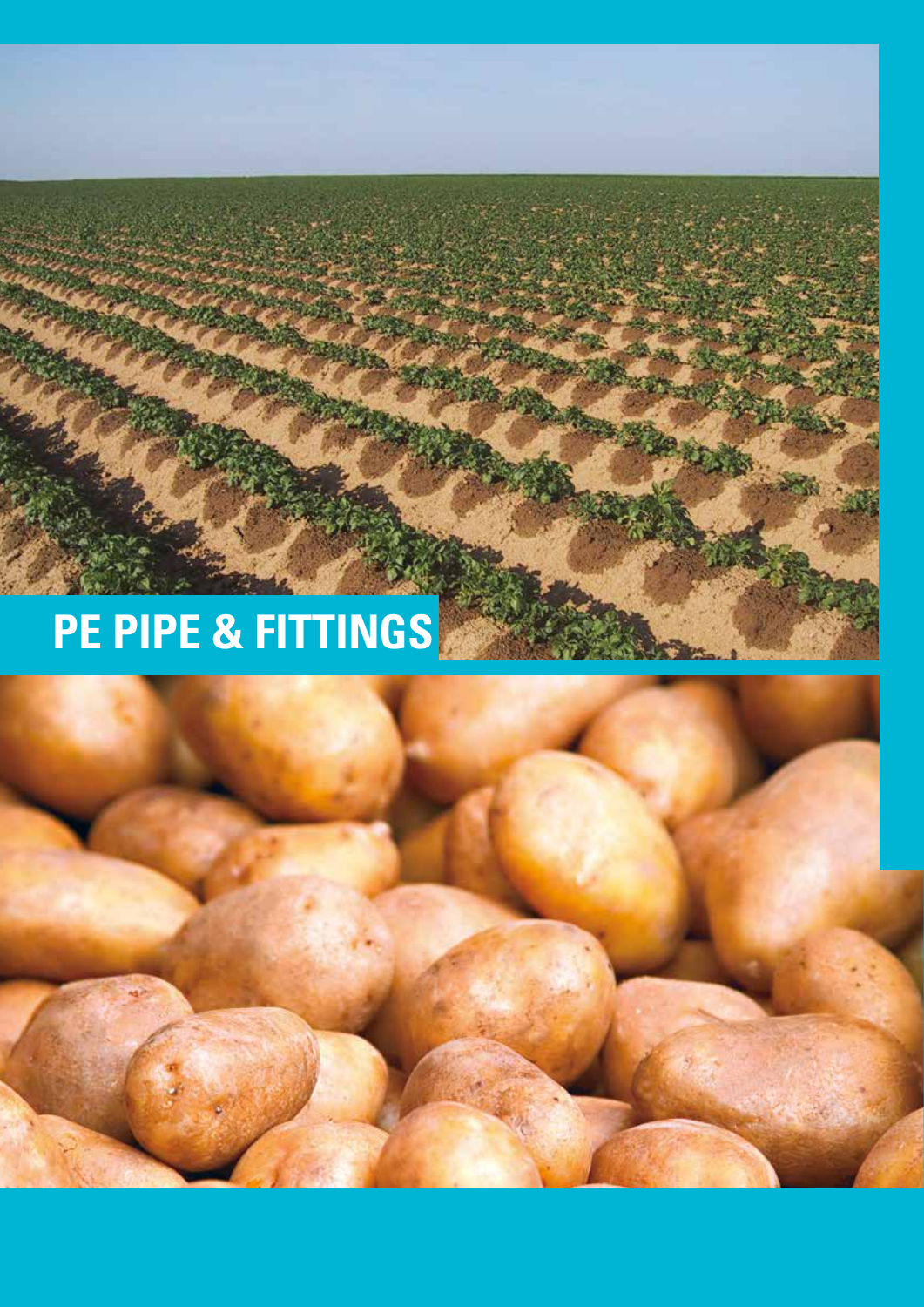#### **PE PIPE & FITTINGS** LDPE PIPE



- **All LDPE pipe is made with 100% virgin material**
- **ECO LDPE is made with 100% re-grind virgin material**
- **•** Pipes rated at 4 bar at 20<sup>°</sup>C No 2 for **years**
- **All LDPE pipe is made and tested in our own factory**

| <b>LDPE PIPE 4 BAR</b> |                            |                        |                  |  |
|------------------------|----------------------------|------------------------|------------------|--|
| <b>Netafim Code</b>    | <b>Manufacturer's Code</b> | <b>Description</b>     | M                |  |
| <b>Z1112A</b>          | 02080-451521               | $5 \times 3$ (s)       | 100m             |  |
| Z1112                  | 02080-451522               | $5 \times 3$ (s)       | 200m             |  |
| Z1111                  |                            | $5 \times 3$ (s)       | 500m             |  |
| <b>Z1112B</b>          | 02080-451545               | $5 \times 3$ (s)       | 1000m            |  |
| Z1110                  | 02080-451510               | $5 \times 3(h)$        | 200m             |  |
| Z1113                  | 02080-451580               | $5.5 \times 3.5$ (pcj) | 100m             |  |
| Z1114                  | 02080-451582               | $5.5 \times 3.5$ (pcj) | 200m             |  |
| <b>Z1114A</b>          | 02080-451585               | $5.5 \times 3.5$ (pcj) | 500 <sub>m</sub> |  |
| Z1115B                 | 02080-451708               | 6x4                    | 100m             |  |
| Z1115                  | 02080-451710               | 6x4                    | 200m             |  |
| Z1116                  | 02080-451715               | 6x4                    | 500m             |  |
| Z1115A                 | 02080-451720               | 6 x 4                  | 1000m            |  |
| Z1117                  | 02058-250046               | 7x4                    | 200m             |  |
| Z1118                  | 02058-250051               | $8 \times 6$           | 100m             |  |
| Z1118B                 |                            | $8 \times 6$           | 200m             |  |
| <b>Z1118A</b>          |                            | $8 \times 6$           | 250m             |  |
| Z1118C                 |                            | $8 \times 6$           | 500m             |  |
| Z1119                  | 02057-250055               | 12 x 10                | 100 <sub>m</sub> |  |
| Z1120                  | 02057-250057               | 12 x 10                | 200m             |  |
| Z1128                  |                            | 16 x 13.6              | 25m              |  |
| Z1129                  | 02057-250089               | 16 x 13.6              | 50 <sub>m</sub>  |  |
| Z1130                  | 02057-250087               | 16 x 13.6              | 100m             |  |
| Z1125                  | 02057-250090               | 16 x 13.6              | 200m             |  |
| Z1131                  | 02057-250093               | 16 x 13.6              | 500 <sub>m</sub> |  |
| Z1134                  |                            | 20 x 17                | 25m              |  |
| Z1135                  | 02057-250134               | 20 x 17                | 50 <sub>m</sub>  |  |
| Z1140                  | 02057-250137               | 20 x 17                | 100m             |  |
| Z1145                  | 02057-250139               | 20 x 17                | 200 <sub>m</sub> |  |
| Z1150                  | 02057-250141               | 20 x 17                | 500m             |  |
| Z1155                  | 02057-250172               | 25 x 21.4              | 100 <sub>m</sub> |  |
| Z1156                  | 02057-250172               | 25 x 21.4              | 200m             |  |
| <b>Z1160A</b>          | 02057-250203               | 32 x 28                | 50 <sub>m</sub>  |  |
| Z1160                  | 02057-250205               | 32 x 28                | 100 <sub>m</sub> |  |

| <b>LDPE ECO PIPE 4 BAR</b> |                            |                    |      |  |
|----------------------------|----------------------------|--------------------|------|--|
| <b>Netafim Code</b>        | <b>Manufacturer's Code</b> | <b>Description</b> |      |  |
| <b>Z1130R</b>              | 02059-251087               | $16 \times 13.6$   | 100m |  |
| <b>71140R</b>              | 02059-251137               | $20 \times 17$     | 100m |  |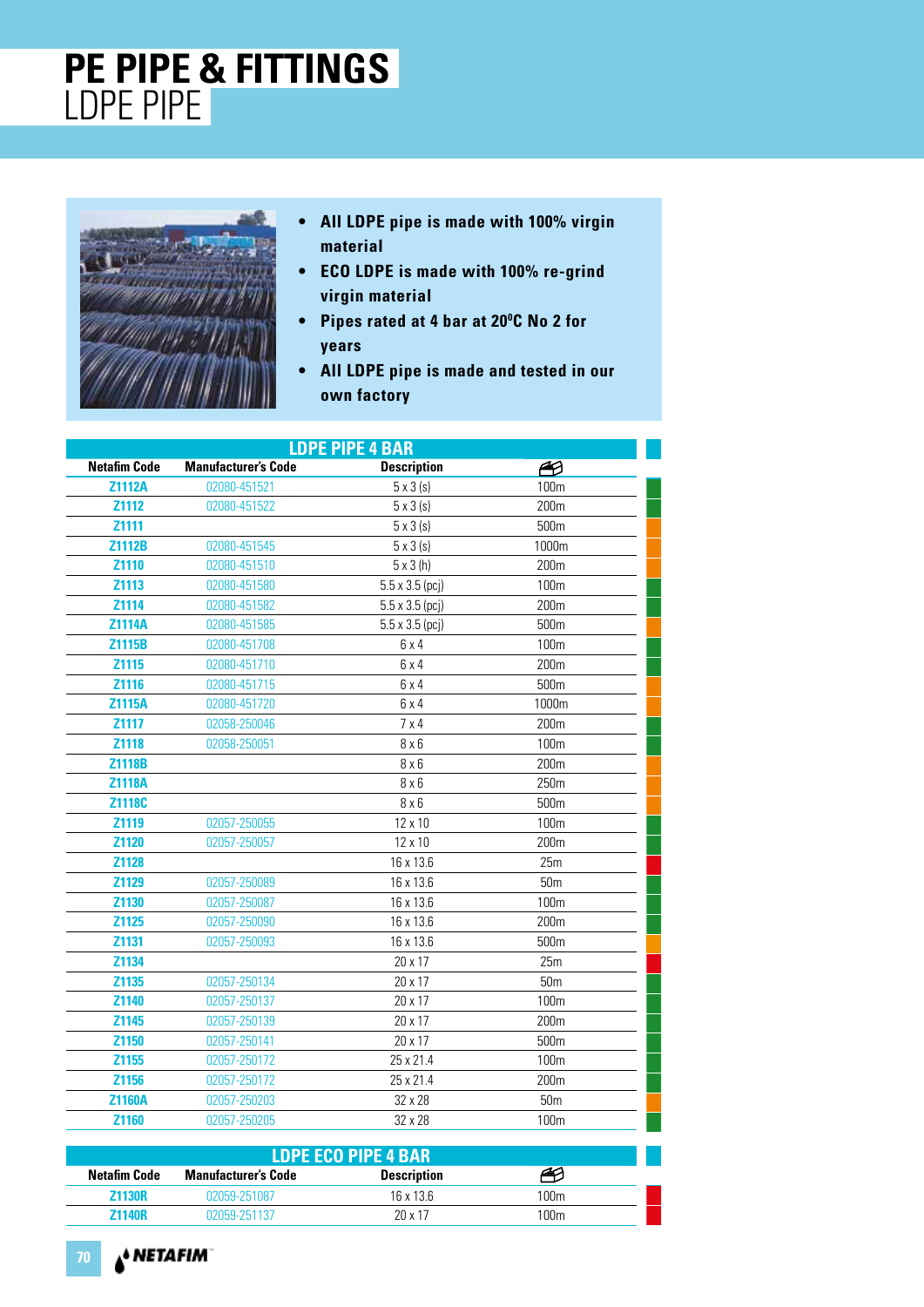# **PE PIPE & FITTINGS**

**Please call us for further details on our bespoke punched pipe service,**<br>
Please call us for further details on our bespoke punched pipe service,<br> **Please call us for further details** on our bespoke punched pipe service,<br> *Netafim offers variations of drip spacing and lengths tailored to your specific requirements. Please also see page 19 of the Drip section.*

| LDPE PIPE 6 BAR     |                            |                    |      |  |
|---------------------|----------------------------|--------------------|------|--|
| <b>Netafim Code</b> | <b>Manufacturer's Code</b> | <b>Description</b> |      |  |
| <b>Z1159</b>        | 02057-250244               | $32 \times 268$    | 100m |  |

| <b>LDPE PIPE BLACK/WHITE</b> |                            |                    |      |  |
|------------------------------|----------------------------|--------------------|------|--|
| Netafim Code                 | <b>Manufacturer's Code</b> | <b>Description</b> |      |  |
| <b>Z1151</b>                 | 02066-250598               | $20 \times 17$     | 300m |  |
| 71152                        | 02066-250600               | 25 x 21            | 300m |  |

| <b>LDPE HEATING PIPE GROUND</b> |                            |                    |                  |  |
|---------------------------------|----------------------------|--------------------|------------------|--|
| <b>Netafim Code</b>             | <b>Manufacturer's Code</b> | <b>Description</b> |                  |  |
| D250147                         | 02057-250147               | $20 \times 15.6$   | 100 <sub>m</sub> |  |
| D250146                         | 02057-250146               | $20 \times 15.6$   | 500 <sub>m</sub> |  |
| D <sub>250180</sub>             | 02057-250180               | 25 x 21            | 100 <sub>m</sub> |  |
| D250182                         | 02057-250182               | 25 x 21            | 500 <sub>m</sub> |  |
| D <sub>250189</sub>             | 02057-250189               | $25 \times 19.6$   | 500 <sub>m</sub> |  |
| D <sub>250191</sub>             | 02057-250191               | $25 \times 19.6$   | 100 <sub>m</sub> |  |

| <b>INAFF 3 HEATING PIPE!</b> |                            |                    |                      |
|------------------------------|----------------------------|--------------------|----------------------|
| Netafim Code                 | <b>Manufacturer's Code</b> | <b>Description</b> |                      |
|                              | 02057-252395               | 20x23              | Available on Request |
|                              | 02057-252405               | 25x23              | Available on Request |

| <b>PP HEATING PIPE RIBBED</b> |                            |                    |      |  |
|-------------------------------|----------------------------|--------------------|------|--|
| Netafim Code                  | <b>Manufacturer's Code</b> | <b>Description</b> |      |  |
|                               | 02057-252405               | 25mm               | 500m |  |

#### **PE PIPE & FITTINGS** PE PIPE 6 BAR

| <b>HDPE ECO PIPE 6 BAR COILS</b> |                            |                    |                  |
|----------------------------------|----------------------------|--------------------|------------------|
| <b>Netafim Code</b>              | <b>Manufacturer's Code</b> | <b>Description</b> |                  |
| <b>Z1310R</b>                    | 02056-251305               | 32 x 28            | 100 <sub>m</sub> |
| <b>Z1315R</b>                    | 02056-251315               | 40 x 36            | 100 <sub>m</sub> |
| <b>Z1320R</b>                    | 02056-251325               | $50 \times 45.2$   | 100 <sub>m</sub> |
| <b>Z1325R</b>                    | 02056-251335               | 63 x 57            | 100 <sub>m</sub> |
| <b>Z1330R</b>                    | 02056-251345               | 75 x 67.8          | 100 <sub>m</sub> |
| <b>Z1335R</b>                    | 02056-251355               | $90 \times 81.4$   | 100 <sub>m</sub> |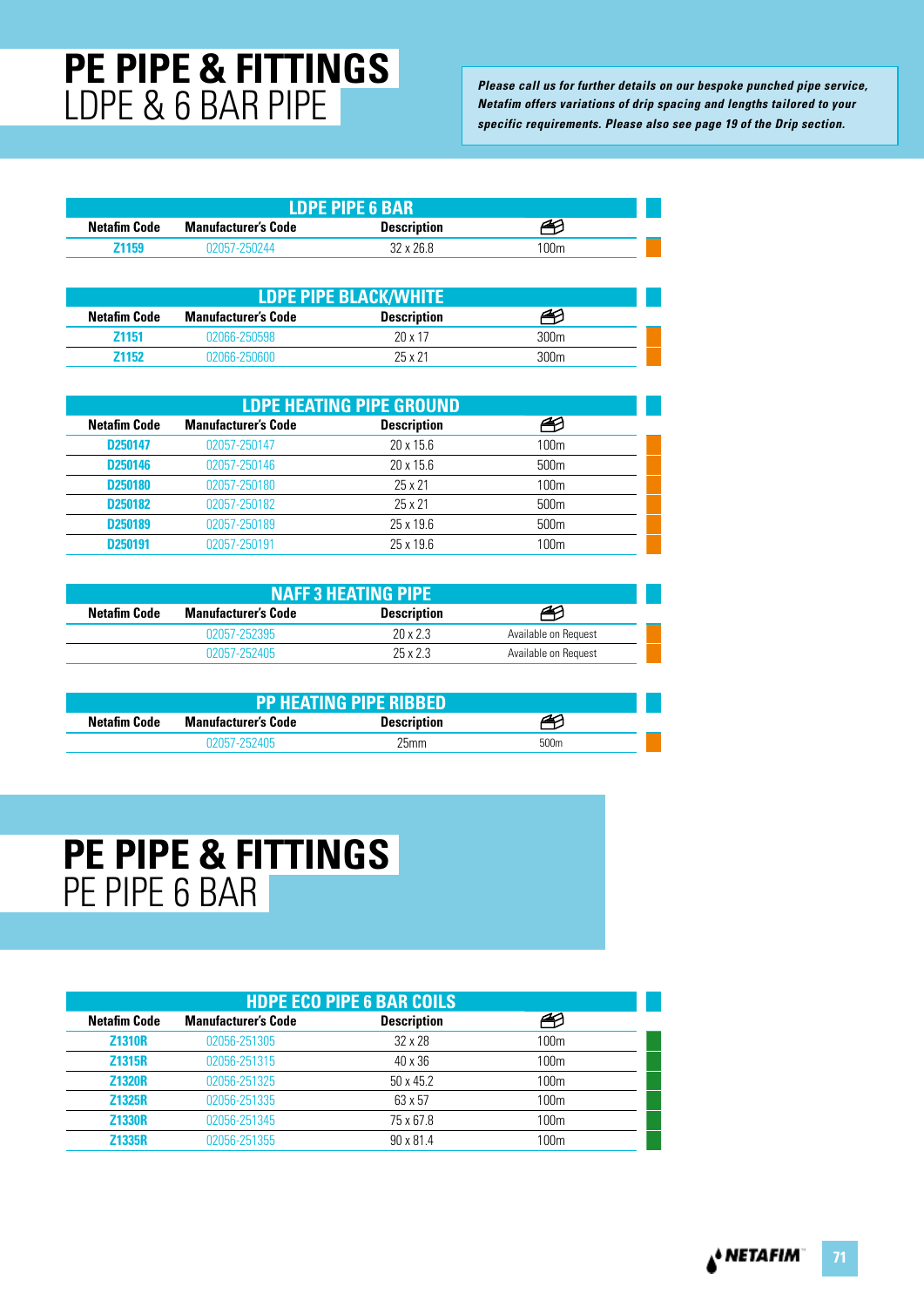#### **PE PIPE & FITTINGS** SPORTSPRO PE PIPE 10-12.5 BAR

- **All SportsPro pipe is guaranteed for 10 years with a life of 50 years**
- **All SportsPro pipe conforms to BS EN12201**
- **Manufactured with PE100 which has increased tensile strength water hammer resistance, flow capacity and scratch resistance over PE80**
- **Approved for recycled and non portable water**

| <b>PE100 PIPE 10 BAR COILS</b> |                            |                    |                 |  |
|--------------------------------|----------------------------|--------------------|-----------------|--|
| <b>Netafim Code</b>            | <b>Manufacturer's Code</b> | <b>Description</b> |                 |  |
| Z <sub>1409</sub>              | 02052-259150               | $20 \times 16$     | 100m            |  |
| <b>Z1412</b>                   | 02053-259570               | 25 x 21            | 50 <sub>m</sub> |  |
| 71410                          | 02053-259575               | $25 \times 21$     | 100m            |  |

| <b>SPORTSPRO 100 PIPE 10 BAR COILS</b> |                            |                    |                  |  |
|----------------------------------------|----------------------------|--------------------|------------------|--|
| <b>Netafim Code</b>                    | <b>Manufacturer's Code</b> | <b>Description</b> | 42               |  |
| <b>Z1445A</b>                          | 02053-259585               | $32 \times 2.0$    | 100 <sub>m</sub> |  |
| <b>Z1446A</b>                          | 02053-259580               | 32 x 2.0           | 50 <sub>m</sub>  |  |
| <b>Z1449A</b>                          | 02053-259590               | 40 x 2.4           | 50 <sub>m</sub>  |  |
| <b>Z1448A</b>                          | 02053-259595               | 40 x 2.4           | 100 <sub>m</sub> |  |
| <b>Z1450A</b>                          | 02053-259600               | $50 \times 3.0$    | 50 <sub>m</sub>  |  |
| Z1455A                                 | 02053-259605               | $50 \times 3.0$    | 100 <sub>m</sub> |  |
| Z1455B                                 | 02053-259598               | $50 \times 3.0$    | 150 <sub>m</sub> |  |
| <b>Z1460A</b>                          | 02053-259610               | 63 x 3.8           | 50 <sub>m</sub>  |  |
| Z1465A                                 | 02053-259615               | 63 x 3.8           | 100 <sub>m</sub> |  |
| Z1465B                                 |                            | 63 x 3.8           | 150 <sub>m</sub> |  |
| <b>Z1470A</b>                          | 02053-259620               | 75 x 5.6           | 50 <sub>m</sub>  |  |
| <b>Z1475A</b>                          | 02053-259625               | 75 x 5.6           | 100 <sub>m</sub> |  |
| <b>Z1475B</b>                          |                            | 75 x 5.6           | 150 <sub>m</sub> |  |
| <b>Z1480A</b>                          | 02053-259630               | $90 \times 6.7$    | 50 <sub>m</sub>  |  |
| <b>Z1485A</b>                          | 02053-259635               | $90 \times 6.7$    | 100 <sub>m</sub> |  |
| Z1485B                                 |                            | $90 \times 6.7$    | 150 <sub>m</sub> |  |

|                     | <b>SPORTSPRO 100 PIPE 12.5 BAR COILS</b> |                    |                  |  |  |
|---------------------|------------------------------------------|--------------------|------------------|--|--|
| <b>Netafim Code</b> | <b>Manufacturer's Code</b>               | <b>Description</b> | Æ                |  |  |
| Z1446               | 02053-259680                             | $32 \times 2.4$    | 50 <sub>m</sub>  |  |  |
| Z1445               | 02053-259685                             | $32 \times 2.4$    | 100 <sub>m</sub> |  |  |
| Z1449               | 02053-259690                             | $40 \times 3.0$    | 50 <sub>m</sub>  |  |  |
| Z1448               | 02053-259695                             | $40 \times 3.0$    | 100 <sub>m</sub> |  |  |
| Z1450               | 02053-259700                             | $50 \times 4.6$    | 50 <sub>m</sub>  |  |  |
| Z1455               | 02053-259705                             | $50 \times 4.6$    | 100 <sub>m</sub> |  |  |
| <b>Z1460</b>        | 02053-259710                             | 63 x 4.7           | 50 <sub>m</sub>  |  |  |
| Z1465               | 02053-259715                             | 63 x 4.7           | 100 <sub>m</sub> |  |  |
| Z1470               | 02053-259720                             | 75 x 5.6           | 50 <sub>m</sub>  |  |  |
| Z1475               | 02053-259725                             | 75 x 5.6           | 100 <sub>m</sub> |  |  |
| Z1480               | 02053-259730                             | $90 \times 6.7$    | 50 <sub>m</sub>  |  |  |
| Z1485               | 02053-259735                             | $90 \times 6.7$    | 100 <sub>m</sub> |  |  |

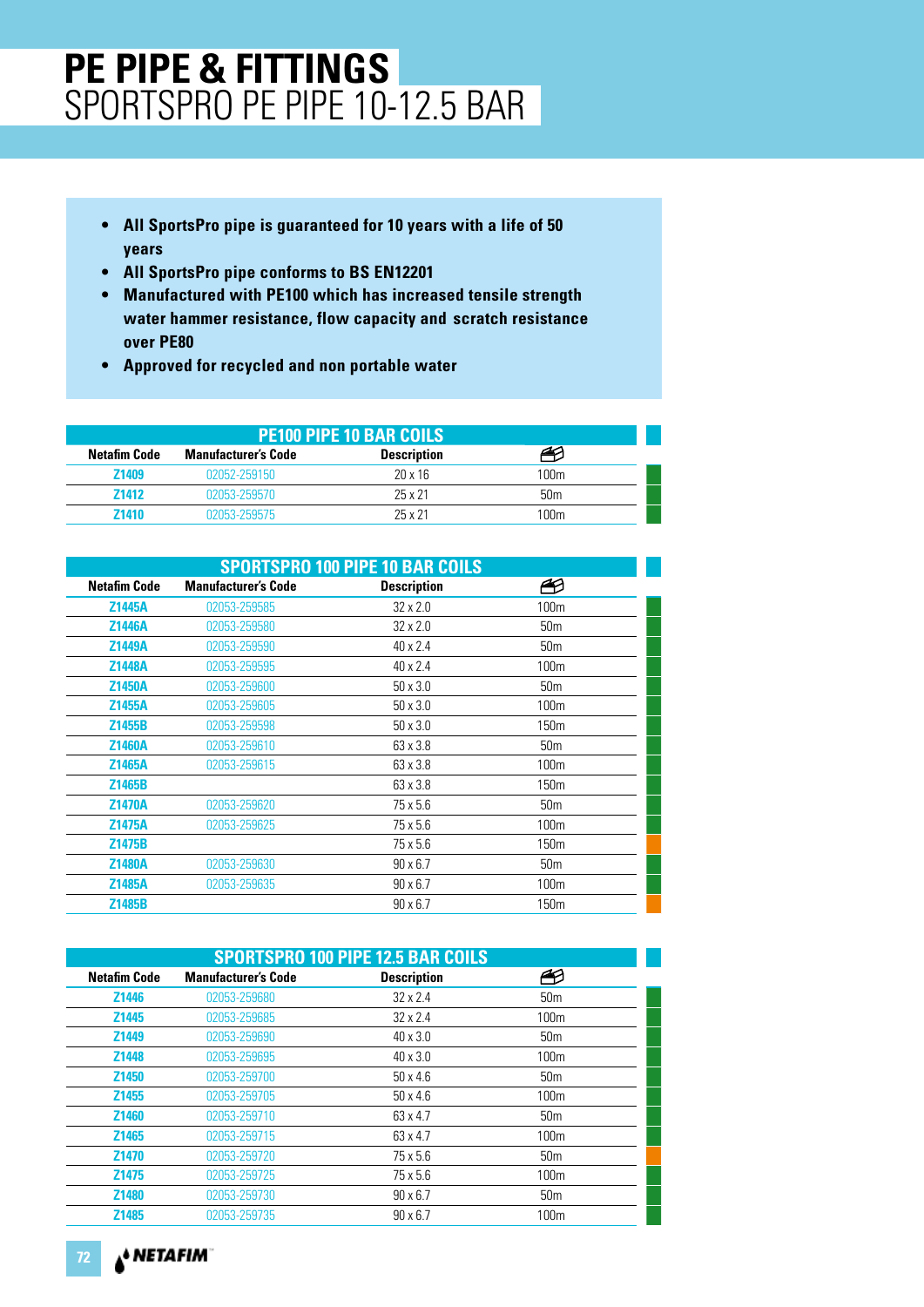#### **PE PIPE & FITTINGS** SPORTSPRO PE PIPE 10-12.5 BAR

| <b>SPORTSPRO BULLETS</b> |                            |                    |  |  |
|--------------------------|----------------------------|--------------------|--|--|
| <b>Netafim Code</b>      | <b>Manufacturer's Code</b> | <b>Description</b> |  |  |
| Z1405                    |                            | 50 <sub>mm</sub>   |  |  |
| <b>Z1406</b>             |                            | 63mm               |  |  |
| <b>Z1407</b>             |                            | 75mm               |  |  |
| <b>Z1408</b>             |                            | 90mm               |  |  |

Please call Netafim UK for details and stock availability on SportsPro Bullets.

| <b>SPORTSPRO 10 BAR 6M LENGTHS</b> |                            |                    |    |
|------------------------------------|----------------------------|--------------------|----|
| <b>Netafim Code</b>                | <b>Manufacturer's Code</b> | <b>Description</b> |    |
| <b>Z1450J</b>                      | 02053-259598               | 50 <sub>mm</sub>   | 6m |
| <b>Z1450K</b>                      | 02053-259608               | 63mm               | 6m |
| <b>Z1450L</b>                      | 02053-259618               | 75mm               | 6m |
| <b>71450M</b>                      | 02053-259628               | 90 <sub>mm</sub>   | 6m |

| <b>SPORTSPRO 10 BAR 12M LENGTHS</b> |                            |                    |                  |
|-------------------------------------|----------------------------|--------------------|------------------|
| <b>Netafim Code</b>                 | <b>Manufacturer's Code</b> | <b>Description</b> | 40               |
| Z1451                               | 02053-259608               | 63mm               | 1000m            |
| Z1451A                              | 02053-259618               | 75mm               | 1000m            |
| Z1451C                              | 02053-259639               | 90 <sub>mm</sub>   | 1000m            |
| Z1451C                              | 02053-259639               | 110mm              | 500 <sub>m</sub> |
| Z1452                               | 02053-259644               | $125$ mm           | 500 <sub>m</sub> |
| <b>Z1452A</b>                       | 02053-259649               | 160mm              | 200 <sub>m</sub> |
| Z1452B                              | 02053-259654               | 200mm              | 200 <sub>m</sub> |
| Z1452C                              | 02053-259659               | 250mm              | 200 <sub>m</sub> |
| Z1453                               | 02053-259709               | 63mm               | 1000m            |
| Z1453A                              | 02053-259719               | 75mm               | 1000m            |
| Z1453B                              | 02053-259729               | 90mm               | 1000m            |
| Z1453C                              | 02053-259739               | 110 <sub>mm</sub>  | 500m             |
| <b>Z1453D</b>                       | 02053-259744               | $125$ mm           | 500 <sub>m</sub> |
| <b>Z1454</b>                        | 02053-259749               | 160mm              | 200 <sub>m</sub> |
| <b>Z1454A</b>                       | 02053-259754               | 200 <sub>mm</sub>  | 200 <sub>m</sub> |
| Z1454B                              | 02053-259759               | 250 <sub>mm</sub>  | 200 <sub>m</sub> |

#### **PE PIPE & FITTINGS** FLATNET

| FLATNET             |                            |                       |                  |
|---------------------|----------------------------|-----------------------|------------------|
| <b>Netafim Code</b> | <b>Manufacturer's Code</b> | <b>Description</b>    |                  |
| <b>Z1380</b>        | 43000-010150               | 3" x 1/2" Every 1.83m | 100 <sub>m</sub> |
| Z1381               | 43000-000560               | 3" Blank              | 100 <sub>m</sub> |
| Z1382               | 43040-018250               | 3" x PVC 75/90 Kit    |                  |
| Z1383               | 43040-018150               | 3" Coupling Kit       |                  |
| Z1391               | 43040-018300               | 4" Coupling Kit       |                  |
| Z1384               | 43040-018200               | 3" x 3" Male BSP Kit  |                  |
| Z1390               | 43000-000600               | 4" Blank              | 100 <sub>m</sub> |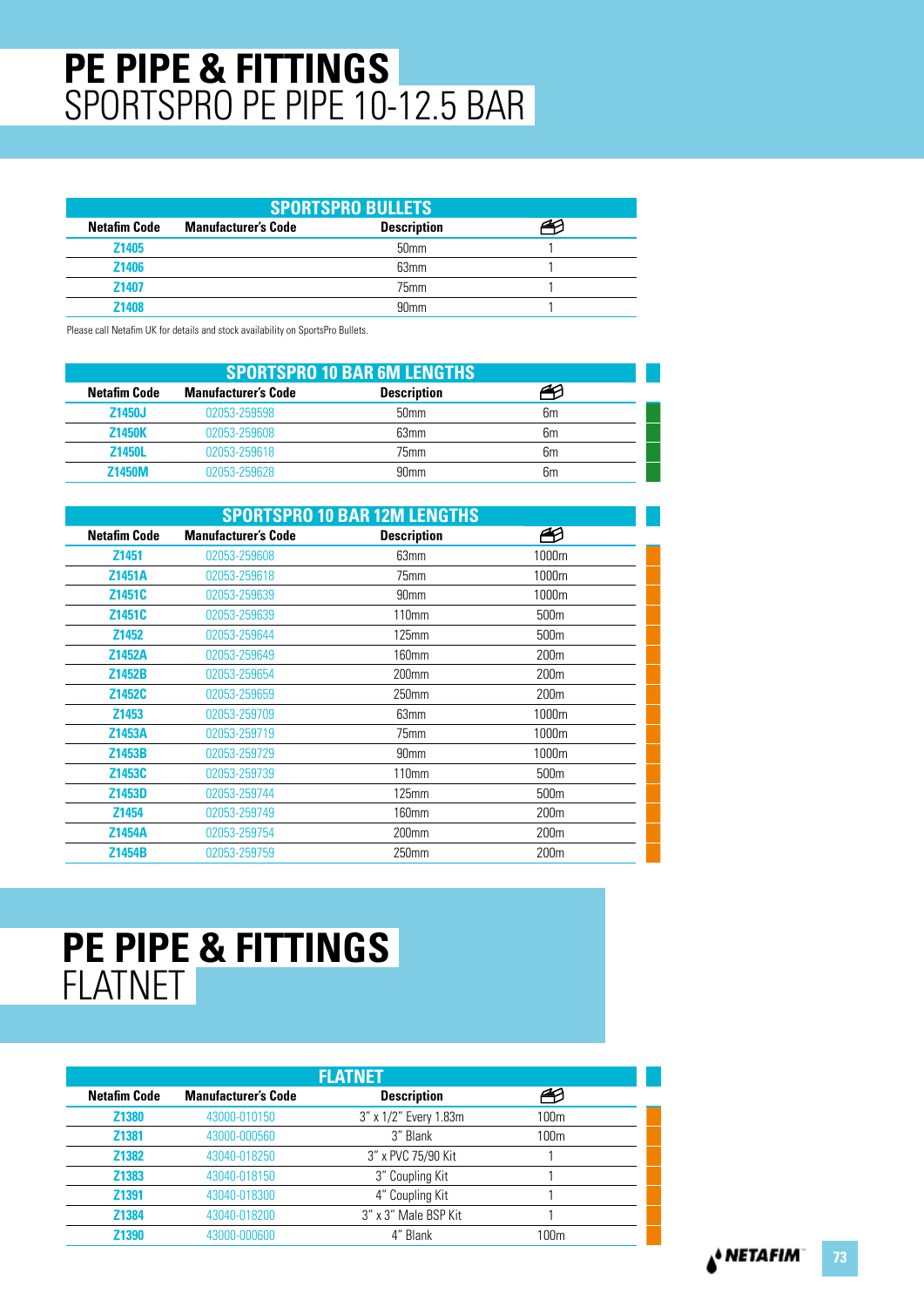| 90° ELBOW THREADED FEMALE OFFTAKE |                    |  |
|-----------------------------------|--------------------|--|
| <b>Manufacturer's Code</b>        | <b>Description</b> |  |
| 7150C10                           | 20 x 1/2"          |  |
| 7150C20                           | 20 x 3/4"          |  |
| 7150D10                           | 25 x 1/2"          |  |
| 7150D20                           | 25 x 3/4"          |  |
| 7150D30                           | 25 x 1"            |  |
| 7150E20                           | 32 x 3/4"          |  |
| 7150E30                           | 32 x 1"            |  |
| 7150E40                           | 32 x 1 1/4"        |  |
| 7150F30                           | 40 x 1"            |  |
| 7150F40                           | 40 x 1 1/4"        |  |
| 7150F50                           | 40 x 1 1/2"        |  |
| 7150F60                           | 40 x 2"            |  |
| 7150G30                           | $50 \times 1"$     |  |
| 7150G40                           | 50 x 1 1/4"        |  |
| 7150G50                           | $50 \times 11/2"$  |  |
| 7150G60                           | $50 \times 2"$     |  |
| 7150H40                           | 63 x 1 1/4"        |  |
| 7150H50                           | 63 x 1 1/2"        |  |
| 7150H60                           | 63 x 2"            |  |
| 87150J60                          | 75 x 2"            |  |
| 87150J80                          | 75 x 3"            |  |
|                                   |                    |  |



| 90° ELBOW THREADED MALE OFFTAKE |                            |                    |  |
|---------------------------------|----------------------------|--------------------|--|
| <b>Netafim Code</b>             | <b>Manufacturer's Code</b> | <b>Description</b> |  |
| <b>Z2188AP</b>                  | 7850C10                    | 20 x 1/2"          |  |
| <b>Z2189AP</b>                  | 7850C20                    | 20 x 3/4"          |  |
| <b>Z2190AP</b>                  | 7850D10                    | 25 x 1/2"          |  |
| <b>Z2191AP</b>                  | 7850D20                    | 25 x 3/4"          |  |
| <b>Z2192AP</b>                  | 7850D30                    | $25 \times 1$ "    |  |
| <b>Z2193AP</b>                  | 7850E30                    | $32 \times 1$ "    |  |
| <b>Z2193BP</b>                  | 7850F30                    | $40 \times 1"$     |  |
| <b>Z2159CP</b>                  | 7850F40                    | 40 x 1 1/4"        |  |
| <b>Z2193CP</b>                  | 7850F50                    | 40 x 1 1/2"        |  |
| <b>Z2160DP</b>                  | 7850G30                    | $50 \times 1"$     |  |
| <b>Z2160CP</b>                  | 7850G40                    | $50 \times 11/4"$  |  |
| <b>Z2161CP</b>                  | 7850G50                    | $50 \times 11/2"$  |  |
| <b>Z2162DP</b>                  | 7850H40                    | 63 x 1 1/4"        |  |
| <b>Z2162EP</b>                  | 7850H50                    | 63 x 1 1/2"        |  |
| <b>Z2162CP</b>                  | 7850H60                    | 63 x 2"            |  |
| <b>Z2163CP</b>                  | 87850K80                   | $90 \times 3"$     |  |

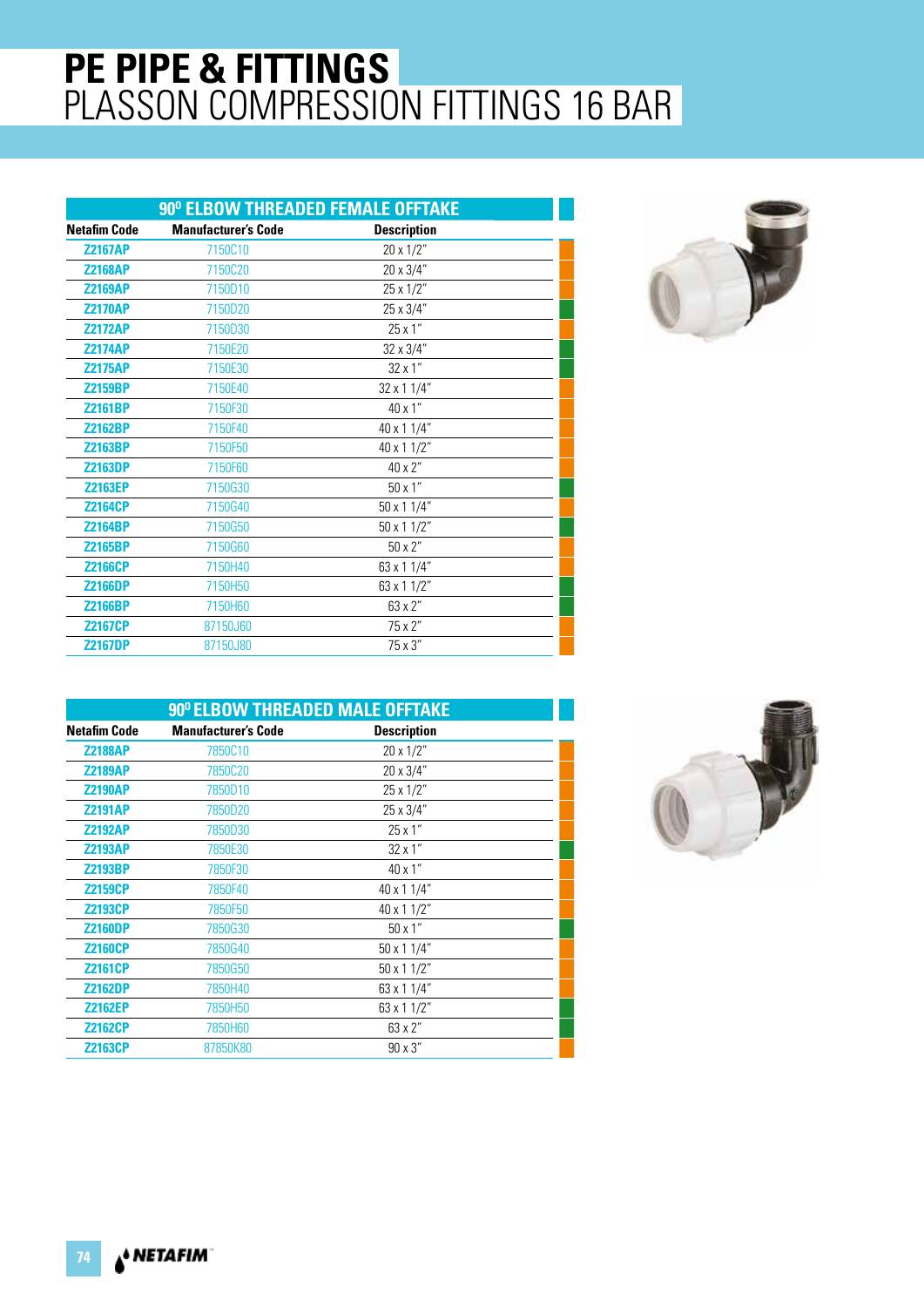| 90° ELBOW           |                            |                    |  |
|---------------------|----------------------------|--------------------|--|
| <b>Netafim Code</b> | <b>Manufacturer's Code</b> | <b>Description</b> |  |
| <b>Z2159AP</b>      | <b>7050CC0</b>             | $20 \times 20$     |  |
| <b>Z2160AP</b>      | 7050DD0                    | 25 x 25            |  |
| <b>Z2161AP</b>      | 7050EE0                    | 32 x 32            |  |
| <b>Z2162AP</b>      | 7050FF0                    | $40 \times 40$     |  |
| <b>Z2163AP</b>      | 7050GG0                    | $50 \times 50$     |  |
| <b>Z2164AP</b>      | 7050HH0                    | 63 x 63            |  |
| <b>Z2165AP</b>      | 87050JJ0                   | 75 x 75            |  |
| <b>Z2166AP</b>      | 87050KK0                   | $90 \times 90$     |  |



| 45° ELBOW      |                            |                    |  |
|----------------|----------------------------|--------------------|--|
| Netafim Code   | <b>Manufacturer's Code</b> | <b>Description</b> |  |
| <b>Z2179P</b>  | 7460EE0                    | 32 x 32            |  |
| <b>Z2179AP</b> | 7460FF0                    | $40 \times 40$     |  |
| <b>Z2179BP</b> | 7460GG0                    | $50 \times 50$     |  |
| <b>Z2179CP</b> | 7460HH0                    | 63 x 63            |  |
| <b>Z2179DP</b> | 87460KK0                   | 90 x 90            |  |
|                |                            |                    |  |

| <b>MALE ADAPTOR BSP THREAD</b> |                            |                    |  |
|--------------------------------|----------------------------|--------------------|--|
| <b>Netafim Code</b>            | <b>Manufacturer's Code</b> | <b>Description</b> |  |
| <b>Z2003P</b>                  | 7020C10                    | 20 x 1/2"          |  |
| <b>Z2004P</b>                  | 7020C20                    | 20 x 3/4"          |  |
| Z2005P                         | 7020C30                    | 20 x 1"            |  |
| <b>Z2006P</b>                  | 7020D10                    | 25 x 1/2"          |  |
| <b>Z2007P</b>                  | 7020D20                    | 25 x 3/4"          |  |
| <b>Z2008P</b>                  | 7020D30                    | 25 x 1"            |  |
| <b>Z2009P</b>                  | 7020E20                    | 32 x 3/4"          |  |
| <b>Z2010P</b>                  | Z7020E30                   | 32 x 1"            |  |
| Z2011P                         | 7020E40                    | 32 x 1 1/4"        |  |
| <b>Z2011AP</b>                 | 7020E50                    | 32 x 1 1/2"        |  |
| <b>Z2012P</b>                  | 7020F30                    | 40 x 1"            |  |
| <b>Z2013P</b>                  | 7020F40                    | 40 x 1 1/4"        |  |
| <b>Z2014P</b>                  | 7020F50                    | 40 x 1 1/2"        |  |
| <b>Z2014AP</b>                 | 7020F60                    | 40 x 2"            |  |
| <b>Z2015P</b>                  | 7020G30                    | $50 \times 1$ "    |  |
| <b>Z2016P</b>                  | 7020G40                    | $50 \times 11/4"$  |  |
| <b>Z2017P</b>                  | 7020G50                    | $50 \times 11/2"$  |  |
| <b>Z2018P</b>                  | 7020G60                    | $50 \times 2"$     |  |
| <b>Z2018AP</b>                 | 7020H40                    | 63 x 1 1/4"        |  |
| <b>Z2019P</b>                  | 7020H50                    | 63 x 1 1/2"        |  |
| <b>Z2020P</b>                  | 7020H60                    | 63 x 2"            |  |
| Z2021P                         | 7020H70                    | 63 x 2 1/2"        |  |
| <b>Z2022P</b>                  | 87020J60                   | 75 x 2"            |  |
| <b>Z2023P</b>                  | 87020J70                   | 75 x 2 1/2"        |  |
| <b>Z2024P</b>                  | 87020J80                   | 75 x 3"            |  |
| <b>Z2025P</b>                  | 87020K60                   | $90 \times 2"$     |  |
| <b>Z2025AP</b>                 | 87020K70                   | 90 x 2 1/2         |  |
| <b>Z2026P</b>                  | 87020K80                   | $90 \times 3$ "    |  |
| <b>Z2027P</b>                  | 87020K90                   | 90 x 4"            |  |



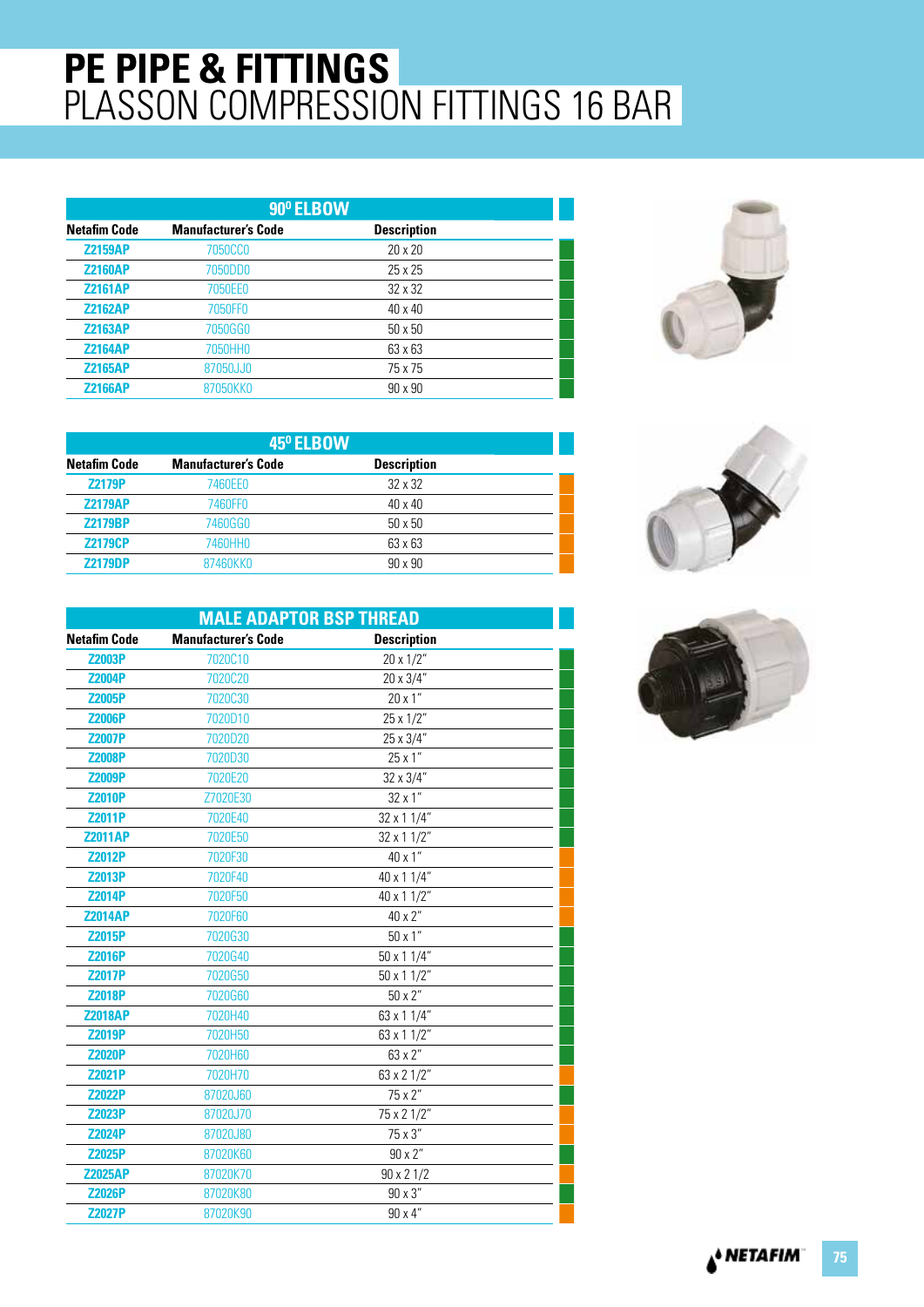| <b>FEMALE ADAPTOR</b> |                            |                    |  |
|-----------------------|----------------------------|--------------------|--|
| <b>Netafim Code</b>   | <b>Manufacturer's Code</b> | <b>Description</b> |  |
| <b>Z2028P</b>         | 7030C10                    | 20 x 1/2"          |  |
| <b>Z2029P</b>         | 7030C20                    | 20 x 3/4"          |  |
| <b>Z2029AP</b>        | 7030C30                    | 20 x 1"            |  |
| <b>Z2031P</b>         | 7030D20                    | 25 x 3/4"          |  |
| <b>Z2032P</b>         | 7030D30                    | 25x1"              |  |
| Z2033P                | 7030E20                    | 32 x 3/4"          |  |
| <b>Z2034P</b>         | 7030E30                    | 32 x 1"            |  |
| Z2035P                | 7030E40                    | 32 x 1 1/4"        |  |
| <b>Z2036P</b>         | 7030F30                    | 40 x 1"            |  |
| <b>Z2037P</b>         | 7030F40                    | 40 x 1 1/4"        |  |
| <b>Z2043P</b>         | 7030F50                    | 40 x 1 1/2"        |  |
| <b>Z2039P</b>         | 7030G40                    | 50 x 1 1/4"        |  |
| <b>Z2040P</b>         | 7030G50                    | $50 \times 11/2"$  |  |
| <b>Z2041P</b>         | 7030G60                    | $50 \times 2"$     |  |
| <b>Z2044P</b>         | 7030H60                    | 63 x 2"            |  |
| <b>Z2045P</b>         | 87030J60                   | 75 x 2"            |  |
| <b>Z2046P</b>         | 87030J70                   | 75 x 2 1/2"        |  |
| <b>Z2047P</b>         | 87030K60                   | $90 \times 2"$     |  |
| <b>Z2048P</b>         | 87030K80                   | $90 \times 3"$     |  |
| <b>Z2048AP</b>        | 87030K90                   | $90 \times 4$ "    |  |
|                       |                            |                    |  |

| <b>COUPLING</b>     |                            |                    |  |
|---------------------|----------------------------|--------------------|--|
| <b>Netafim Code</b> | <b>Manufacturer's Code</b> | <b>Description</b> |  |
| <b>Z2126AP</b>      | 7010CC0                    | $20 \times 20$     |  |
| <b>Z2127AP</b>      | 7010DD0                    | 25 x 25            |  |
| <b>Z2128AP</b>      | 7010EE0                    | 32 x 32            |  |
| <b>Z2129AP</b>      | 7010FF0                    | $40 \times 40$     |  |
| <b>Z2130AP</b>      | 7010GG0                    | $50 \times 50$     |  |
| <b>Z2131AP</b>      | 7010HH0                    | 63 x 63            |  |
| <b>Z2132AP</b>      | 87010JJ                    | 75 x 75            |  |
| <b>Z2133AP</b>      | 87010KK0                   | $90 \times 90$     |  |

| <b>REDUCING COUPLING</b> |                            |                    |  |
|--------------------------|----------------------------|--------------------|--|
| <b>Netafim Code</b>      | <b>Manufacturer's Code</b> | <b>Description</b> |  |
| <b>Z2134AP</b>           | 7110DC0                    | 25 x 20            |  |
| <b>Z2135BP</b>           | 7110EC0                    | 32 x 20            |  |
| <b>Z2135AP</b>           | 7110ED0                    | 32 x 25            |  |
| <b>Z2136AP</b>           | 7110FD0                    | 40 x 25            |  |
| <b>Z2137AP</b>           | 7110FE0                    | 40 x 32            |  |
| <b>Z2138BP</b>           | 7110GD0                    | $50 \times 25$     |  |
| <b>Z2138AP</b>           | 7110GE0                    | 50 x 32            |  |
| <b>Z2139AP</b>           | 7110GF0                    | 50 x 40            |  |
| <b>Z2139BP</b>           | 7110HD0                    | 63 x 25            |  |
| <b>Z2139CP</b>           | 7110HE0                    | 63 x 32            |  |
| <b>Z2140CP</b>           | 7110HF0                    | 63 x 40            |  |
| <b>Z2140AP</b>           | 7110HG0                    | 63 x 50            |  |
| <b>Z2126CP</b>           | 87110JG0                   | 75 x 50            |  |
| <b>Z2126BP</b>           | 87110JH0                   | 75 x 63            |  |
| <b>Z2127BP</b>           | 87110KH0                   | $90 \times 63$     |  |
| <b>Z2129BP</b>           | 87110KJ0                   | 90 x 75            |  |



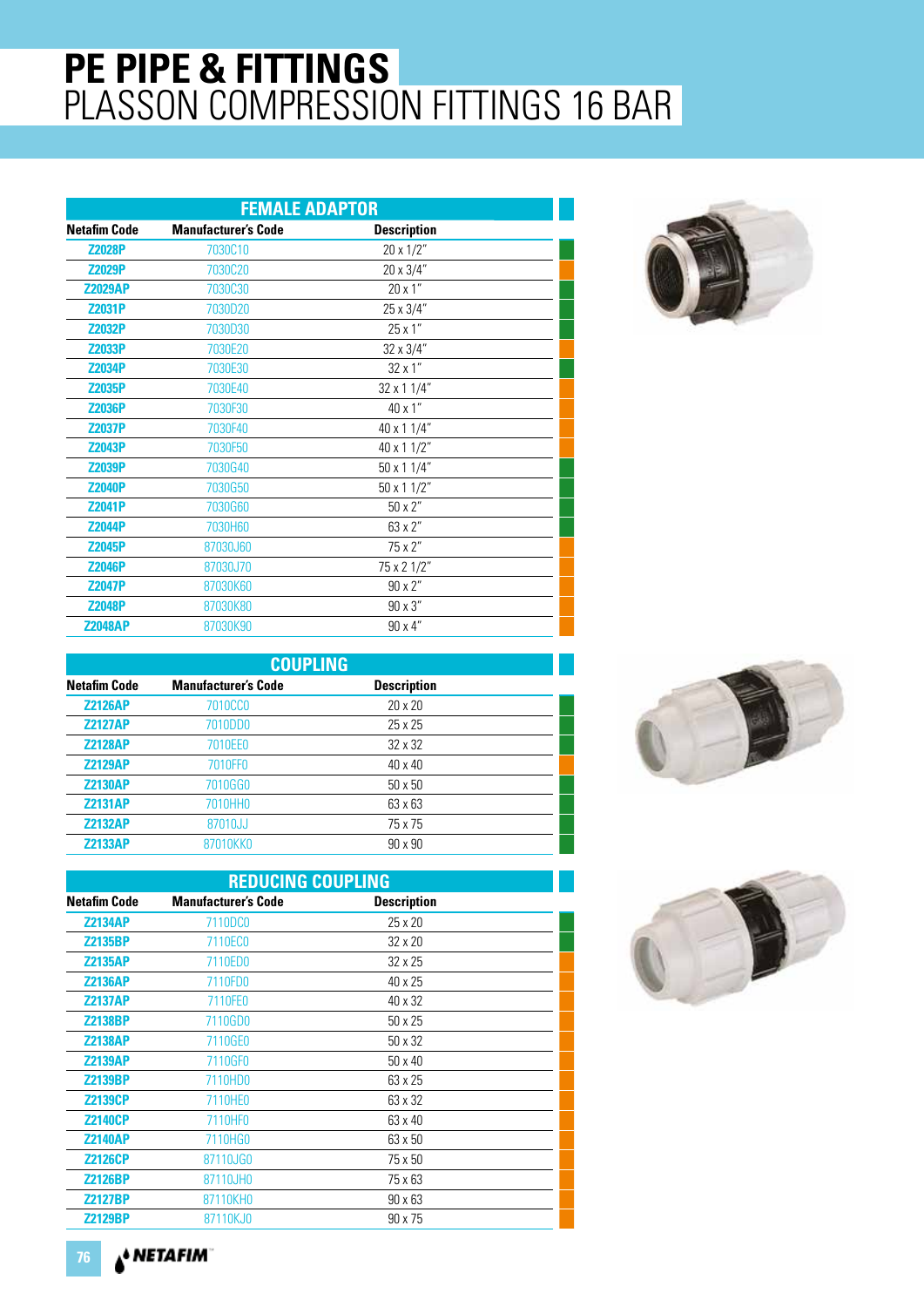| <b>REPAIR SLIP COUPLER</b> |                            |                    |  |
|----------------------------|----------------------------|--------------------|--|
| <b>Netafim Code</b>        | <b>Manufacturer's Code</b> | <b>Description</b> |  |
| Z1985P                     | 7610CC0                    | 20                 |  |
| Z1986P                     | 7610DD0                    | 25                 |  |
| <b>Z1987P</b>              | 7610EE0                    | 32                 |  |
| <b>Z1988P</b>              | 7610FF0                    | 40                 |  |
| Z1989P                     | 7610GG0                    | 50                 |  |
| Z1990P                     | 7610HH0                    | 63                 |  |
| Z1991P                     | 87610JJ0                   | 75                 |  |
| Z1992P                     | 87610KK0                   | 90                 |  |



| TEE WITH THREADED MALE OFFTAKE |                            |                                |  |
|--------------------------------|----------------------------|--------------------------------|--|
| <b>Netafim Code</b>            | <b>Manufacturer's Code</b> | <b>Description</b>             |  |
| <b>Z2145CP</b>                 | 7840C1C                    | 20 x 1/2" x 20                 |  |
| <b>Z2146CP</b>                 | 7840C2C                    | 20 x 3/4" x 20                 |  |
| <b>Z2147CP</b>                 | 7840D1D                    | 25 x 1/2" x 25                 |  |
| <b>Z2148CP</b>                 | 7840D2D                    | 25 x 3/4" x 25                 |  |
| <b>Z2150CP</b>                 | 7840E3E                    | $32 \times 1'' \times 32$      |  |
| <b>Z2152CP</b>                 | 7840F4F                    | $40 \times 11/4$ " $\times 40$ |  |
| <b>Z2152DP</b>                 | 7840F5F                    | 40 x 1 1/2" x 40               |  |
| <b>Z2154DP</b>                 | 7840G4G                    | $50 \times 11/4$ " $\times 50$ |  |
| <b>Z2154CP</b>                 | 7840G5G                    | $50 \times 11/2$ " $\times 50$ |  |
| <b>Z2155FP</b>                 | 7840H4H                    | $63 \times 11/4$ " $\times 63$ |  |
| <b>Z2155EP</b>                 | 7840H5H                    | $63 \times 11/2$ " x 63        |  |
| <b>Z2155CP</b>                 | 7840H6H                    | $63 \times 2'' \times 63$      |  |
|                                |                            |                                |  |

|                     | 90° TEE WITH THREADED FEMALE OFFTAKE |                                |
|---------------------|--------------------------------------|--------------------------------|
| <b>Netafim Code</b> | <b>Manufacturer's Code</b>           | <b>Description</b>             |
| <b>Z2149AP</b>      | 7140C1C                              | 20 x 1/2" x 20                 |
| <b>Z2149DP</b>      | 7140C2B                              | 20 x 3/4" x 16                 |
| <b>Z2150AP</b>      | 7140C2C                              | 20 x 3/4" x 20                 |
| <b>Z2151AP</b>      | 7140D1D                              | 25 x 1/2" x 25                 |
| <b>Z2151DP</b>      | 7140D2C                              | 25 x 3/4" x 20                 |
| <b>Z2152AP</b>      | 7140D2D                              | 25 x 3/4" x 25                 |
| <b>Z2153AP</b>      | 7140D3D                              | 25 x 1" x 25                   |
| <b>Z2153DP</b>      | 7140D4D                              | 25 x 1 1/4" x 25               |
| <b>Z2155AP</b>      | 7140E2E                              | 32 x 3/4" x 32                 |
| <b>Z2155DP</b>      | 7140E3D                              | $32 \times 1'' \times 25$      |
| <b>Z2156AP</b>      | 7140E3E                              | $32 \times 1'' \times 32$      |
| <b>Z2156EP</b>      | 7140E4E                              | $32 \times 11/4$ " x 32        |
| <b>Z2156DP</b>      | 7140E5E                              | $32 \times 11/2$ " x 32        |
| <b>Z2142BP</b>      | 7140F3F                              | 40 x 1" x 40                   |
| <b>Z2143BP</b>      | 7140F4F                              | 40 x 1 1/4" x 40               |
| <b>Z2144BP</b>      | 7140F5F                              | 40 x 1 1/2" x 40               |
| <b>Z2144DP</b>      | 7140F6F                              | 40 x 2" x 40                   |
| <b>Z2146BP</b>      | 7140G5G                              | $50 \times 11/2$ " $\times 50$ |

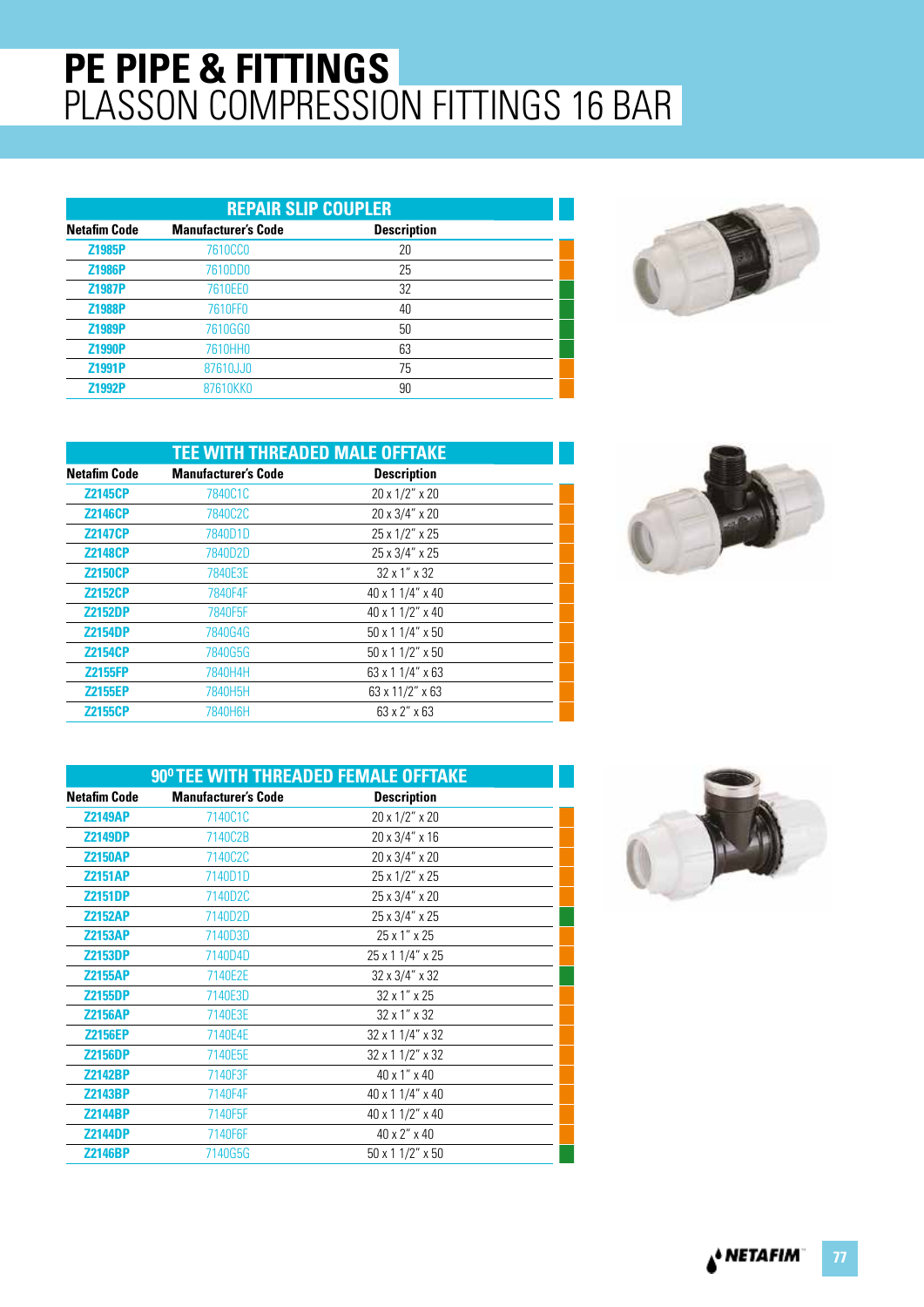| 90° TEE WITH THREADED FEMALE OFFTAKE CONTINUED |                            |                                |
|------------------------------------------------|----------------------------|--------------------------------|
| <b>Netafim Code</b>                            | <b>Manufacturer's Code</b> | <b>Description</b>             |
| <b>Z2147BP</b>                                 | 7140G6G                    | $50 \times 2'' \times 50$      |
| <b>Z2147DP</b>                                 | 7140H4H                    | $63 \times 11/4$ " $\times 63$ |
| <b>Z2148BP</b>                                 | 7140H5H                    | $63 \times 11/2$ " $\times 63$ |
| <b>Z2149BP</b>                                 | 7140H6H                    | $63 \times 2'' \times 63$      |
| <b>Z2150DP</b>                                 | 87140J6J                   | 75 x 2" x 75                   |
| <b>Z2150BP</b>                                 | 87140J7J                   | 75 x 2 1/2" x 75               |
| <b>Z2150EP</b>                                 | 87140J8J                   | 75 x 3" x 75                   |
| <b>Z2151BP</b>                                 | 87140K8K                   | $90 \times 3'' \times 90$      |



| <b>90° TEE</b>      |                            |                          |  |
|---------------------|----------------------------|--------------------------|--|
| <b>Netafim Code</b> | <b>Manufacturer's Code</b> | <b>Description</b>       |  |
| <b>Z2141AP</b>      | <b>7040CCC</b>             | 20 x 20 x 20             |  |
| <b>Z2142AP</b>      | 7040DDD                    | 25 x 25 x 25             |  |
| <b>Z2143AP</b>      | 7040EEE                    | 32 x 32 x 32             |  |
| <b>Z2144AP</b>      | 7040FFF                    | $40 \times 40 \times 40$ |  |
| <b>Z2145AP</b>      | 7040GGG                    | $50 \times 50 \times 50$ |  |
| <b>Z2146AP</b>      | 7040HHH                    | 63 x 63 x 63             |  |
| <b>Z2147AP</b>      | 87040JJJ                   | 75 x 75 x 75             |  |
| <b>Z2148AP</b>      | <b>87040KKK</b>            | 90 x 90 x 90             |  |



| 90° REDUCING TEE                                                        |          |                          |  |  |  |
|-------------------------------------------------------------------------|----------|--------------------------|--|--|--|
| <b>Netafim Code</b><br><b>Manufacturer's Code</b><br><b>Description</b> |          |                          |  |  |  |
| <b>Z2153BP</b>                                                          | 7340DCD  | 25 x 20 x 25             |  |  |  |
| <b>Z2155BP</b>                                                          | 7340EDE  | 32 x 25 x 32             |  |  |  |
| <b>Z2156CP</b>                                                          | 7340FDF  | 40 x 25 x 40             |  |  |  |
| <b>Z2156BP</b>                                                          | 7340FEF  | 40 x 32 x 40             |  |  |  |
| <b>Z2141DP</b>                                                          | 7340GDG  | $50 \times 25 \times 50$ |  |  |  |
| <b>Z2141CP</b>                                                          | 7340GEG  | $50 \times 32 \times 50$ |  |  |  |
| <b>Z2142CP</b>                                                          | 7340GFG  | $50 \times 40 \times 50$ |  |  |  |
| <b>Z2143DP</b>                                                          | 7340HEH  | 63 x 32 x 63             |  |  |  |
| <b>Z2143EP</b>                                                          | 7340HFH  | 63 x 40 x 63             |  |  |  |
| <b>Z2143CP</b>                                                          | 7340HGH  | 63 x 50 x 63             |  |  |  |
| <b>Z2144CP</b>                                                          | 87340JHJ | 75 x 63 x 75             |  |  |  |

| $45^{\circ}$ TEE    |                            |                    |  |
|---------------------|----------------------------|--------------------|--|
| <b>Netafim Code</b> | <b>Manufacturer's Code</b> | <b>Description</b> |  |
| <b>Z2158P</b>       | 7640HHH                    | 63                 |  |
| <b>Z2158AP</b>      | 87640JJJ                   | 75                 |  |
| <b>Z2158BP</b>      | 87640KKK                   | 90                 |  |



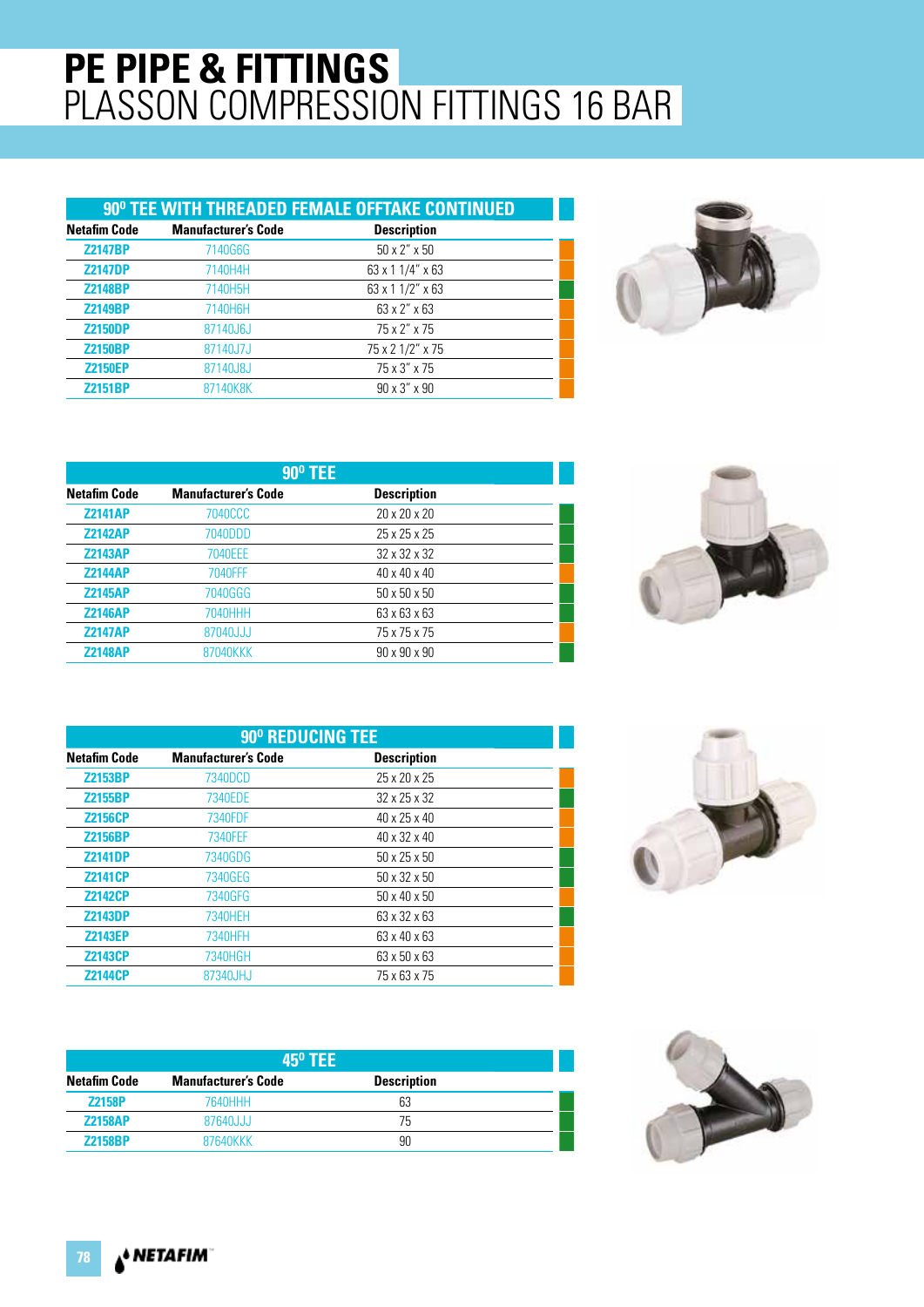| <b>END PLUG</b>     |                            |                    |  |
|---------------------|----------------------------|--------------------|--|
| <b>Netafim Code</b> | <b>Manufacturer's Code</b> | <b>Description</b> |  |
| <b>Z2180AP</b>      | 7120C00                    | 20                 |  |
| <b>Z2181AP</b>      | 7120D00                    | 25                 |  |
| <b>Z2182AP</b>      | 7120E00                    | 32                 |  |
| <b>Z2183AP</b>      | 7120F00                    | 40                 |  |
| <b>Z2184AP</b>      | 7120G00                    | 50                 |  |
| <b>Z2185AP</b>      | 7120H00                    | 63                 |  |
| <b>Z2186AP</b>      | 87120J00                   | 75                 |  |
| <b>Z2187AP</b>      | 87120K00                   | 90                 |  |



| <b>THREADED ADAPTOR BSP OFFTAKE</b> |                            |                    |  |
|-------------------------------------|----------------------------|--------------------|--|
| <b>Netafim Code</b>                 | <b>Manufacturer's Code</b> | <b>Description</b> |  |
| Z21000                              | 7250255                    | 25 x 1/2" BSP      |  |
| <b>Z21001</b>                       | 7250257                    | 25 x 3/4" BSP      |  |
| <b>Z21002</b>                       | 7250325                    | 32 x 1/2" BSP      |  |
| Z21003                              | 7250327                    | 32 x 3/4" BSP      |  |
| <b>Z21004</b>                       | 7250321                    | 32 x 1" BSP        |  |
| Z21005                              | 7250401                    | 40 x 1" BSP        |  |
| <b>Z21006</b>                       | 7250408                    | 40 x 1 1/4" BSP    |  |
| <b>Z21007</b>                       | 7250405                    | 40 x 1 1/2" BSP    |  |
| <b>Z21008</b>                       | 7250501                    | 50 x 1" BSP        |  |
| <b>Z21009</b>                       | 7250508                    | 50 x 1 1/4" BSP    |  |
| <b>Z21010</b>                       | 7250505                    | 50 x 1 1/2" BSP    |  |
| <b>Z21011</b>                       | 7250502                    | 50 x 2" BSP        |  |
| Z21012                              | 7250631                    | 63 x 1" BSP        |  |
| <b>Z21013</b>                       | 7250638                    | 63 x 1 1/4" BSP    |  |
| Z21014                              | 7250635                    | 63 x 1 1/2" BSP    |  |
| <b>Z21015</b>                       | 7250632                    | 63 x 2" BSP        |  |
| Z21016                              | 7250625                    | 63 x 2 1/2" BSP    |  |
| Z21017                              | 7250715                    | 75 x 1 1/2" BSP    |  |
| <b>Z21018</b>                       | 7250752                    | 75 x 2" BSP        |  |
| Z21019                              | 7250725                    | 75 x 2 1/2" BSP    |  |
| <b>Z21020</b>                       | 7250753                    | 75 x 3" BSP        |  |

| <b>PLASSON SILICONE LUBRICANT</b> |                            |                    |  |
|-----------------------------------|----------------------------|--------------------|--|
| Netafim Code                      | <b>Manufacturer's Code</b> | <b>Description</b> |  |
| <b>Z21184</b>                     | FRN3N                      | Spray 500ml Can    |  |

| <b>COMPRESSION FLANGE ADAPTOR</b> |                            |                    |  |
|-----------------------------------|----------------------------|--------------------|--|
| <b>Netafim Code</b>               | <b>Manufacturer's Code</b> | <b>Description</b> |  |
| <b>Z21021</b>                     | 7220G50                    | 50 x 1 1/2"        |  |
| <b>Z21022</b>                     | <b>7220G60</b>             | $50 \times 2$ "    |  |
| <b>Z21023</b>                     | 7220H60                    | $63 \times 2"$     |  |
| <b>Z21024</b>                     | 87220J70                   | 75 x 2 1/2"        |  |
| <b>Z21025</b>                     | 87220K80                   | $90 \times 3$ "    |  |
| 721026                            | 87220K90                   | $90 \times 4$ "    |  |





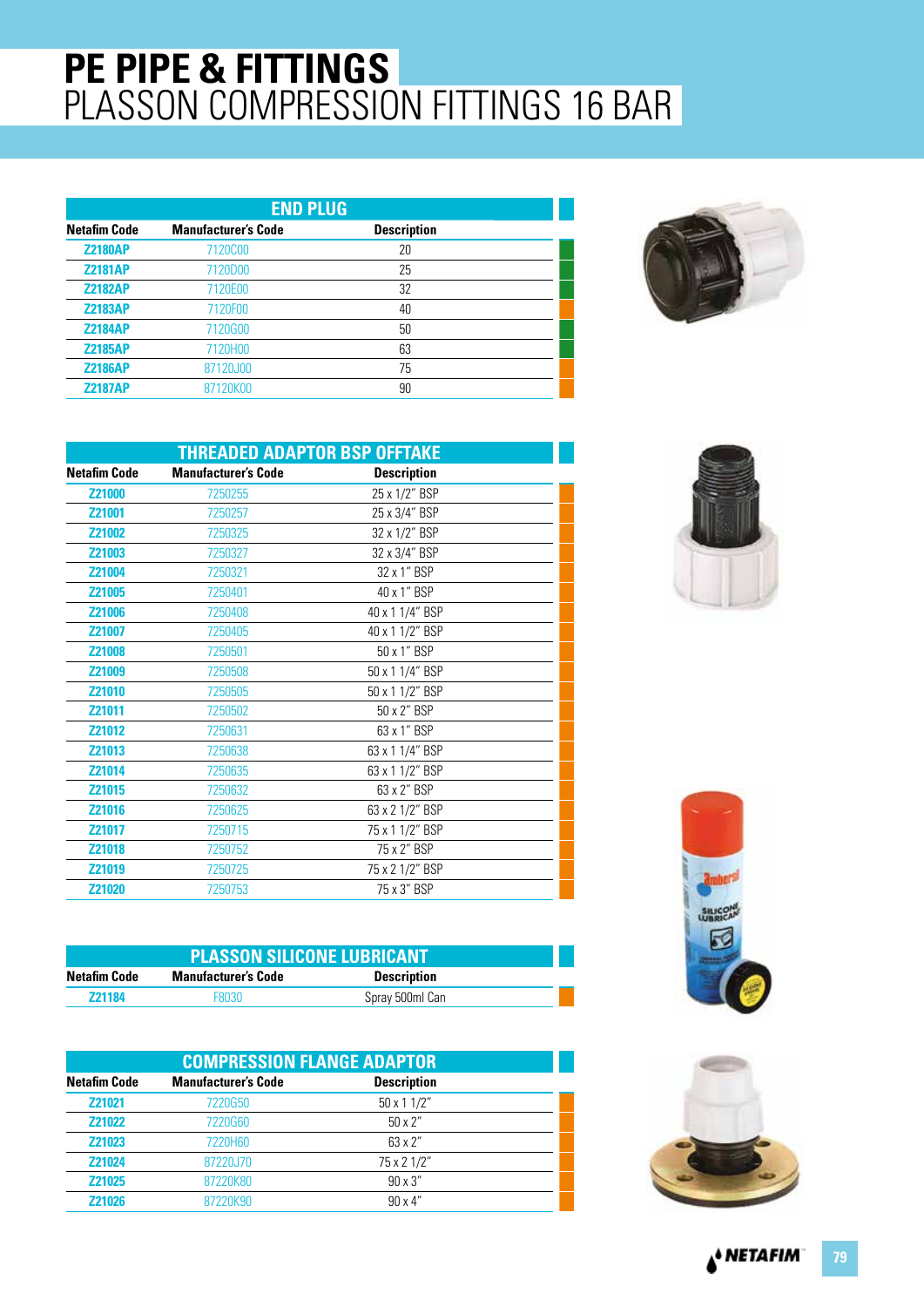| <b>WALL PLATE ELBOW</b> |                            |                    |  |
|-------------------------|----------------------------|--------------------|--|
| Netafim Code            | <b>Manufacturer's Code</b> | <b>Description</b> |  |
| <b>72000P</b>           | 9055010                    | $20 \times 1/2"$   |  |
| <b>72001P</b>           | 9055D20                    | $25 \times 3/4$ "  |  |



| <b>COMPRESSION STOPTAP</b> |                            |                    |  |
|----------------------------|----------------------------|--------------------|--|
| <b>Netafim Code</b>        | <b>Manufacturer's Code</b> | <b>Description</b> |  |
| <b>Z21031</b>              | 3407CC0                    | 20                 |  |
| <b>Z21032</b>              | 3407DD0                    | 25                 |  |
| <b>Z21033</b>              | 3407FF0                    | 32                 |  |

#### **PLASSON DOUBLE CHECK VALVE**

- **WRAS approved 1/2" 2"**
- **Nominal diameter mains 1/2" 2"**
- **BS6282/5, WRAS**
- **WRAS approved fittings for regulations compliance**

| <b>Netafim Code</b> | <b>Manufacturer's Code</b> | <b>Description</b> |  |
|---------------------|----------------------------|--------------------|--|
| <b>Z21034</b>       | 9077100                    | 1/2"               |  |
| <b>Z21035</b>       | 9077200                    | 3/4"               |  |
| <b>Z21036</b>       | 9077300                    | 1 <sup>''</sup>    |  |
| <b>Z21037</b>       | 9077500                    | 11/2"              |  |
| <b>Z21038</b>       | 9077600                    | ን"                 |  |

| <b>BIB TAP C/W DOUBLE CHECK VALVE</b> |                            |                    |  |
|---------------------------------------|----------------------------|--------------------|--|
| Netafim Code                          | <b>Manufacturer's Code</b> | <b>Description</b> |  |
| <b>Z21039</b>                         | 9056000                    |                    |  |
| 721040                                | 9056D00                    | 3/4"               |  |









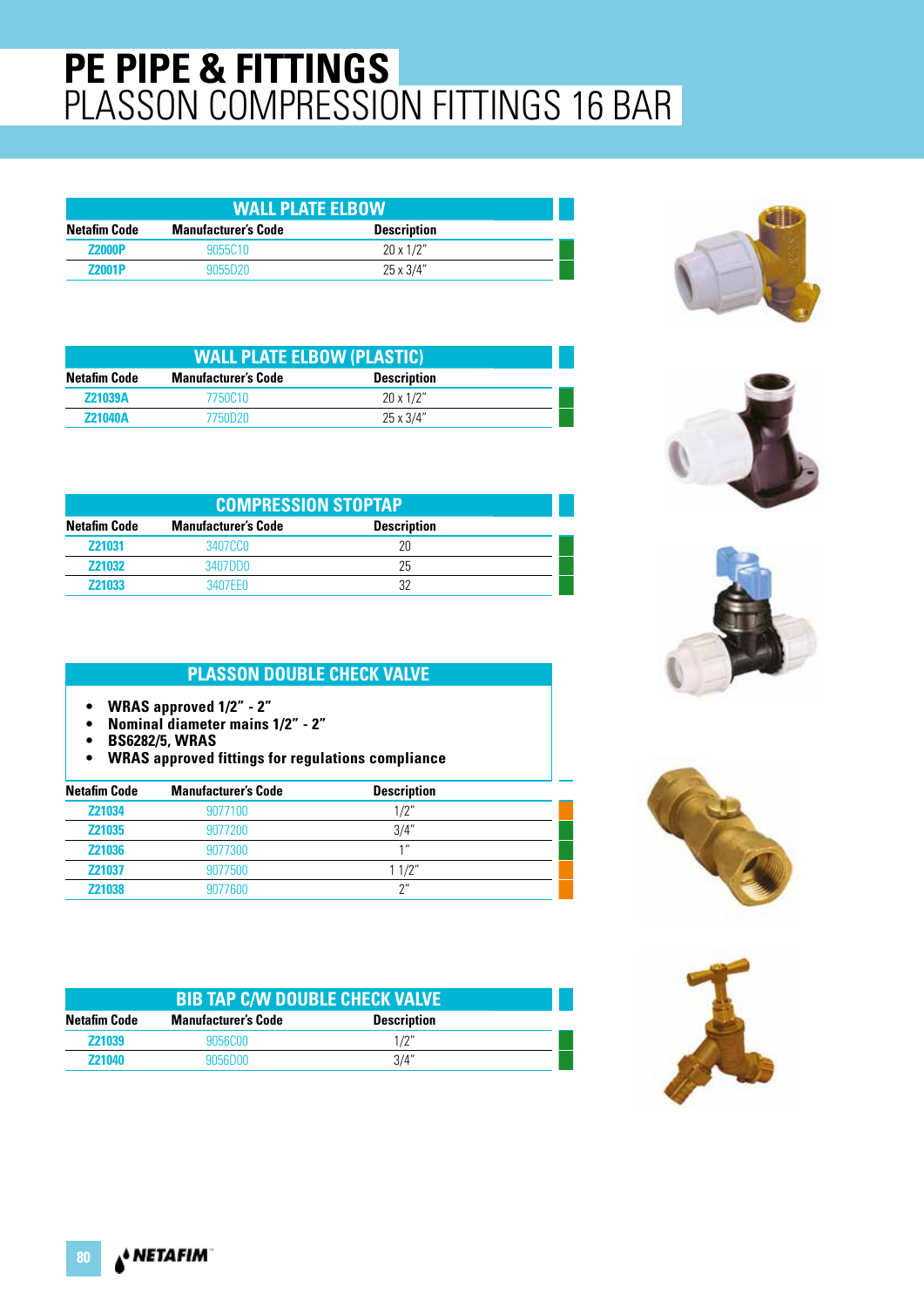| <b>PE80 PIPE LINER</b> |                            |                    |  |
|------------------------|----------------------------|--------------------|--|
| <b>Netafim Code</b>    | <b>Manufacturer's Code</b> | <b>Description</b> |  |
| <b>Z21185</b>          | 7950C00                    | 20                 |  |
| <b>Z21186</b>          | 7950D00                    | 25                 |  |
| <b>Z21187</b>          | 7950E00                    | 32                 |  |
| <b>Z21188</b>          | 7950F00                    | 40                 |  |
| Z21189                 | <b>7950G00</b>             | 50                 |  |
| <b>Z21190</b>          | 7950H00                    | 63                 |  |



|                     | <b>REDUCING SET</b>        |                    |  |  |  |
|---------------------|----------------------------|--------------------|--|--|--|
| <b>Netafim Code</b> | <b>Manufacturer's Code</b> | <b>Description</b> |  |  |  |
| <b>Z8496P</b>       | 793DC0                     | 25 x 20            |  |  |  |
| <b>Z8497P</b>       | 7930ED0                    | $32 \times 25$     |  |  |  |
| <b>Z8498AP</b>      | 7930GD0                    | $50 \times 25$     |  |  |  |
| <b>Z8499AP</b>      | 7930HE0                    | 63 x 32            |  |  |  |
| <b>Z8497AP</b>      | 7930EC0                    | $32 \times 20$     |  |  |  |
| <b>Z8498P</b>       | 7930GE0                    | 50 x 32            |  |  |  |
| <b>Z8499P</b>       | 7930HG0                    | 63 x 50            |  |  |  |

| <b>PLASS4 UNIVERSAL COUPLER</b> |                            |                     |  |
|---------------------------------|----------------------------|---------------------|--|
| <b>Netafim Code</b>             | <b>Manufacturer's Code</b> | <b>Description</b>  |  |
| <b>Z2096P</b>                   | 77017251                   | 25 x 15-22          |  |
| <b>Z2097P</b>                   | 77017252                   | 25 x 20-27          |  |
| <b>Z2098P</b>                   | 77017253                   | $25 \times 27 - 35$ |  |
| <b>Z2099P</b>                   | 77017500                   | 32 x 20-27          |  |
| <b>Z2100P</b>                   | 77017323                   | 32 x 27-35          |  |
| <b>72100AP</b>                  | 77017504                   | $50 \times 35 - 50$ |  |



| <b>STAINLESS STEEL REPAIR CLAMP</b> |                            |                     |  |
|-------------------------------------|----------------------------|---------------------|--|
| <b>Netafim Code</b>                 | <b>Manufacturer's Code</b> | <b>Description</b>  |  |
| <b>Z21027</b>                       | 6800600                    | $48-51 \times 76$   |  |
| <b>Z21028</b>                       | 6800700                    | $60 - 65 \times 76$ |  |
| <b>Z21029</b>                       | 6800750                    | 78-88 x 200         |  |
| <b>Z21030</b>                       | 6800800                    | 88-98 x 200         |  |

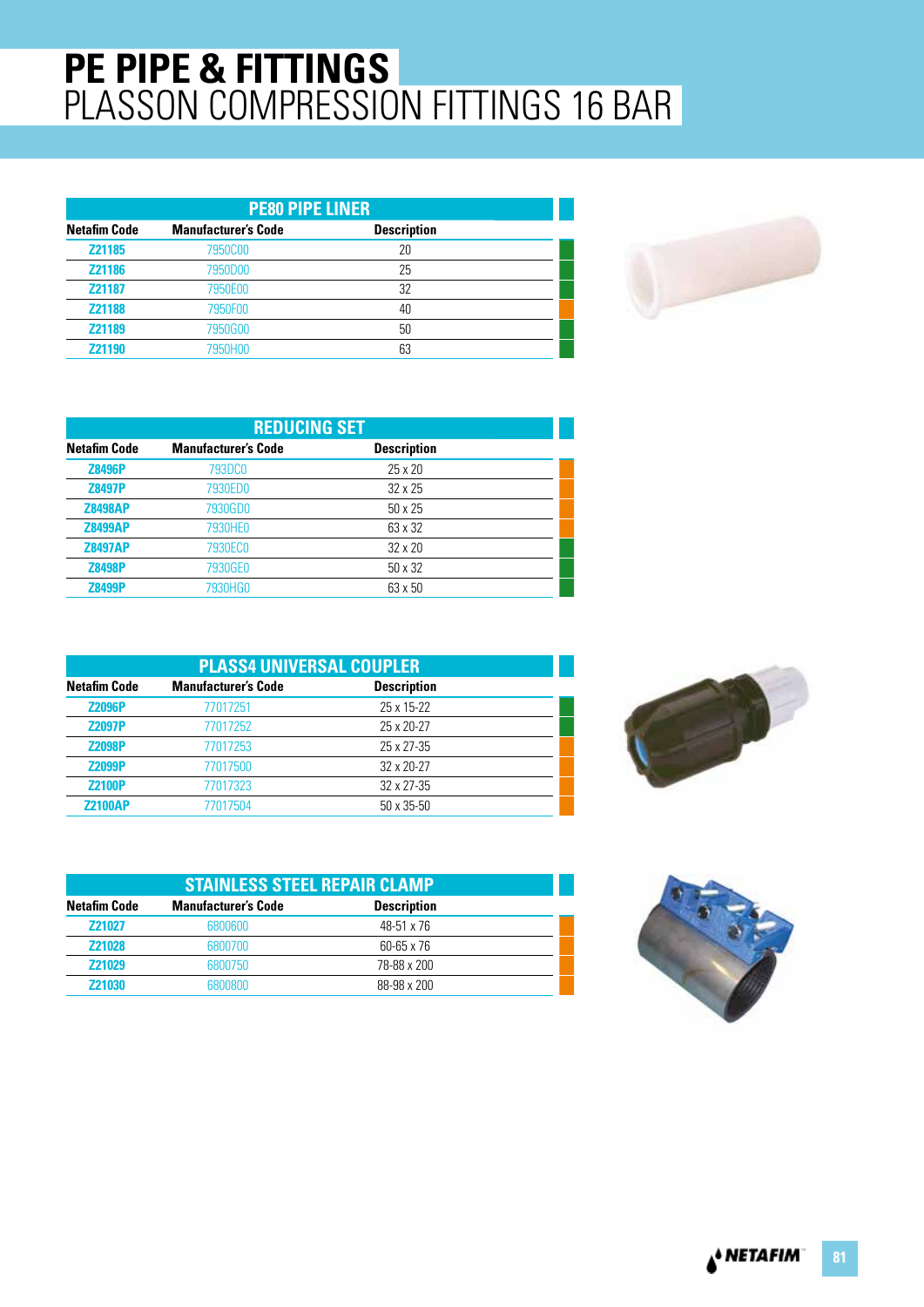#### **PE PIPE & FITTINGS** PLASSON THREADED FITTINGS

| <b>THREADED SOCKET</b> |                            |                     |  |
|------------------------|----------------------------|---------------------|--|
| <b>Netafim Code</b>    | <b>Manufacturer's Code</b> | <b>Description</b>  |  |
| <b>Z21100</b>          | 5017110                    | $1/2$ " x $1/2$ "   |  |
| Z21101                 | 5017220                    | $3/4$ " x $3/4$ "   |  |
| Z21102                 | 5017330                    | $1''$ x $1''$       |  |
| Z21103                 | 5017440                    | 1 1/4" x 1 1/4"     |  |
| <b>Z21104</b>          | 5017550                    | $11/2$ " x $11/2$ " |  |
| <b>Z21105</b>          | 5017660                    | $2''$ x $2''$       |  |
| <b>Z21106</b>          | 5017880                    | $3'' \times 3''$    |  |



|                     | 90° THREADED ELBOW         |                    |  |  |
|---------------------|----------------------------|--------------------|--|--|
| <b>Netafim Code</b> | <b>Manufacturer's Code</b> | <b>Description</b> |  |  |
| <b>Z21113</b>       | 5057110                    | 1/2"               |  |  |
| <b>Z21114</b>       | 5057220                    | 3/4"               |  |  |
| <b>Z21115</b>       | 5057330                    | 1''                |  |  |
| <b>Z21116</b>       | 5057440                    | 11/4"              |  |  |
| <b>Z21117</b>       | 5057550                    | 11/2"              |  |  |
| <b>Z21118</b>       | 5057660                    | 2"                 |  |  |



|                     | 90 <sup>°</sup> THREADED TEE |                                  |  |  |
|---------------------|------------------------------|----------------------------------|--|--|
| <b>Netafim Code</b> | <b>Manufacturer's Code</b>   | <b>Description</b>               |  |  |
| <b>Z21107</b>       | 5047111                      | $1/2$ " x $1/2$ " x $1/2$ "      |  |  |
| <b>Z21108</b>       | 5047222                      | $3/4$ " x $3/4$ " x $3/4$ "      |  |  |
| Z21109              | 5047333                      | $1''$ x $1''$ x $1''$            |  |  |
| <b>Z21110</b>       | 5047444                      | $11/4$ " x 1 $1/4$ " x 1 $1/4$ " |  |  |
| <b>Z21111</b>       | 5047555                      | $11/2$ " x 1 $1/2$ " x 1 $1/2$ " |  |  |
| <b>Z21112</b>       | 5047666                      | $2''$ x $2''$ x $2''$            |  |  |





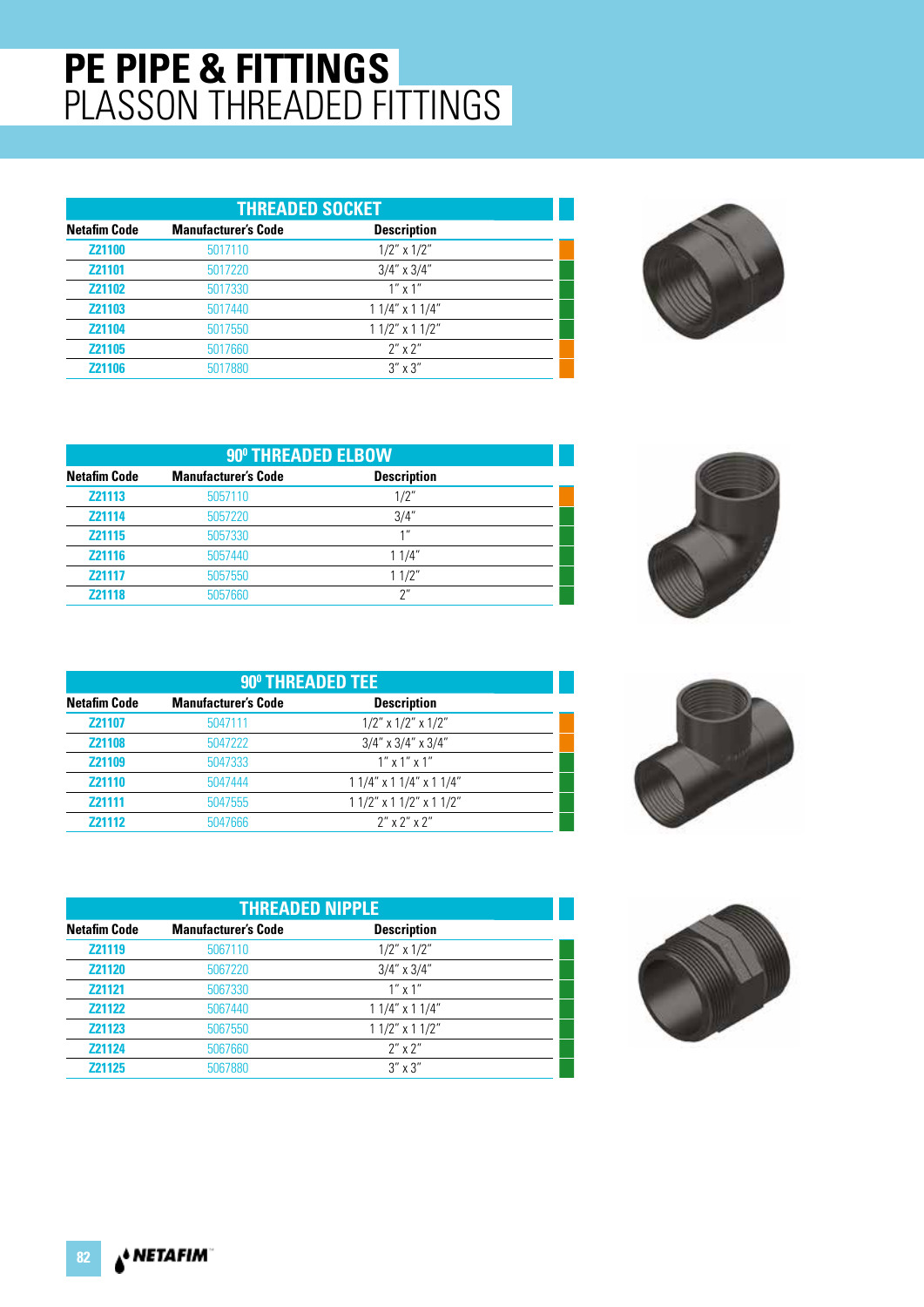#### **PE PIPE & FITTINGS** PLASSON THREADED FITTINGS

| <b>THREADED REDUCING NIPPLE</b> |                            |                    |  |
|---------------------------------|----------------------------|--------------------|--|
| <b>Netafim Code</b>             | <b>Manufacturer's Code</b> | <b>Description</b> |  |
| <b>Z21126</b>                   | 5065210                    | $3/4$ " x $1/2$ "  |  |
| <b>Z21127</b>                   | 5065310                    | $1'' \times 1/2''$ |  |
| <b>Z21128</b>                   | 5065320                    | $1'' \times 3/4''$ |  |
| Z21129                          | 5065410                    | $11/4$ " x $1/2$ " |  |
| Z21130                          | 5065420                    | $11/4$ " x $3/4$ " |  |
| <b>Z21131</b>                   | 5065430                    | $11/4$ " x 1"      |  |
| Z21132                          | 5065510                    | $11/2$ " x $1/2$ " |  |
| Z21133                          | 5065520                    | $11/2$ " x $3/4$ " |  |
| <b>Z21134</b>                   | 5065530                    | $11/2$ " x 1"      |  |
| <b>Z21135</b>                   | 5065540                    | 1 1/2" x 1 1/4"    |  |
| Z21136                          | 5065610                    | $2'' \times 1/2''$ |  |
| <b>Z21137</b>                   | 5065620                    | $2''$ x $3/4''$    |  |
| Z21138                          | 5065630                    | $2''$ x 1"         |  |
| Z21139                          | 5065640                    | $2''$ x 1 1/4"     |  |
| <b>Z21140</b>                   | 5065650                    | $2''$ x 1 1/2"     |  |



| <b>THREADED REDUCING BUSH</b> |                            |                    |  |
|-------------------------------|----------------------------|--------------------|--|
| <b>Netafim Code</b>           | <b>Manufacturer's Code</b> | <b>Description</b> |  |
| <b>Z21148</b>                 | 5027100                    | $1/2$ "x $3/8$ "   |  |
| Z21149                        | 5027200                    | $3/4$ " x $3/8$ "  |  |
| Z21150                        | 5027210                    | $3/4$ " x $1/2$ "  |  |
| Z21151                        | 5027310                    | $1'' \times 1/2''$ |  |
| <b>Z21152</b>                 | 5027320                    | $1'' \times 3/4''$ |  |
| Z21153                        | 5027410                    | $11/4$ " x $1/2$ " |  |
| Z21154                        | 5027420                    | $11/4$ " x $3/4$ " |  |
| Z21155                        | 5027430                    | $11/4$ " x 1"      |  |
| Z21156                        | 5027510                    | $11/2$ " x $1/2$ " |  |
| <b>Z21157</b>                 | 5027520                    | $11/2$ " x $3/4$ " |  |
| Z21158                        | 5027530                    | $11/2$ " x 1"      |  |
| Z21159                        | 5027540                    | 1 1/2" x 1 1/4"    |  |
| <b>Z21160</b>                 | 5027610                    | $2'' \times 1/2''$ |  |
| Z21161                        | 5027620                    | $2'' \times 3/4''$ |  |
| <b>Z21162</b>                 | 5027630                    | $2''$ x 1"         |  |
| Z21163                        | 5027640                    | $2''$ x 1 1/4"     |  |
| Z21164                        | 5027650                    | $2''$ x 1 1/2"     |  |
| <b>Z21165</b>                 | 5027760                    | $21/2"$ x 2"       |  |
| <b>Z21166</b>                 | 5027830                    | $3''$ x $1''$      |  |
| Z21167                        | 5027840                    | $3''$ x 1 1/4"     |  |
| <b>Z21168</b>                 | 5027850                    | $3''$ x 1 1/2"     |  |
| Z21169                        | 5027860                    | $3''$ x 2"         |  |
| Z21170                        | 5027870                    | $3''$ x 2 1/2"     |  |
| <b>Z21171</b>                 | 5027960                    | $4'' \times 2''$   |  |
| <b>Z21172</b>                 | 5027980                    | $4'' \times 3''$   |  |

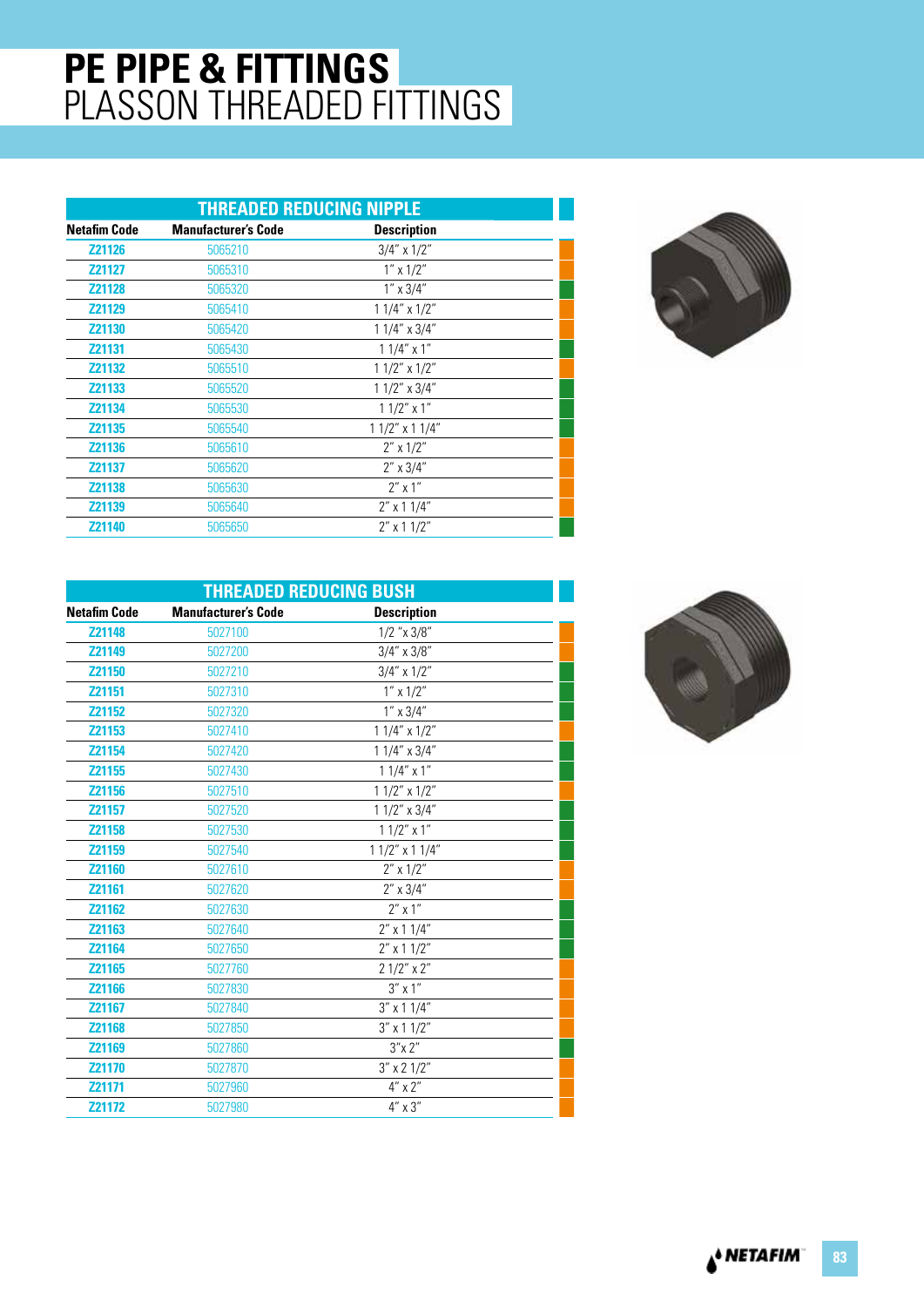#### **PE PIPE & FITTINGS** PLASSON THREADED FITTINGS

| <b>THREADED PLUG</b> |                            |                    |  |
|----------------------|----------------------------|--------------------|--|
| <b>Netafim Code</b>  | <b>Manufacturer's Code</b> | <b>Description</b> |  |
| <b>Z21141</b>        | 5177000                    | 3/8"               |  |
| <b>Z21142</b>        | 5177100                    | 1/2"               |  |
| <b>Z21143</b>        | 5177200                    | 3/4"               |  |
| <b>Z21144</b>        | 5177300                    | 1 <sup>''</sup>    |  |
| <b>Z21145</b>        | 5177400                    | 11/4"              |  |
| <b>Z21146</b>        | 5177500                    | 11/2"              |  |
| <b>Z21147</b>        | 5177600                    | 2"                 |  |



| <b>THREADED CAP</b> |                            |                    |  |
|---------------------|----------------------------|--------------------|--|
| <b>Netafim Code</b> | <b>Manufacturer's Code</b> | <b>Description</b> |  |
| <b>Z21173</b>       | 5077100                    | 1/2"               |  |
| <b>Z21174</b>       | 5077200                    | 3/4"               |  |
| <b>Z21175</b>       | 5077300                    | 1"                 |  |
| <b>Z21176</b>       | 5077400                    | 11/4"              |  |
| <b>Z21177</b>       | 5077500                    | 11/2"              |  |
| <b>Z21178</b>       | 5077600                    | 2"                 |  |









| <b>Z21176</b>       | 5077400                    | $1/4$ "            |  |
|---------------------|----------------------------|--------------------|--|
| <b>Z21177</b>       | 5077500                    | 11/2"              |  |
| Z21178              | 5077600                    | 2"                 |  |
|                     |                            |                    |  |
|                     |                            |                    |  |
|                     |                            |                    |  |
|                     | <b>WRENCH</b>              |                    |  |
| <b>Netafim Code</b> | <b>Manufacturer's Code</b> | <b>Description</b> |  |

|                     | <b>CHAMFER TOOL</b>        |                    |  |
|---------------------|----------------------------|--------------------|--|
| <b>Netafim Code</b> | <b>Manufacturer's Code</b> | <b>Description</b> |  |

**Z21183** 7960010 Chamfer Tool

**Z21179** 7990BJ0 Small Wrench - 16/40 **Z21180** 7990FJ0 Wrench - 40/75 **Z21181** 7990GL0 Wrench - 63/125

| <b>UNIVERSAL STRAP WRENCH</b> |                            |                    |  |
|-------------------------------|----------------------------|--------------------|--|
| Netafim Code                  | <b>Manufacturer's Code</b> | <b>Description</b> |  |
| 721182                        | 7992001                    | Wrench             |  |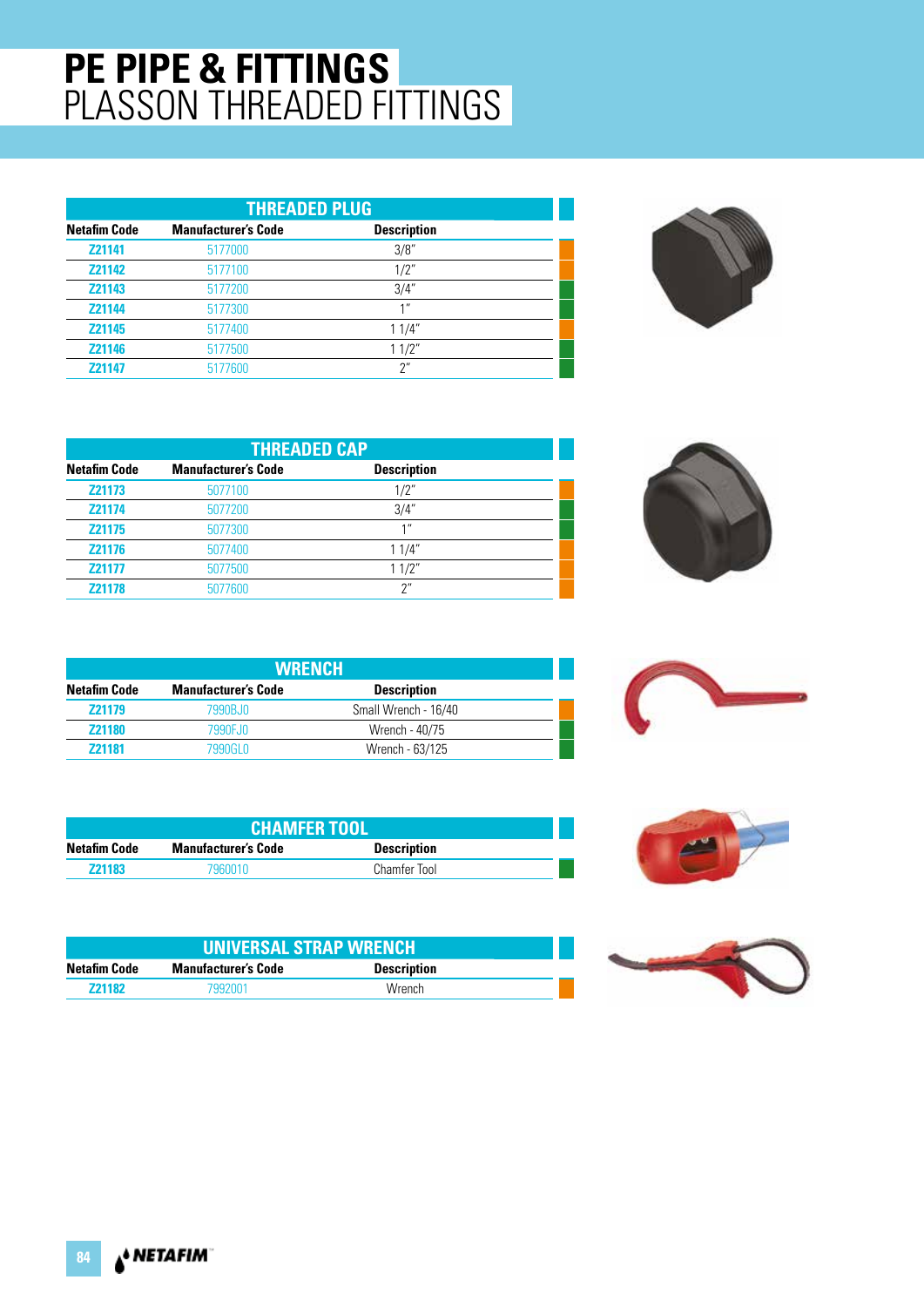#### **PE PIPE & FITTINGS** PLASSON SILVER LINE FITTINGS 10 BAR

|                     | 90° ELBOW THREADED FEMALE OFFTAKE |                    |  |
|---------------------|-----------------------------------|--------------------|--|
| <b>Netafim Code</b> | <b>Manufacturer's Code</b>        | <b>Description</b> |  |
| <b>Z2170P</b>       | 14150C10                          | 20 x 1/2"          |  |
| <b>Z2079P</b>       | 14150C20                          | 20 x 3/4"          |  |
| <b>Z2080P</b>       | 14150D10                          | 25 x 1/2"          |  |
| <b>Z2171P</b>       | 14150D20                          | $25 \times 3/4"$   |  |
| <b>Z2081P</b>       | 14150D30                          | $25 \times 1"$     |  |
| <b>Z2083P</b>       | 14150E20                          | $32 \times 3/4$ "  |  |
| <b>Z2172P</b>       | 14150E30                          | $32 \times 1$ "    |  |
| <b>Z2172BP</b>      | 14150E40                          | $32 \times 11/4"$  |  |
| <b>Z2173P</b>       | 14150F40                          | 40 x 1 1/4"        |  |
| <b>Z2173BP</b>      | 14150F50                          | 40 x 1 1/2"        |  |
| <b>Z2174P</b>       | 14150G50                          | $50 \times 11/2$ " |  |
| <b>Z2174BP</b>      | 14150G60                          | $50 \times 2"$     |  |
| <b>Z2175P</b>       | 14150H60                          | 63 x 2"            |  |



| 90° ELBOW THREADED MALE OFFTAKE |                            |                    |  |
|---------------------------------|----------------------------|--------------------|--|
| <b>Netafim Code</b>             | <b>Manufacturer's Code</b> | <b>Description</b> |  |
| <b>Z2188P</b>                   | 14850C10                   | $20 \times 1/2"$   |  |
| <b>Z2084P</b>                   | 14850C20                   | 20 x 3/4"          |  |
| <b>Z2085P</b>                   | 14850D10                   | $25 \times 1/2$ "  |  |
| <b>Z2189P</b>                   | 14850D20                   | 25 x 3/4"          |  |
| <b>Z2086P</b>                   | 14850D30                   | $25 \times 1"$     |  |
| <b>Z2190P</b>                   | 14850E30                   | $32 \times 1"$     |  |
| <b>Z2191BP</b>                  | 14850F30                   | 40 x 1"            |  |
| <b>Z2191P</b>                   | 14850F40                   | 40 x 1 1/4"        |  |
| <b>Z2192BP</b>                  | 14850F50                   | 40 x 1 1/2"        |  |
| <b>Z2192P</b>                   | 14850G50                   | $50 \times 11/2$ " |  |
| <b>Z2193P</b>                   | 14850H60                   | $63 \times 2"$     |  |



| $90^{\rm o}$ ELBOW  |                            |                    |  |
|---------------------|----------------------------|--------------------|--|
| <b>Netafim Code</b> | <b>Manufacturer's Code</b> | <b>Description</b> |  |
| <b>Z2159P</b>       | 14050CC0                   | $20 \times 20$     |  |
| <b>Z2160P</b>       | 14050DD0                   | $25 \times 25$     |  |
| <b>Z2161P</b>       | 14050EE0                   | 32 x 32            |  |
| <b>Z2162P</b>       | 14050FF0                   | $40 \times 40$     |  |
| <b>Z2163P</b>       | 14050GG0                   | $50 \times 50$     |  |
| <b>Z2164P</b>       | 14050HH0                   | 63 x 63            |  |

| <b>MALE ADAPTOR</b> |                            |                    |  |
|---------------------|----------------------------|--------------------|--|
| <b>Netafim Code</b> | <b>Manufacturer's Code</b> | <b>Description</b> |  |
| <b>Z2101P</b>       | 14020C10                   | $20 \times 1/2"$   |  |
| <b>Z2102P</b>       | 14020C20                   | $20 \times 3/4$ "  |  |
| <b>Z2051P</b>       | 14020D10                   | $25 \times 1/2"$   |  |
| <b>Z2103P</b>       | 14020D20                   | $25 \times 3/4"$   |  |
| <b>Z2104P</b>       | 14020D30                   | 25x1''             |  |
| <b>Z2105P</b>       | 14020F20                   | $32 \times 3/4"$   |  |



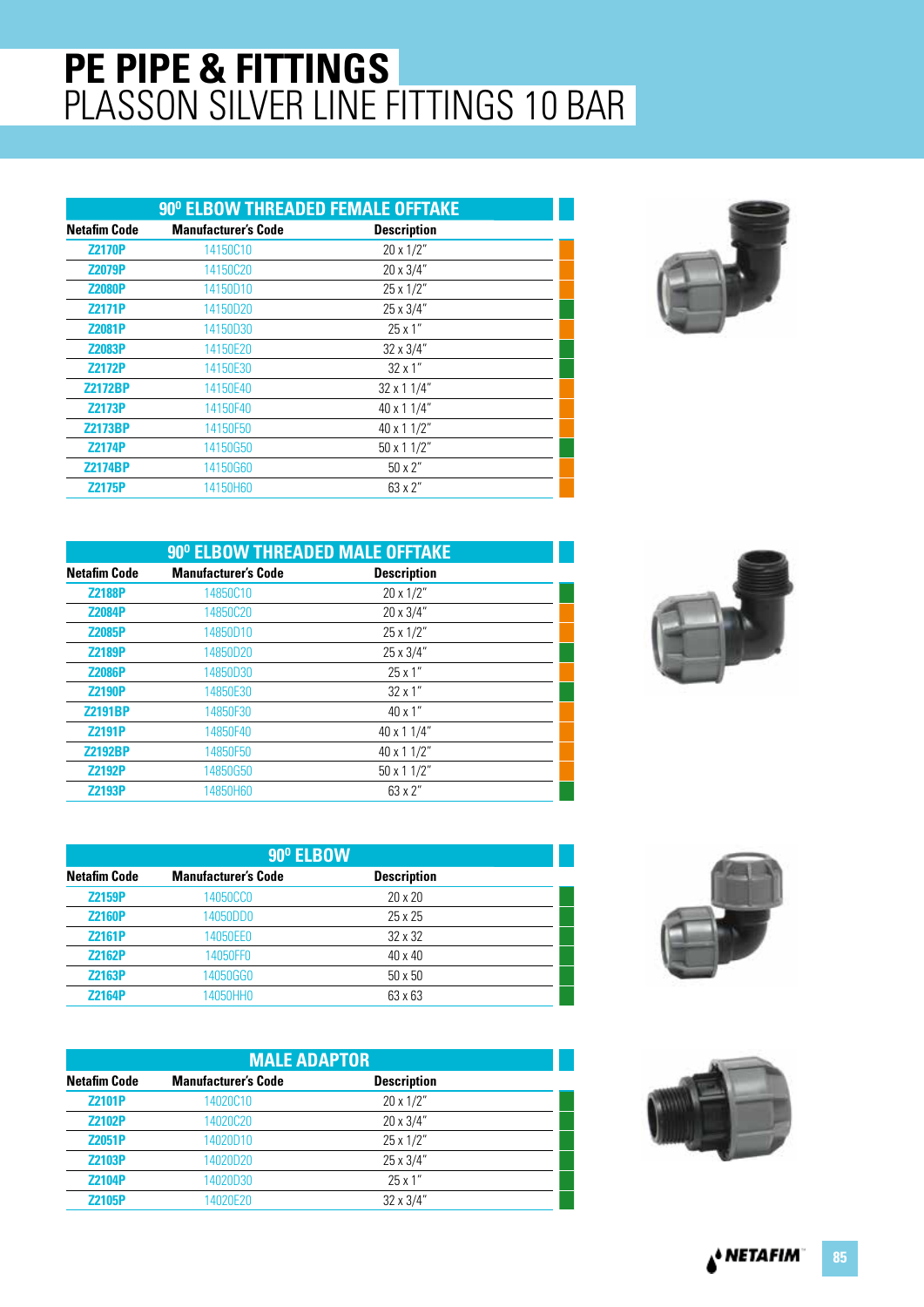#### **PE PIPE & FITTINGS** PLASSON SILVER LINE FITTINGS 10 BAR

| <b>MALE ADAPTOR CONTINUED</b> |                            |                    |  |
|-------------------------------|----------------------------|--------------------|--|
| <b>Netafim Code</b>           | <b>Manufacturer's Code</b> | <b>Description</b> |  |
| <b>Z2106P</b>                 | 14020E30                   | $32 \times 1$ "    |  |
| <b>Z2107P</b>                 | 14020E40                   | 32 x 1 1/4"        |  |
| <b>Z2052P</b>                 | 14020F30                   | $40 \times 1"$     |  |
| <b>Z2108P</b>                 | 14020F40                   | 40 x 1 1/4"        |  |
| <b>Z2109P</b>                 | 14020F50                   | 40 x 1 1/2"        |  |
| <b>Z2110P</b>                 | 14020G50                   | $50 \times 11/2"$  |  |
| <b>Z2111P</b>                 | 14020G60                   | $50 \times 2$ "    |  |
| <b>Z2113P</b>                 | 14020H60                   | $63 \times 2"$     |  |



| <b>FEMALE ADAPTOR</b> |                            |                    |  |
|-----------------------|----------------------------|--------------------|--|
| <b>Netafim Code</b>   | <b>Manufacturer's Code</b> | <b>Description</b> |  |
| <b>Z2116P</b>         | 14030C10                   | $20 \times 1/2"$   |  |
| <b>Z2057P</b>         | 14030C20                   | $20 \times 3/4"$   |  |
| <b>Z2117P</b>         | 14030D20                   | 25 x 3/4"          |  |
| <b>Z2059P</b>         | 14030D30                   | $25 \times 1"$     |  |
| <b>Z2060P</b>         | 14030E20                   | $32 \times 3/4$ "  |  |
| <b>Z2118P</b>         | 14030E30                   | $32 \times 1$ "    |  |
| <b>Z2061P</b>         | 14030F30                   | $40 \times 1"$     |  |
| <b>Z2120P</b>         | 14030F40                   | 40 x 11/4"         |  |
| <b>Z2120AP</b>        | 14030F50                   | 40 x 11/2"         |  |
| <b>Z2121P</b>         | 14030G50                   | $50 \times 11/2"$  |  |
| <b>Z2121AP</b>        | 14030G60                   | $50 \times 2"$     |  |
| <b>Z2123P</b>         | 14030H60                   | $63 \times 2"$     |  |

| <b>COUPLER</b>      |                            |                    |  |  |
|---------------------|----------------------------|--------------------|--|--|
| <b>Netafim Code</b> | <b>Manufacturer's Code</b> | <b>Description</b> |  |  |
| <b>Z2126P</b>       | 14010CC0                   | $20 \times 20$     |  |  |
| <b>Z2127P</b>       | 14010DD0                   | $25 \times 25$     |  |  |
| <b>Z2128P</b>       | 14010EE0                   | 32 x 32            |  |  |
| <b>Z2129P</b>       | 14010FF0                   | $40 \times 40$     |  |  |
| <b>Z2130P</b>       | 14010GG0                   | $50 \times 50$     |  |  |
| <b>Z2131P</b>       | 14010HH0                   | 63 x 63            |  |  |

| <b>TEE 90° THREADED MALE OFFTAKE</b> |                            |                               |  |
|--------------------------------------|----------------------------|-------------------------------|--|
| <b>Netafim Code</b>                  | <b>Manufacturer's Code</b> | <b>Description</b>            |  |
| <b>Z2194P</b>                        | 14840C1C                   | 20 x 1/2" x 20                |  |
| <b>Z2087P</b>                        | 14840C2C                   | 20 x 3/4" x 20                |  |
| <b>Z2195AP</b>                       | 14840D1D                   | 25 x 1/2" x 25                |  |
| <b>Z2195P</b>                        | 14840D2D                   | 25 x 3/4" x 25                |  |
| <b>Z2196P</b>                        | 14840E3E                   | $32 \times 1'' \times 32$     |  |
| <b>Z2197P</b>                        | 14840F4F                   | $40 \times 11/4$ " x 4        |  |
| <b>Z2197AP</b>                       | 14840F5F                   | 40 x 1 1/2" x 4               |  |
| <b>Z2198P</b>                        | 14840G5G                   | $50 \times 11/2$ " $\times 5$ |  |
| <b>Z2199P</b>                        | 14840H6H                   | $63 \times 2'' \times 63$     |  |





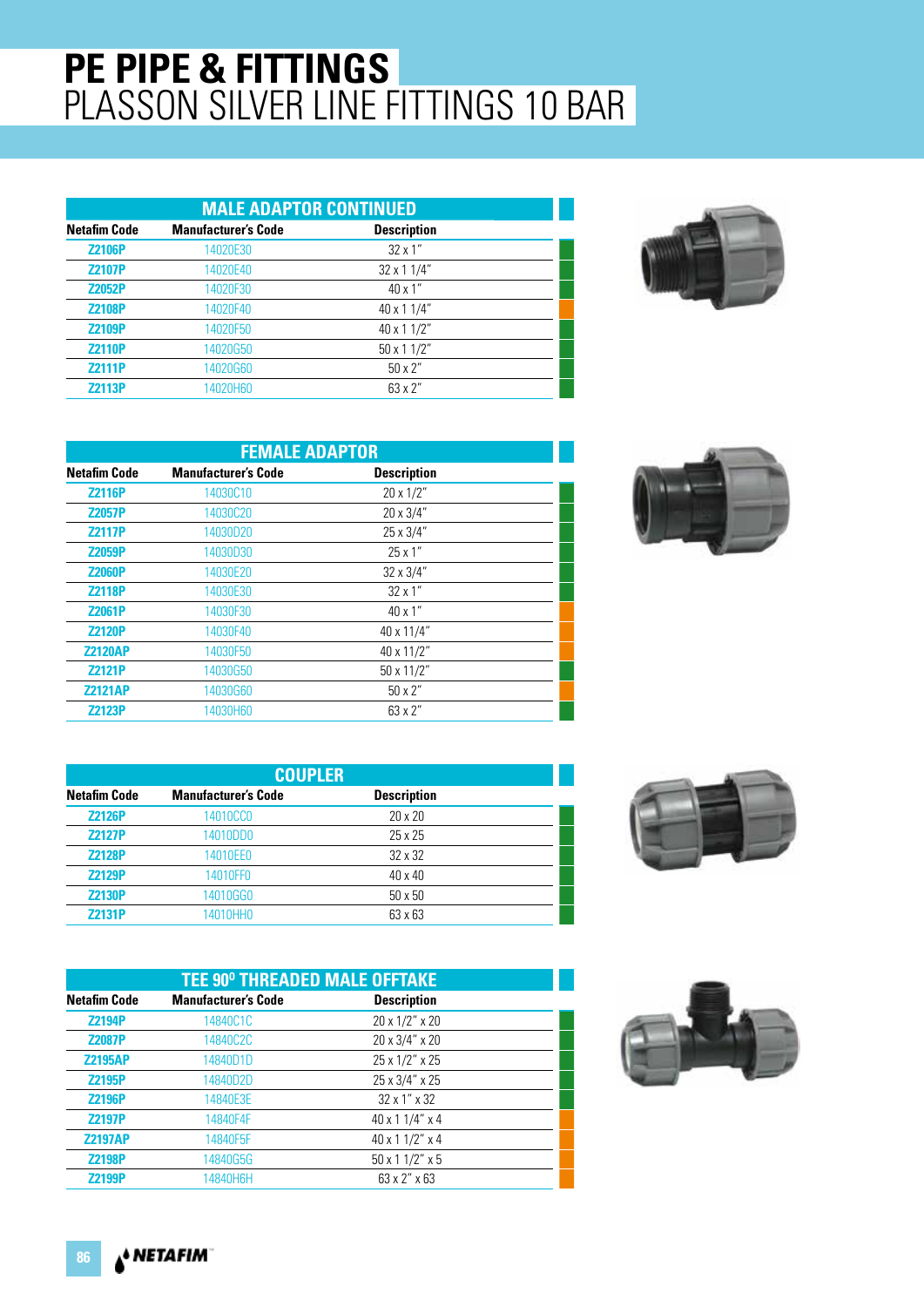#### **PE PIPE & FITTINGS** PLASSON SILVER LINE FITTINGS 10 BAR

| <b>TEE 90° THREADED FEMALE OFFTAKE</b> |                            |                                |  |
|----------------------------------------|----------------------------|--------------------------------|--|
| <b>Netafim Code</b>                    | <b>Manufacturer's Code</b> | <b>Description</b>             |  |
| <b>Z2150P</b>                          | 14140C1C                   | 20 x 1/2" x 20                 |  |
| <b>Z2066P</b>                          | 14140C2C                   | 20 x 3/4" x 20                 |  |
| <b>Z2067P</b>                          | 14140D1D                   | 25 x 1/2" x 25                 |  |
| <b>Z2151P</b>                          | 14140D2D                   | 25 x 3/4" x 25                 |  |
| <b>Z2068P</b>                          | 14140D3D                   | 25 x 1" x 25                   |  |
| <b>Z2069P</b>                          | 14140E1E                   | 32 x 1/2" x 32                 |  |
| <b>Z2070P</b>                          | 14140E2E                   | 32 x 3/4" x 32                 |  |
| <b>Z2152P</b>                          | 14140E3E                   | $32 \times 1'' \times 32$      |  |
| <b>Z2152EP</b>                         | 14140F3F                   | $40 \times 1'' \times 40$      |  |
| <b>Z2153P</b>                          | 14140F4F                   | $40 \times 11/4$ " $\times 40$ |  |
| <b>Z2153EP</b>                         | 14140F5F                   | 40 x 1 1/2" x 40               |  |
| <b>Z2154P</b>                          | 14140G5G                   | $50 \times 11/2$ " $\times 50$ |  |
| <b>Z2154EP</b>                         | 14140G6G                   | $50 \times 2'' \times 50$      |  |
| <b>Z2156P</b>                          | 14140H6H                   | 63 x 2" x 63                   |  |



| 90°TEE              |                            |                          |  |  |
|---------------------|----------------------------|--------------------------|--|--|
| <b>Netafim Code</b> | <b>Manufacturer's Code</b> | <b>Description</b>       |  |  |
| <b>Z2141P</b>       | <b>14040CCC</b>            | 20 x 20 x 20             |  |  |
| <b>Z2142P</b>       | 14040DDD                   | $25 \times 25 \times 25$ |  |  |
| <b>Z2143P</b>       | 14040EEE                   | 32 x 32 x 32             |  |  |
| <b>Z2144P</b>       | 14040FFF                   | 40 x 40 x 40             |  |  |
| <b>Z2145P</b>       | 14040GGG                   | $50 \times 50 \times 50$ |  |  |
| <b>Z2146P</b>       | 14040HHH                   | 63 x 63 x 63             |  |  |

| <b>END PLUG</b>     |                            |                    |  |
|---------------------|----------------------------|--------------------|--|
| <b>Netafim Code</b> | <b>Manufacturer's Code</b> | <b>Description</b> |  |
| <b>Z2181P</b>       | 14120                      | 25                 |  |
| <b>Z2182P</b>       | 14120E00                   | 32                 |  |
| <b>Z2183P</b>       | 14120F00                   | 40                 |  |
| <b>Z2184P</b>       | 14120G00                   | 50                 |  |
| <b>Z2185P</b>       | 120H00                     | 63                 |  |

| <b>REDUCING SET</b> |                            |                    |  |  |
|---------------------|----------------------------|--------------------|--|--|
| <b>Netafim Code</b> | <b>Manufacturer's Code</b> | <b>Description</b> |  |  |
| <b>Z21200</b>       | 14930DC0                   | 25 x 20            |  |  |
| <b>Z21201</b>       | 14930EC0                   | $32 \times 20$     |  |  |
| <b>Z21202</b>       | 14930ED0                   | $32 \times 25$     |  |  |
| <b>Z21203</b>       | 14930FE0                   | 40 x 32            |  |  |
| <b>Z21204</b>       | 14930GD0                   | $50 \times 25$     |  |  |
| <b>Z21205</b>       | 14930GE0                   | $50 \times 32$     |  |  |
| <b>Z21206</b>       | 14930GF0                   | $50 \times 40$     |  |  |
| <b>Z21207</b>       | 14930HD0                   | 63 x 25            |  |  |
| <b>Z21208</b>       | 14930HE0                   | 63 x 32            |  |  |
| <b>Z21209</b>       | 14930HF0                   | 63 x 40            |  |  |
| <b>Z21210</b>       | 14930HG0                   | 63 x 50            |  |  |





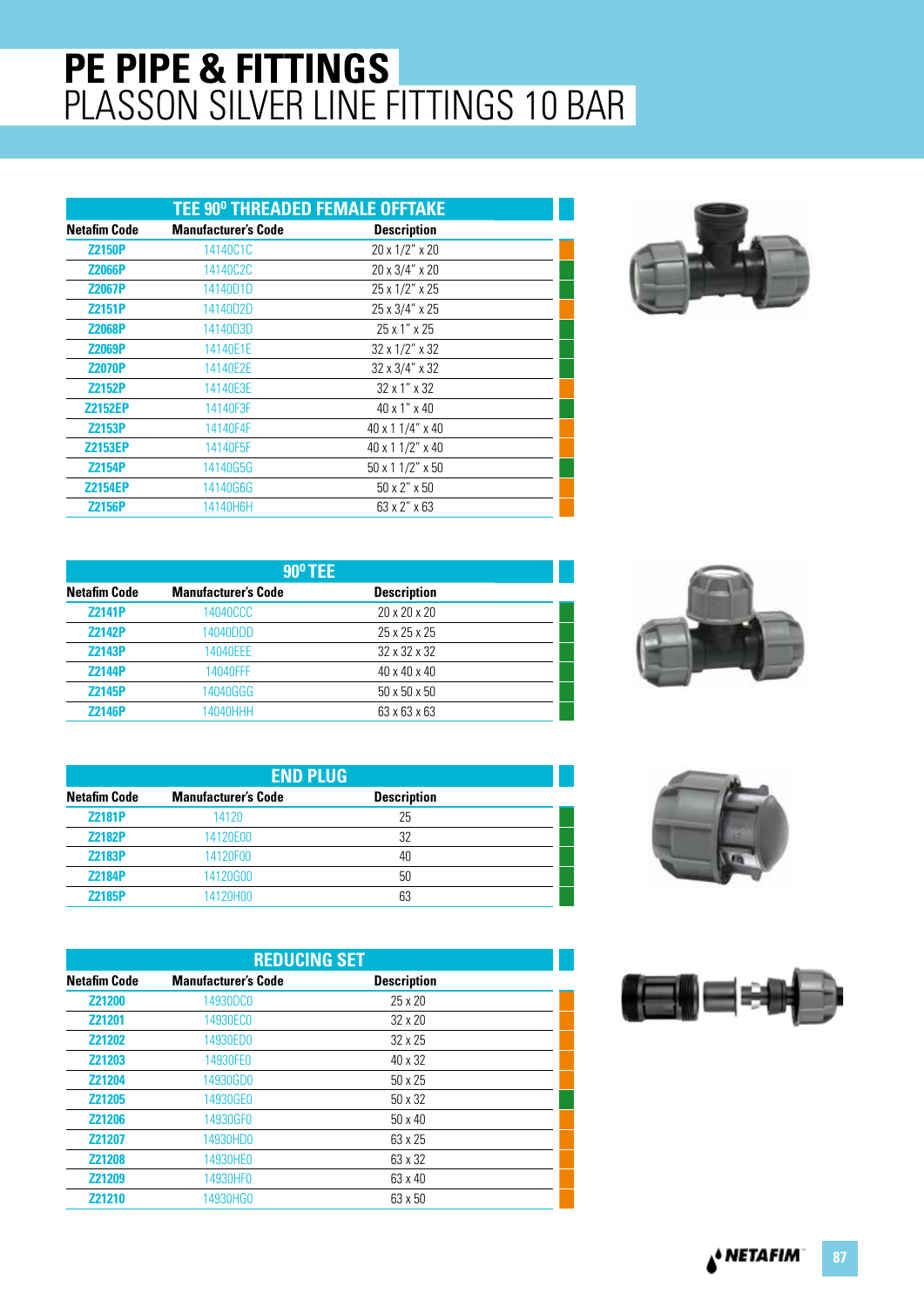| <b>FLANGED ADAPTOR</b> |                            |                    |  |  |
|------------------------|----------------------------|--------------------|--|--|
| <b>Netafim Code</b>    | <b>Manufacturer's Code</b> | <b>Description</b> |  |  |
| <b>Z84000P</b>         | 49027032                   | 32                 |  |  |
| <b>Z84002P</b>         | 49027050                   | 50                 |  |  |
| Z84003P                | 49027063                   | 63                 |  |  |
| <b>Z84004P</b>         | 49027075                   | 75                 |  |  |
| Z84005P                | 49027090                   | 90                 |  |  |
| <b>Z84006P</b>         | 49027110                   | 110                |  |  |
| <b>Z84007P</b>         | 49027125                   | 125                |  |  |
| Z83997P                | 49027140                   | 140                |  |  |
| <b>Z84008P</b>         | 49027160                   | 160                |  |  |
| Z83998P                | 49027180                   | 180                |  |  |
| Z83999P                | 49027200                   | 200                |  |  |



| <b>PLATED FLANGED BACKING RING</b> |                            |                    |  |
|------------------------------------|----------------------------|--------------------|--|
| <b>Netafim Code</b>                | <b>Manufacturer's Code</b> | <b>Description</b> |  |
| Z84009P                            | 49029006                   | 32                 |  |
| Z84011P                            | 49029007                   | 50                 |  |
| <b>Z84012P</b>                     | 49029008                   | 63                 |  |
| Z84013P                            | 49029009                   | 75                 |  |
| <b>Z84014P</b>                     | 49029010                   | 90                 |  |
| Z84015P                            | 49029020                   | 110/125            |  |
| <b>Z84016P</b>                     | 49029021                   | 140                |  |
| <b>Z84017P</b>                     | 49029040                   | 160                |  |
| <b>Z84018P</b>                     | 49029045                   | 180                |  |
| <b>Z84020P</b>                     | 49029050                   | 200/225            |  |

| <b>COUPLER</b>      |                            |                    |  |  |
|---------------------|----------------------------|--------------------|--|--|
| <b>Netafim Code</b> | <b>Manufacturer's Code</b> | <b>Description</b> |  |  |
| <b>Z8406P</b>       | 49010032                   | 32                 |  |  |
| <b>Z8407P</b>       | 49010040                   | 40                 |  |  |
| <b>Z8408P</b>       | 49010050                   | 50                 |  |  |
| <b>Z8409P</b>       | 49010063                   | 63                 |  |  |
| <b>Z8410P</b>       | 49010075                   | 75                 |  |  |
| <b>Z8411P</b>       | 49010090                   | 90                 |  |  |
| <b>Z8412P</b>       | 49010110                   | 110                |  |  |
| <b>Z8413P</b>       | 49010125                   | 125                |  |  |
| <b>Z8413AP</b>      | 49010140                   | 140                |  |  |
| <b>Z8414P</b>       | 49010160                   | 160                |  |  |
| Z8415P              | 49010180                   | 180                |  |  |
| <b>Z8415AP</b>      | 49010200                   | 200                |  |  |



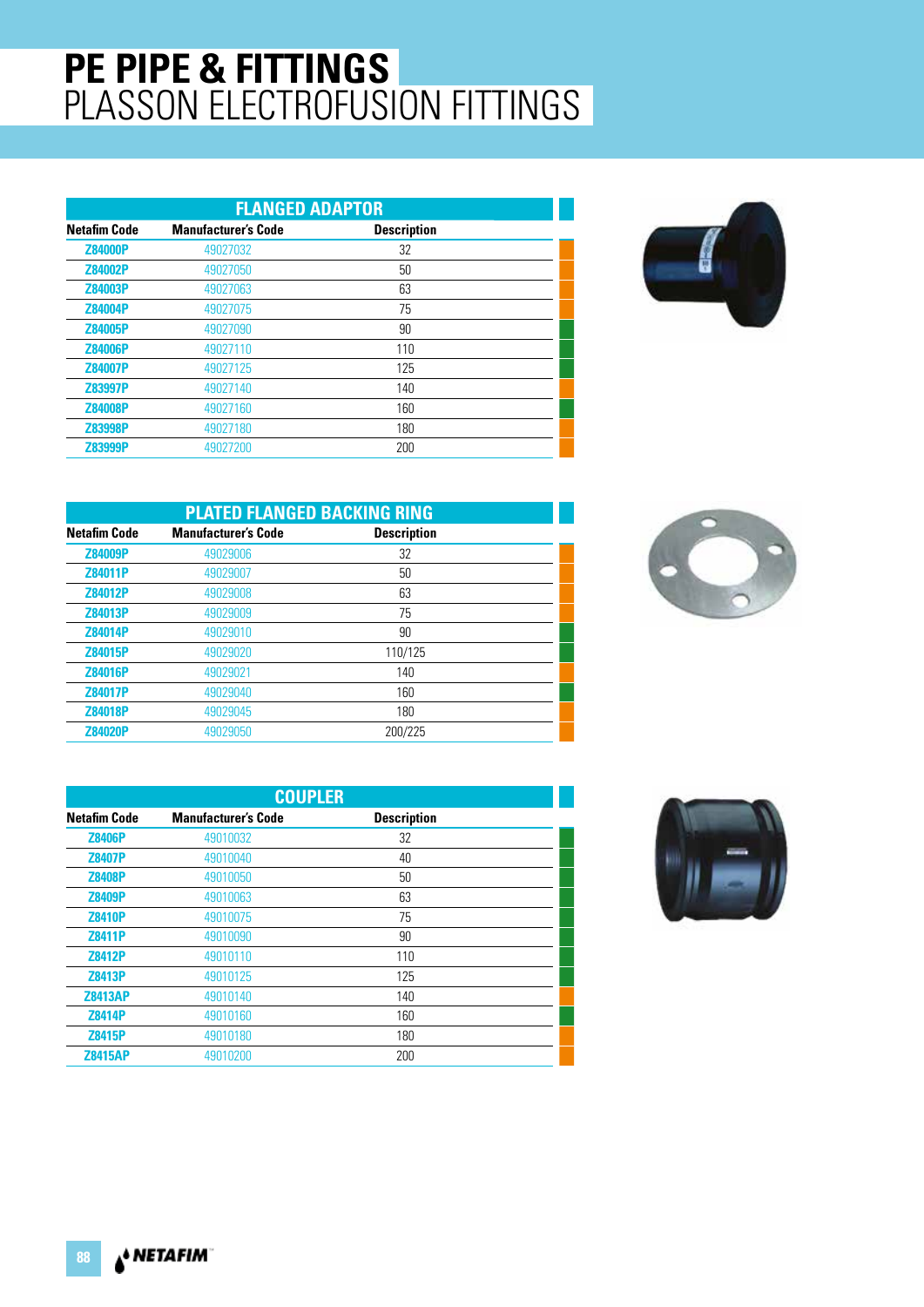| <b>ELBOW 45<sup>0</sup></b> |                            |                    |  |  |
|-----------------------------|----------------------------|--------------------|--|--|
| <b>Netafim Code</b>         | <b>Manufacturer's Code</b> | <b>Description</b> |  |  |
| <b>Z8426P</b>               | 49060032                   | 32                 |  |  |
| <b>Z8427P</b>               | 49060040                   | 40                 |  |  |
| <b>Z8428P</b>               | 49060050                   | 50                 |  |  |
| <b>Z8429P</b>               | 49060063                   | 63                 |  |  |
| <b>Z8430P</b>               | 49060075                   | 75                 |  |  |
| Z8431P                      | 49060090                   | 90                 |  |  |
| <b>Z8432P</b>               | 49060110                   | 110                |  |  |
| Z8433P                      | 49060125                   | 125                |  |  |
| <b>Z8433AP</b>              | 49060140                   | 140                |  |  |
| <b>Z8434P</b>               | 49060160                   | 160                |  |  |
| Z8435P                      | 49060180                   | 180                |  |  |
| <b>Z8435AP</b>              | 49060200                   | 200                |  |  |



| <b>ELBOW 90°</b>    |                            |                    |  |  |
|---------------------|----------------------------|--------------------|--|--|
| <b>Netafim Code</b> | <b>Manufacturer's Code</b> | <b>Description</b> |  |  |
| <b>Z8416P</b>       | 49050032                   | 32                 |  |  |
| <b>Z8417P</b>       | 49050040                   | 40                 |  |  |
| <b>Z8418P</b>       | 49050050                   | 50                 |  |  |
| <b>Z8419P</b>       | 49050063                   | 63                 |  |  |
| <b>Z8420P</b>       | 49050075                   | 75                 |  |  |
| <b>Z8421P</b>       | 49050090                   | 90                 |  |  |
| <b>Z8422P</b>       | 49050110                   | 110                |  |  |
| <b>Z8423P</b>       | 49050125                   | 125                |  |  |
| <b>Z8423AP</b>      | 49050140                   | 140                |  |  |
| <b>Z8424P</b>       | 49050160                   | 160                |  |  |
| <b>Z8425P</b>       | 49050180                   | 180                |  |  |
| <b>Z8425AP</b>      | 49050200                   | 200                |  |  |

| <b>TEE 90°</b>      |                            |                    |  |  |
|---------------------|----------------------------|--------------------|--|--|
| <b>Netafim Code</b> | <b>Manufacturer's Code</b> | <b>Description</b> |  |  |
| <b>Z8436P</b>       | 49040032                   | 32                 |  |  |
| <b>Z8437P</b>       | 49040040                   | 40                 |  |  |
| <b>Z8438P</b>       | 49040050                   | 50                 |  |  |
| Z8439P              | 49040063                   | 63                 |  |  |
| <b>Z8440P</b>       | 49040075                   | 75                 |  |  |
| <b>Z8441P</b>       | 49040090                   | 90                 |  |  |
| <b>Z8442P</b>       | 49040110                   | 110                |  |  |
| <b>Z8443P</b>       | 49040125                   | 125                |  |  |
| <b>Z8444P</b>       | 49040160                   | 160                |  |  |
| <b>Z8444BP</b>      | 49040180                   | 180                |  |  |
| <b>Z8444CP</b>      | 49040200                   | 200                |  |  |





A<sup>&</sup> NETAFIM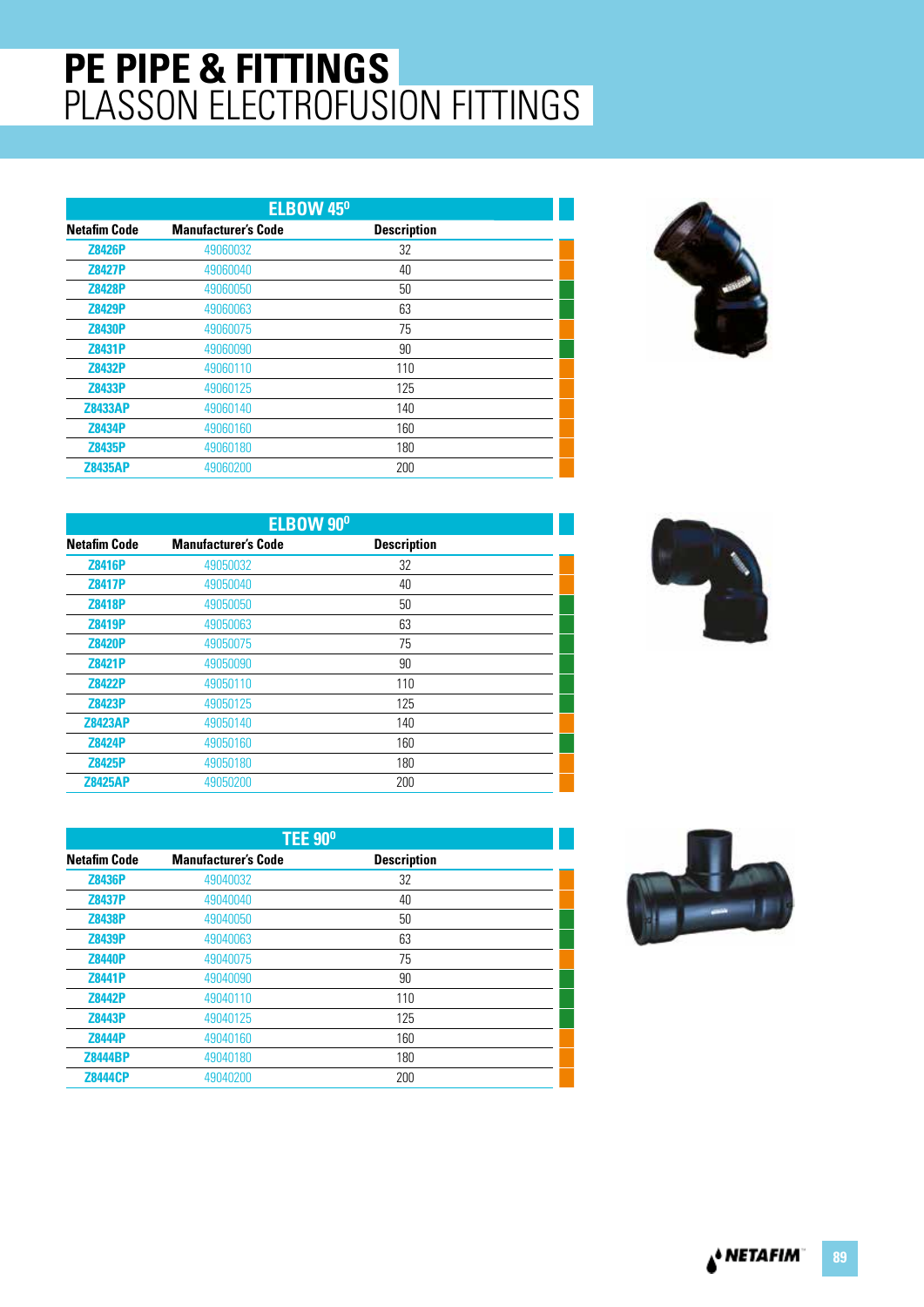| <b>END CAP</b>      |                            |                    |  |
|---------------------|----------------------------|--------------------|--|
| <b>Netafim Code</b> | <b>Manufacturer's Code</b> | <b>Description</b> |  |
| Z8467P              | 49120032                   | 32                 |  |
| <b>Z8467AP</b>      | 49120040                   | 40                 |  |
| <b>Z8468P</b>       | 49120050                   | 50                 |  |
| <b>Z8469P</b>       | 49120063                   | 63                 |  |
| <b>Z8470P</b>       | 49120075                   | 75                 |  |
| <b>Z8471P</b>       | 49120090                   | 90                 |  |
| <b>Z8472P</b>       | 49120110                   | 110                |  |
| Z8473P              | 49120125                   | 125                |  |
| <b>Z8474P</b>       | 49120140                   | 140                |  |
| <b>Z8473AP</b>      | 49120160                   | 160                |  |
| <b>Z8475P</b>       | 49120180                   | 180                |  |
| <b>Z8476P</b>       | 49120200                   | 200                |  |



| <b>REDUCING COUPLER</b> |                            |                    |  |
|-------------------------|----------------------------|--------------------|--|
| <b>Netafim Code</b>     | <b>Manufacturer's Code</b> | <b>Description</b> |  |
| Z8445P                  | 49110026                   | 40 x 32            |  |
| <b>Z8446P</b>           | 49110031                   | 50 x 32            |  |
| <b>Z8447P</b>           | 49110033                   | 50 x 40            |  |
| <b>Z8448P</b>           | 49110046                   | 63 x 32            |  |
| <b>Z8449P</b>           | 49110047                   | 63 x 40            |  |
| <b>Z8450AP</b>          | 49110048                   | 63 x 50            |  |
| <b>Z8450BP</b>          | 49110060                   | 75 x 63            |  |
| <b>Z8451AP</b>          | 49110068                   | $90 \times 50$     |  |
| Z8451P                  | 49110070                   | $90 \times 63$     |  |
| Z8454P                  | 49110071                   | 90 x 75            |  |
| Z8455P                  | 49110081                   | 110 x 63           |  |
| Z8453P                  | 49110083                   | 110 x 90           |  |
| Z8456P                  | 49110095                   | 125 x 90           |  |
| Z8457P                  | 49110096                   | 125 x 110          |  |
| Z8458P                  | 49110121                   | 160 x 90           |  |
| <b>Z8453AP</b>          | 49110122                   | 160 x 110          |  |
| Z8459P                  | 49110123                   | 160 x 125          |  |
| <b>Z8460P</b>           | 49110138                   | 180 x 125          |  |

| <b>LIGHTFIT COUPLER</b> |                            |                    |  |
|-------------------------|----------------------------|--------------------|--|
| <b>Netafim Code</b>     | <b>Manufacturer's Code</b> | <b>Description</b> |  |
| <b>Z21300</b>           | 36010040                   | $40 \times 40$     |  |
| <b>Z21300A</b>          | 36010050                   | $50 \times 50$     |  |
| <b>Z21301</b>           | 36010063                   | 63 x 63            |  |
| <b>Z21302</b>           | 36010075                   | 75 x 75            |  |
| <b>Z21303</b>           | 36010090                   | $90 \times 90$     |  |
| <b>Z21304</b>           | 36010110                   | $110 \times 110$   |  |
| <b>Z21305</b>           | 36010125                   | 125 x 125          |  |
| <b>Z21306</b>           | 36010140                   | 140 x 140          |  |
| <b>Z21307</b>           | 36010160                   | 160 x 160          |  |
| <b>Z21308</b>           | 36010180                   | 180 x 180          |  |
| Z21309                  | 36010200                   | $200 \times 200$   |  |



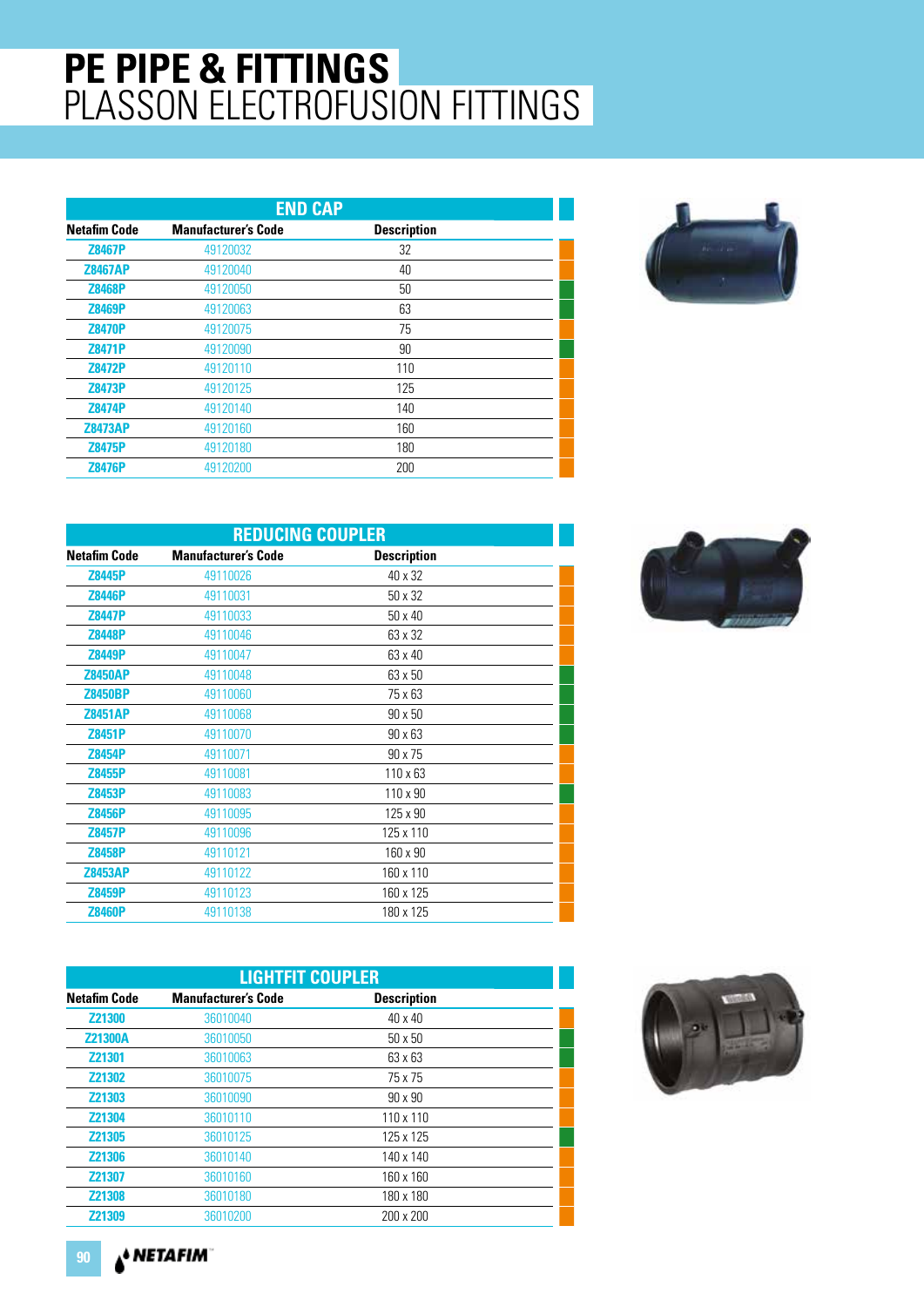| <b>SPIGOT COUPLER</b> |                            |                    |  |
|-----------------------|----------------------------|--------------------|--|
| <b>Netafim Code</b>   | <b>Manufacturer's Code</b> | <b>Description</b> |  |
| <b>Z21310</b>         | 49117101                   | 50 x 32            |  |
| Z21311                | 49117102                   | 63 x 32            |  |
| <b>Z21312</b>         | 49117090                   | 63 x 40            |  |
| Z21313                | 49117103                   | 63 x 50            |  |
| Z21314                | 49117099                   | 75 x 63            |  |
| Z21315                | 49117100                   | 90 x 50            |  |
| Z21316                | 49117104                   | 90 x 63            |  |
| <b>Z21317</b>         | 49117098                   | $90 - 75$          |  |
| <b>Z21318</b>         | 491171041                  | 110 x 75           |  |
| Z21319                | 49117105                   | 110 x 63           |  |
| <b>Z21320</b>         | 49117106                   | 110 x 90           |  |
| Z21321                | 49117107                   | 125 x 63           |  |
| <b>Z21322</b>         | 49117108                   | 125 x 90           |  |
| <b>Z21323</b>         | 49117125                   | 125 x 110          |  |
| Z21324                | 49117190                   | 140 x 90           |  |
| <b>Z21325</b>         | 49117191                   | 140 x 125          |  |
| Z21326                | 49117109                   | 140 x 110          |  |
| <b>Z21327</b>         | 49117110                   | 160 x 90           |  |
| Z21328                | 491171101                  | 160-110            |  |
| <b>Z21329</b>         | 49117111                   | 160 x 140          |  |
| <b>Z21330</b>         | 49117112                   | 180 x 90           |  |
| Z21331                | 49117113                   | 180 x 125          |  |
| <b>Z21332</b>         | 49117114                   | 160 x 125          |  |
| Z21333                | 49117195                   | 180 x 140          |  |
| <b>Z21334</b>         | 49117180                   | 180 x 160          |  |
| Z21335                | 49117199                   | 200 x 160          |  |
| Z21336                | 49117200                   | 200 x 180          |  |
|                       |                            |                    |  |



| <b>SPIGOT END PLUG</b> |                            |                    |  |
|------------------------|----------------------------|--------------------|--|
| Netafim Code           | <b>Manufacturer's Code</b> | <b>Description</b> |  |
| Z21361                 | 49127032                   | 32                 |  |
| <b>Z21362</b>          | 49127040                   | 40                 |  |
| Z21363                 | 49127050                   | 50                 |  |
| <b>Z21364</b>          | 49127063                   | 63                 |  |
| <b>Z21365</b>          | 49127075                   | 75                 |  |
| <b>Z21366</b>          | 49127090                   | 90                 |  |
| <b>Z21367</b>          | 49127110                   | 110                |  |
| <b>Z21368</b>          | 49127125                   | 125                |  |
| <b>Z21369</b>          | 49127140                   | 140                |  |
| <b>Z21370</b>          | 49127160                   | 160                |  |
| <b>Z21371</b>          | 49127180                   | 180                |  |
| <b>Z21372</b>          | 49127200                   | 200                |  |



A<sup>&</sup> NETAFIM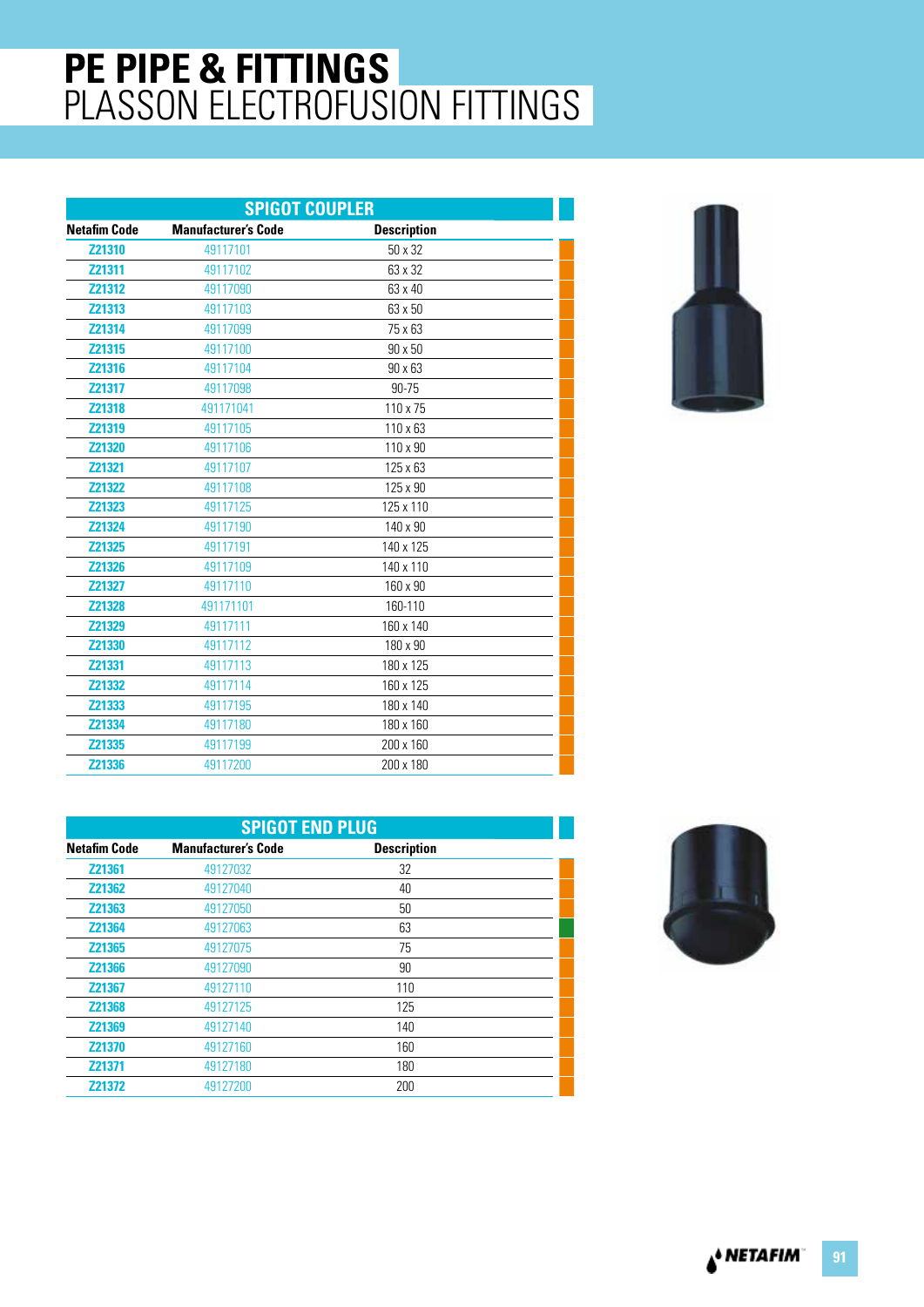| <b>END CAP</b>      |                            |                    |  |
|---------------------|----------------------------|--------------------|--|
| <b>Netafim Code</b> | <b>Manufacturer's Code</b> | <b>Description</b> |  |
| <b>Z8472P</b>       | 49120110                   | 110                |  |
| <b>Z8473P</b>       | 49120125                   | 125                |  |
| <b>Z8474P</b>       | 49120140                   | 40                 |  |
| <b>Z8473AP</b>      | 49120160                   | 160                |  |
| <b>Z8475P</b>       | 49120180                   | 180                |  |
| <b>Z8476P</b>       | 49120200                   | 200                |  |
| Z8467P              | 49120032                   | 32                 |  |
| <b>Z8467AP</b>      | 49120040                   | 40                 |  |
| <b>Z8470P</b>       | 49120075                   | 75                 |  |
| <b>Z8468P</b>       | 49120050                   | 50                 |  |
| Z8469P              | 49120063                   | 63                 |  |
| <b>Z8471P</b>       | 49120090                   | 90                 |  |

| <b>REDUCING TEE</b> |                            |                          |  |
|---------------------|----------------------------|--------------------------|--|
| <b>Netafim Code</b> | <b>Manufacturer's Code</b> | <b>Description</b>       |  |
| <b>Z21340</b>       | 49140025                   | 40 x 32 x 40             |  |
| <b>Z21341</b>       | 49140031                   | 50 x 32 x 50             |  |
| <b>Z21342</b>       | 49140046                   | 63 x 32 x 63             |  |
| <b>Z21343</b>       | 49140047                   | 63 x 40 x 63             |  |
| <b>Z21344</b>       | 49140048                   | 63 x 50 x 63             |  |
| <b>Z21345</b>       | 49140075                   | 75 x 63 x 75             |  |
| <b>Z21346</b>       | 49140070                   | $90 \times 63 \times 90$ |  |
| <b>Z21347</b>       | 49140081                   | 110 x 63 x 110           |  |
| <b>Z21348</b>       | 49140083                   | 110 x 90 x 110           |  |
| <b>Z21349</b>       | 49140095                   | 125 x 90 x 125           |  |
| <b>Z21350</b>       | 49140096                   | 125 x 110 x 125          |  |
| <b>Z21351</b>       | 49140121                   | 160 x 90 x 160           |  |
| Z21352              | 49140122                   | 160 x 110 x 160          |  |
| Z21353              | 49140123                   | 160 x 125 x 160          |  |
| Z21354              | 49140136                   | 180 x 90 x 180           |  |
| <b>Z21355</b>       | 49140137                   | 180 x 110 x 180          |  |
| <b>Z21356</b>       | 49140138                   | 180 x 125 x 180          |  |
| <b>Z21357</b>       | 49140139                   | 180 x 140 x 180          |  |
| <b>Z21358</b>       | 49140141                   | 180 x 160 x 180          |  |
| <b>Z21359</b>       | 49140142                   | 200 x 90 x 200           |  |
| Z21360              | 49140144                   | 200 x 110 x 200          |  |

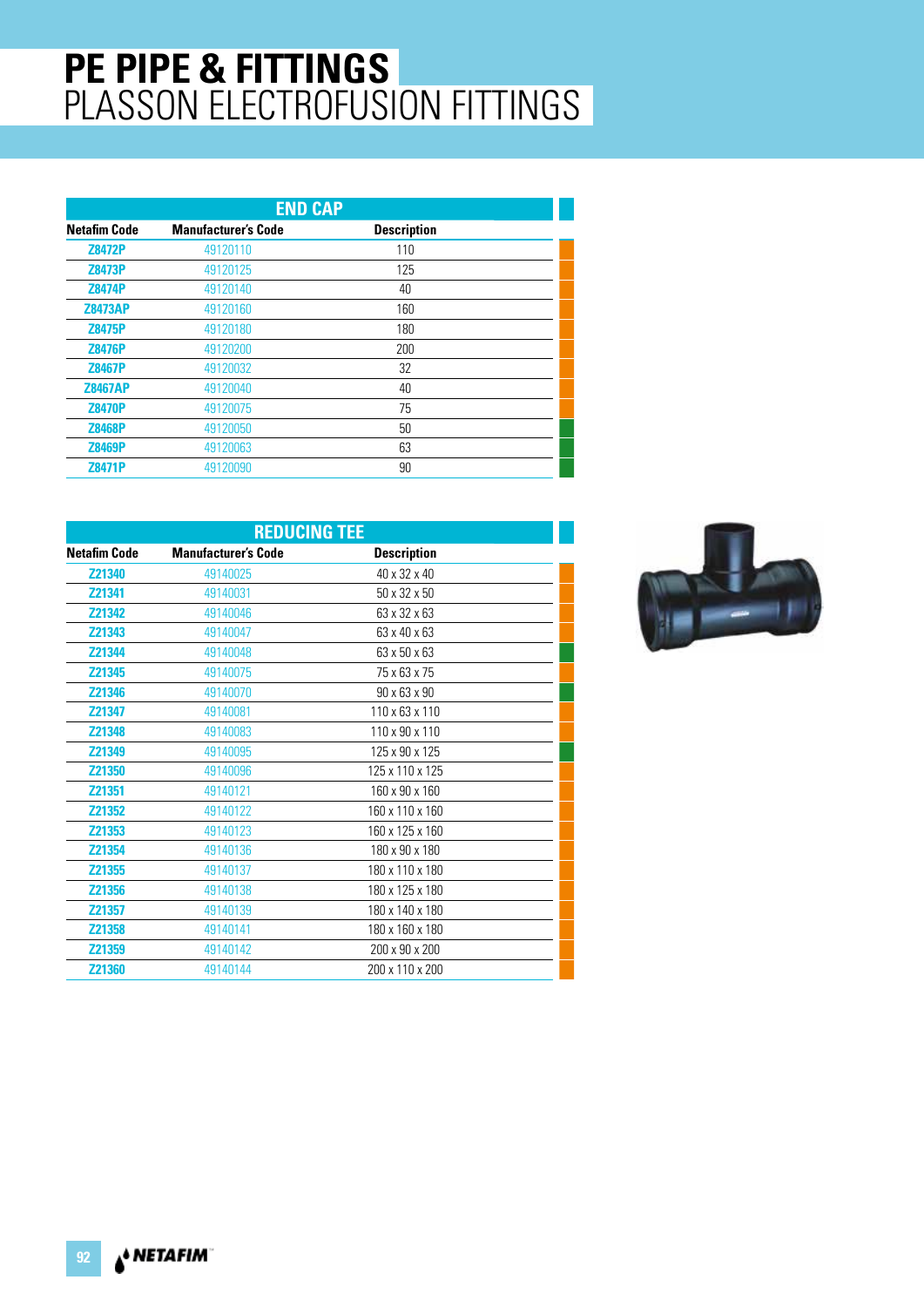| <b>FLANGE GASKETS</b> |                            |                    |  |
|-----------------------|----------------------------|--------------------|--|
| <b>Netafim Code</b>   | <b>Manufacturer's Code</b> | <b>Description</b> |  |
| <b>Z21380</b>         | 7228550                    | $11/2$ " (50mm)    |  |
| Z21381                | 7228660                    | $2''$ (63mm)       |  |
| <b>Z21382</b>         | 7228770                    | 2 1/2" (75mm)      |  |
| Z21383                | 7228880                    | 3" (90mm)          |  |
| <b>Z21384</b>         | 7228MM0                    | 4" (110/125)       |  |
| Z21385                | 7228NN0                    | 5" (140mm)         |  |
| <b>Z21386</b>         | 7228PP0                    | 6" (160/180)       |  |
| <b>Z21387</b>         | 7228000                    | 8"(200mm)          |  |



#### **PE PIPE & FITTINGS CLEANERS**

| <b>GRIFFON PE CLEANERS</b> |                    |  |  |
|----------------------------|--------------------|--|--|
| <b>Manufacturer's Code</b> | <b>Description</b> |  |  |
|                            | PE Cleaner 1ltr    |  |  |
|                            | Wipes (100 Pck)    |  |  |
|                            | Cloths (100 Pck)   |  |  |
|                            |                    |  |  |



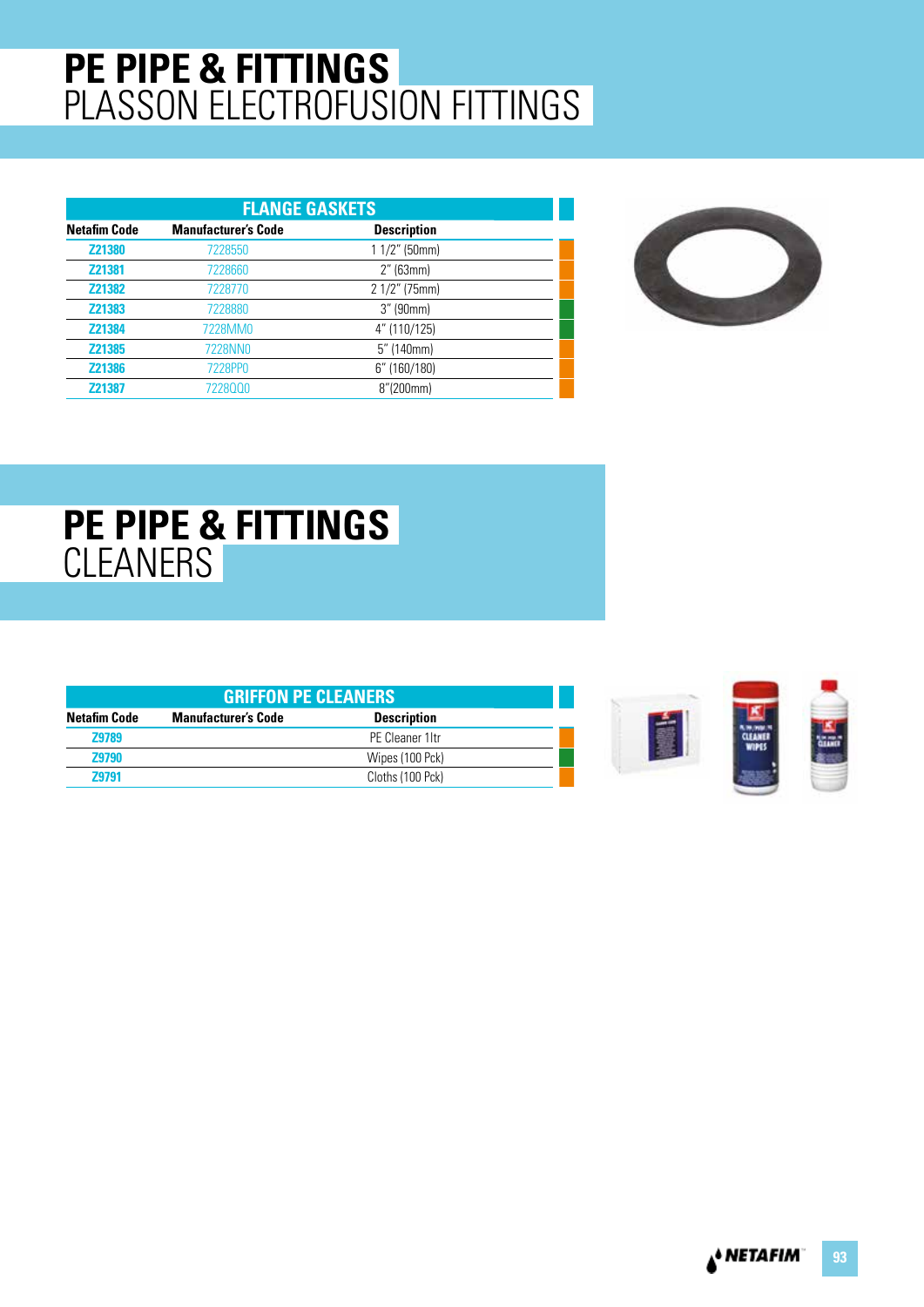- **WRAS approved**
- **16 Bar rated**
- **Lubricated lip seal**
- **Active and secured thrust ring**
- **No need to disassemble fitting**

| <b>SUPREME REDUCING TEE</b> |                            |                          |  |
|-----------------------------|----------------------------|--------------------------|--|
| <b>Netafim Code</b>         | <b>Manufacturer's Code</b> | <b>Description</b>       |  |
| <b>Z1700</b>                | 02014-654690               | $20 \times 16 \times 20$ |  |
| Z1701                       | 02014-654695               | 25 x 20 x 25             |  |
| <b>Z1702</b>                | 02014-654700               | 32 x 25 x 32             |  |
| Z1703                       | 02014-654705               | 40 x 32 x 40             |  |
| Z1704                       | 02014-654710               | $50 \times 40 \times 50$ |  |
| Z1705                       | 02014-654715               | 63 x 50 x 63             |  |
| <b>Z1706</b>                | 02014-654716               | 75 x 63 x 75             |  |
| <b>Z1707</b>                | 02014-654717               | $90 \times 75 \times 90$ |  |
| <b>Z1708</b>                | 02014-654718               | 110 x 63 x 110           |  |
| Z1709                       | 02014-654719               | 110 x 90 x 110           |  |



| <b>SUPREME TEE 90°</b> |                            |                          |  |
|------------------------|----------------------------|--------------------------|--|
| <b>Netafim Code</b>    | <b>Manufacturer's Code</b> | <b>Description</b>       |  |
| <b>Z1710</b>           | 02014-654335               | $16 \times 16 \times 16$ |  |
| Z1711                  | 02014-654340               | 20 x 20 x 20             |  |
| <b>Z1712</b>           | 02014-654345               | 25 x 25 x 25             |  |
| <b>Z1713</b>           | 02014-654350               | 32 x 32 x 32             |  |
| <b>Z1714</b>           | 02014-654355               | 40 x 40 x 40             |  |
| Z1715                  | 02014-654360               | $50 \times 50 \times 50$ |  |
| Z1716                  | 02014-654365               | 63 x 63 x 63             |  |
| <b>Z1717</b>           | 02014-654370               | 75 x 75 x 75             |  |
| Z1718                  | 02014-654375               | $90 \times 90 \times 90$ |  |
| Z1719                  | 02014-654380               | 110 x 110 x 110          |  |

| <b>SUPREME TEE FEMALE</b> |                            |                               |  |
|---------------------------|----------------------------|-------------------------------|--|
| <b>Netafim Code</b>       | <b>Manufacturer's Code</b> | <b>Description</b>            |  |
| <b>Z1720</b>              | 02014-654385               | $16 \times 1/2$ " x 16        |  |
| <b>Z1721</b>              | 02014-654390               | $16 \times 3/4" \times 16$    |  |
| <b>Z1722</b>              | 02014-654395               | 20 x 1/2" x 20                |  |
| <b>Z1723</b>              | 02014-654400               | 20 x 3/4" x 20                |  |
| <b>Z1724</b>              | 02014-654405               | $25 \times 1/2$ " x 25        |  |
| <b>Z1725</b>              | 02014-654410               | 25 x 3/4" x 25                |  |
| <b>Z1726</b>              | 02014-654415               | $25 \times 1'' \times 25$     |  |
| <b>Z1727</b>              | 02014-654420               | $32 \times 1/2$ " x 32        |  |
| <b>Z1728</b>              | 02014-654425               | $32 \times 3/4$ " $\times 32$ |  |
| <b>Z1729</b>              | 02014-654430               | $32 \times 1'' \times 32$     |  |
| <b>Z1730</b>              | 02014-654431               | $32 \times 11/4$ " x 32       |  |



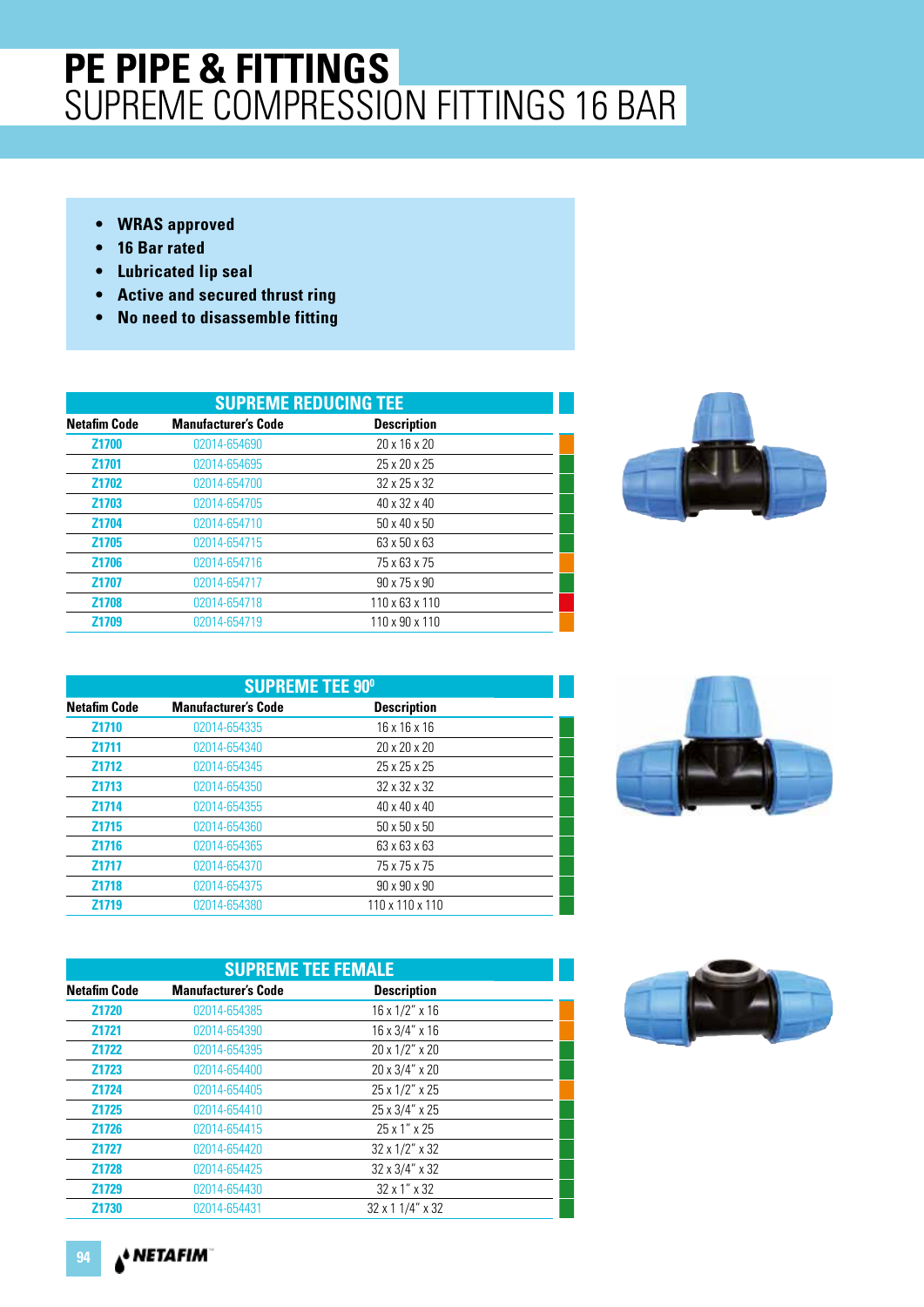|                     | <b>SUPREME TEE FEMALE CONTINUED</b> |                                |  |
|---------------------|-------------------------------------|--------------------------------|--|
| <b>Netafim Code</b> | <b>Manufacturer's Code</b>          | <b>Description</b>             |  |
| Z1731               | 02014-654432                        | 40 x 1" x 40                   |  |
| Z1732               | 02014-654435                        | 40 x 1 1/4" x 40               |  |
| Z1733               | 02014-654436                        | 40 x 1 1/2" x 40               |  |
| Z1734               | 02014-654439                        | $50 \times 11/4" \times 50$    |  |
| Z1735               | 02014-654440                        | $50 \times 11/2$ " $\times 50$ |  |
| Z1736               | 02014-654441                        | $50 \times 2$ " $\times 50$    |  |
| Z1737               | 02014-654445                        | $63 \times 11/2$ " $\times 63$ |  |
| Z1738               | 02014-654450                        | 63 x 2" x 63                   |  |
| Z1739               | 02014-654451                        | $63 \times 11/2$ " $\times 63$ |  |
| Z1740               | 02014-654454                        | 75 x 2" x 75                   |  |
| Z1741               | 02014-654455                        | 75 x 2 1/2" x 75               |  |
| <b>Z1742</b>        | 02014-654456                        | $75 \times 3'' \times 75$      |  |
| Z1743               | 02014-654459                        | $90 \times 21/2" \times 90$    |  |
| Z1744               | 02014-654460                        | $90 \times 3'' \times 90$      |  |
| Z1745               | 02014-654464                        | $110 \times 3'' \times 110$    |  |
| Z1746               | 02014-654465                        | $110 \times 4$ " $\times 110$  |  |



| <b>SUPREME TEE MALE</b> |                            |                             |  |
|-------------------------|----------------------------|-----------------------------|--|
| <b>Netafim Code</b>     | <b>Manufacturer's Code</b> | <b>Description</b>          |  |
| Z1757                   | 02014-654730               | 16 x 1/2" x 16              |  |
| Z1758                   | 02014-654735               | 16 x 3/4" x 16              |  |
| Z1759                   | 02014-654740               | 20 x 1/2" x 20              |  |
| Z1760                   | 02014-654745               | 20 x 3/4" x 20              |  |
| Z1761                   | 02014-654749               | 25 x 1/2" x 25              |  |
| Z1762                   | 02014-654750               | 25 x 3/4" x 25              |  |
| Z1763                   | 02014-654755               | 25 x 1" x 25                |  |
| Z1764                   | 02014-654759               | 32 x 1/2" x 32              |  |
| Z1765                   | 02014-654760               | 32 x 3/4" x 32              |  |
| Z1766                   | 02014-654765               | 32 x 1" x 32                |  |
| Z1767                   | 02014-654766               | 32 x 1 1/4" x 32            |  |
| Z1768                   | 02014-654769               | 40 x 1" x 40                |  |
| Z1769                   | 02014-654770               | 40 x 1 1/4" x 40            |  |
| <b>Z1770</b>            | 02014-654771               | 40 x 1 1/4" x 40            |  |
| Z1771                   | 02014-654774               | $50 \times 11/4" \times 50$ |  |
| <b>Z1772</b>            | 02014-654775               | 50 x 1 1/2" x 50            |  |
| Z1773                   | 02014-654776               | 50 x 2" x 50                |  |
| Z1774                   | 02014-654778               | 63 x 1 1/2" x 63            |  |
| Z1775                   | 02014-654780               | 63 x 2" x 63                |  |
| Z1776                   | 02014-654779               | 63 x 2 1/2" x 63            |  |
| <b>Z1777</b>            | 02014-654781               | 75 x 2 1/2" x 75            |  |
| Z1778                   | 02014-654782               | 75 x 3" x 75                |  |
| Z1779                   | 02014-654783               | $90 \times 3'' \times 90$   |  |
| Z1780                   | 02014-654784               | 110 x 4" x 110              |  |

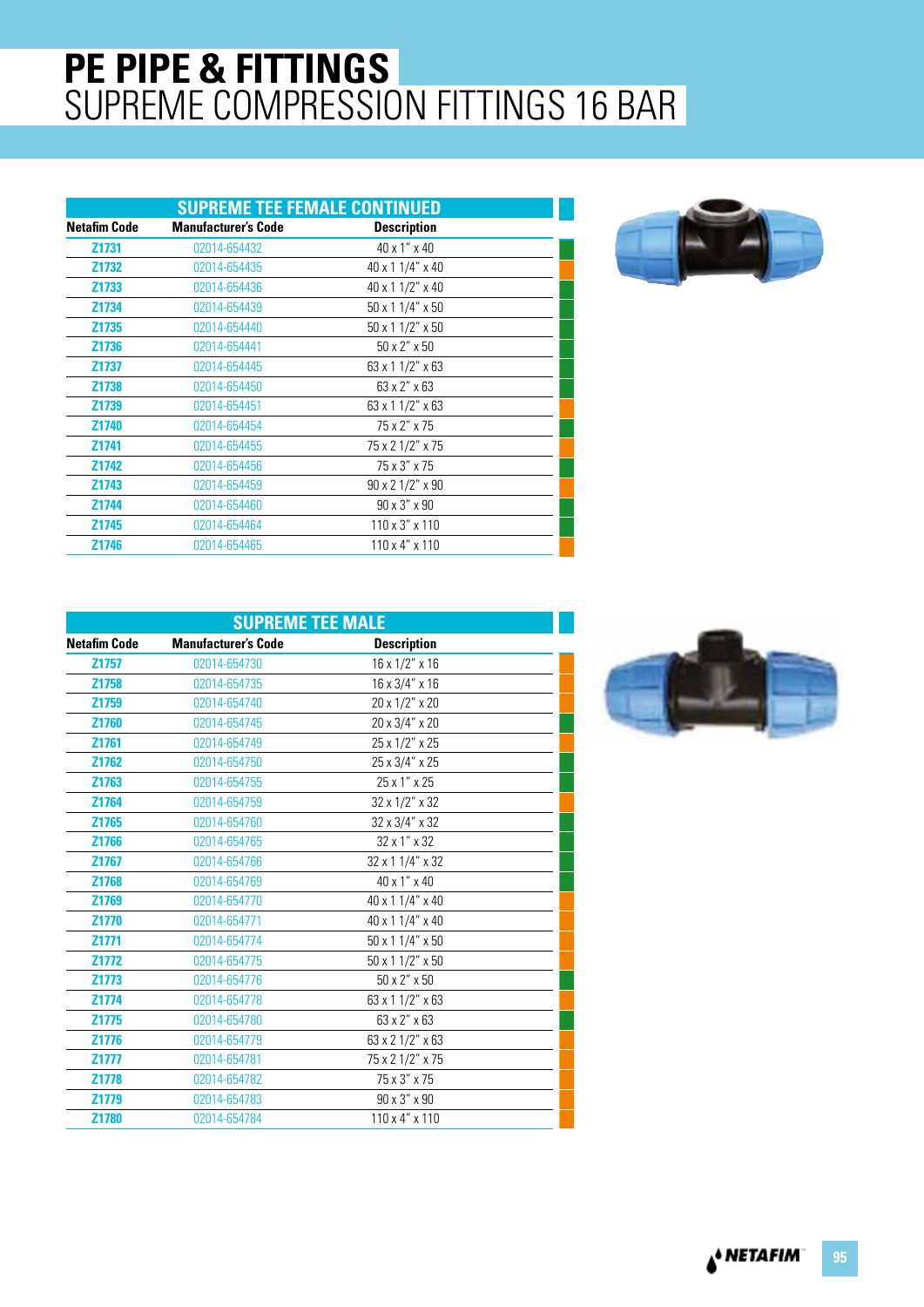| <b>SUPREME COUPLING</b> |                            |                    |  |
|-------------------------|----------------------------|--------------------|--|
| <b>Netafim Code</b>     | <b>Manufacturer's Code</b> | <b>Description</b> |  |
| <b>Z1747</b>            | 02014-654235               | 16                 |  |
| Z1748                   | 02014-654240               | 20                 |  |
| Z1749                   | 02014-654245               | 25                 |  |
| <b>Z1750</b>            | 02014-654250               | 32                 |  |
| Z1751                   | 02014-654255               | 40                 |  |
| <b>Z1752</b>            | 02014-654260               | 50                 |  |
| Z1753                   | 02014-654265               | 63                 |  |
| Z1754                   | 02014-654270               | 75                 |  |
| Z1755                   | 02014-654275               | 90                 |  |
| <b>Z1756</b>            | 02014-654280               | 110                |  |



| <b>SUPREME REDUCING COUPLING</b> |                            |                    |  |
|----------------------------------|----------------------------|--------------------|--|
| <b>Netafim Code</b>              | <b>Manufacturer's Code</b> | <b>Description</b> |  |
| <b>Z1806</b>                     | 02014-654285               | 20 x 16            |  |
| Z1807                            | 02014-654289               | 25 x 16            |  |
| Z1808                            | 02014-654290               | 25 x 20            |  |
| Z1809                            | 02014-654294               | 32 x 20            |  |
| <b>Z1810</b>                     | 02014-654295               | 32 x 25            |  |
| Z1811                            | 02014-654299               | 40 x 25            |  |
| Z1812                            | 02014-654300               | 40 x 32            |  |
| Z1813                            | 02014-654304               | 50 x 32            |  |
| Z1814                            | 02014-654305               | 50 x 40            |  |
| Z1815                            | 02014-654308               | 63 x 32            |  |
| Z1816                            | 02014-654309               | 63 x 40            |  |
| Z1817                            | 02014-654310               | 63 x 50            |  |
| Z1818                            | 02014-654314               | 75 x 50            |  |
| Z1819                            | 02014-654315               | 75 x 63            |  |
| <b>Z1820</b>                     | 02014-654320               | $90 \times 63$     |  |
| Z1821                            | 02014-654325               | 90 x 75            |  |
| Z1822                            | 02014-654328               | $110 \times 63$    |  |
| Z1823                            | 02014-654329               | 110 x 75           |  |
| Z1824                            | 02014-654330               | 110 x 90           |  |

| <b>SUPREME REPAIR COUPLING</b> |                            |                    |  |
|--------------------------------|----------------------------|--------------------|--|
| <b>Netafim Code</b>            | <b>Manufacturer's Code</b> | <b>Description</b> |  |
| Z1895                          | 02014-654850               | 20                 |  |
| <b>Z1896</b>                   | 02014-654851               | 25                 |  |
| Z1897                          | 02014-654852               | 32                 |  |
| Z1898                          | 02014-654853               | 40                 |  |
| <b>Z1899</b>                   | 02014-654854               | 50                 |  |
| <b>Z1900</b>                   | 02014-654855               | 63                 |  |
| Z1901                          | 02014-654856               | 75                 |  |
| <b>Z1902</b>                   | 02014-654857               | 90                 |  |
| <b>Z1903</b>                   | 02014-654858               | 110                |  |

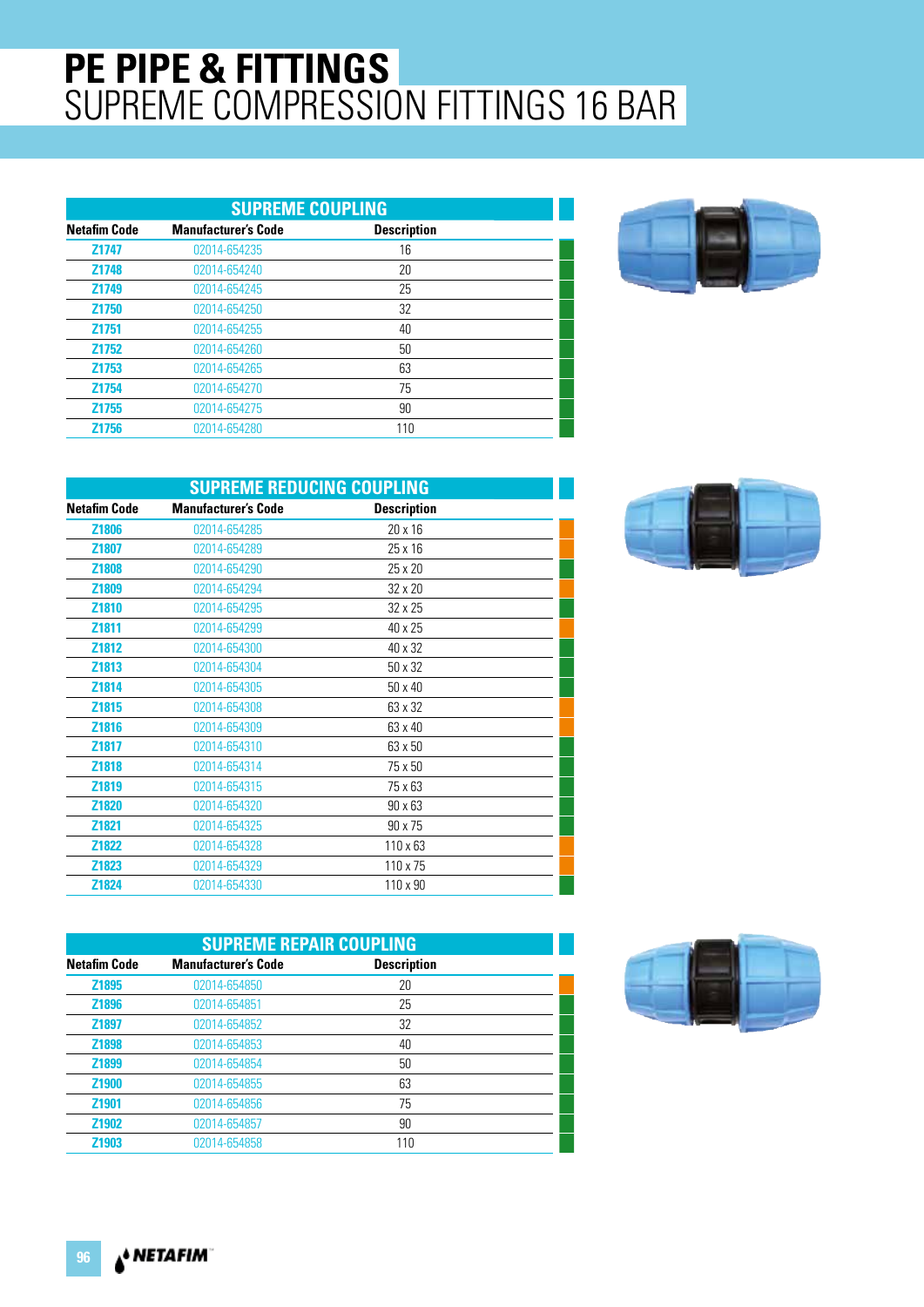|                     |                            | <b>SUPREME 90° FEMALE ELBOW</b> |  |
|---------------------|----------------------------|---------------------------------|--|
| <b>Netafim Code</b> | <b>Manufacturer's Code</b> | <b>Description</b>              |  |
| Z1781               | 02014-654520               | 16 x 1/2"                       |  |
| Z1782               | 02014-654525               | 16 x 3/4"                       |  |
| Z1783               | 02014-654530               | 20 x 1/2"                       |  |
| <b>Z1784</b>        | 02014-654535               | 20 x 3/4"                       |  |
| Z1785               | 02014-654540               | 25 x 1/2"                       |  |
| Z1786               | 02014-654545               | 25 x 3/4"                       |  |
| Z1787               | 02014-654550               | 25 x 1"                         |  |
| Z1788               | 02014-654555               | 32 x 1/2"                       |  |
| Z1789               | 02014-654560               | 32 x 3/4"                       |  |
| Z1790               | 02014-654565               | 32 x 1"                         |  |
| Z1791               | 02014-654566               | 32 x 1 1/4"                     |  |
| Z1792               | 02014-654569               | 40 x 1"                         |  |
| Z1793               | 02014-654570               | 40 x 1 1/4"                     |  |
| Z1794               | 02014-654571               | 40 x 1 1/2"                     |  |
| Z1795               | 02014-654574               | 50 x 1 1/4"                     |  |
| Z1796               | 02014-654575               | $50 \times 11/2"$               |  |
| Z1797               | 02014-654576               | 50 x 2"                         |  |
| <b>Z1798</b>        | 02014-654579               | 63 x 1 1/2"                     |  |
| Z1799               | 02014-654580               | 63 x 2"                         |  |
| Z1800               | 02014-654581               | 63 x 2 1/2"                     |  |
| Z1801               | 02014-654585               | 75 x 2 1/2"                     |  |
| <b>Z1802</b>        | 02014-654586               | 75 x 3"                         |  |
| Z1803               | 02014-654590               | 90 x 3"                         |  |
| Z1804               | 02014-654591               | 90 x 4"                         |  |
| Z1805               | 02014-654595               | $110 \times 4"$                 |  |



| <b>SUPREME 90° ELBOW</b> |                            |                    |  |
|--------------------------|----------------------------|--------------------|--|
| <b>Netafim Code</b>      | <b>Manufacturer's Code</b> | <b>Description</b> |  |
| Z1904                    | 02014-654470               | 16                 |  |
| Z1905                    | 02014-654475               | 20                 |  |
| <b>Z1906</b>             | 02014-654480               | 25                 |  |
| Z <sub>1907</sub>        | 02014-654485               | 32                 |  |
| <b>Z1908</b>             | 02014-654490               | 40                 |  |
| Z1909                    | 02014-654495               | 50                 |  |
| <b>Z1910</b>             | 02014-654500               | 63                 |  |
| Z1911                    | 02014-654505               | 75                 |  |
| <b>Z1912</b>             | 02014-654510               | 90                 |  |
| Z1913                    | 02014-654515               | 110                |  |

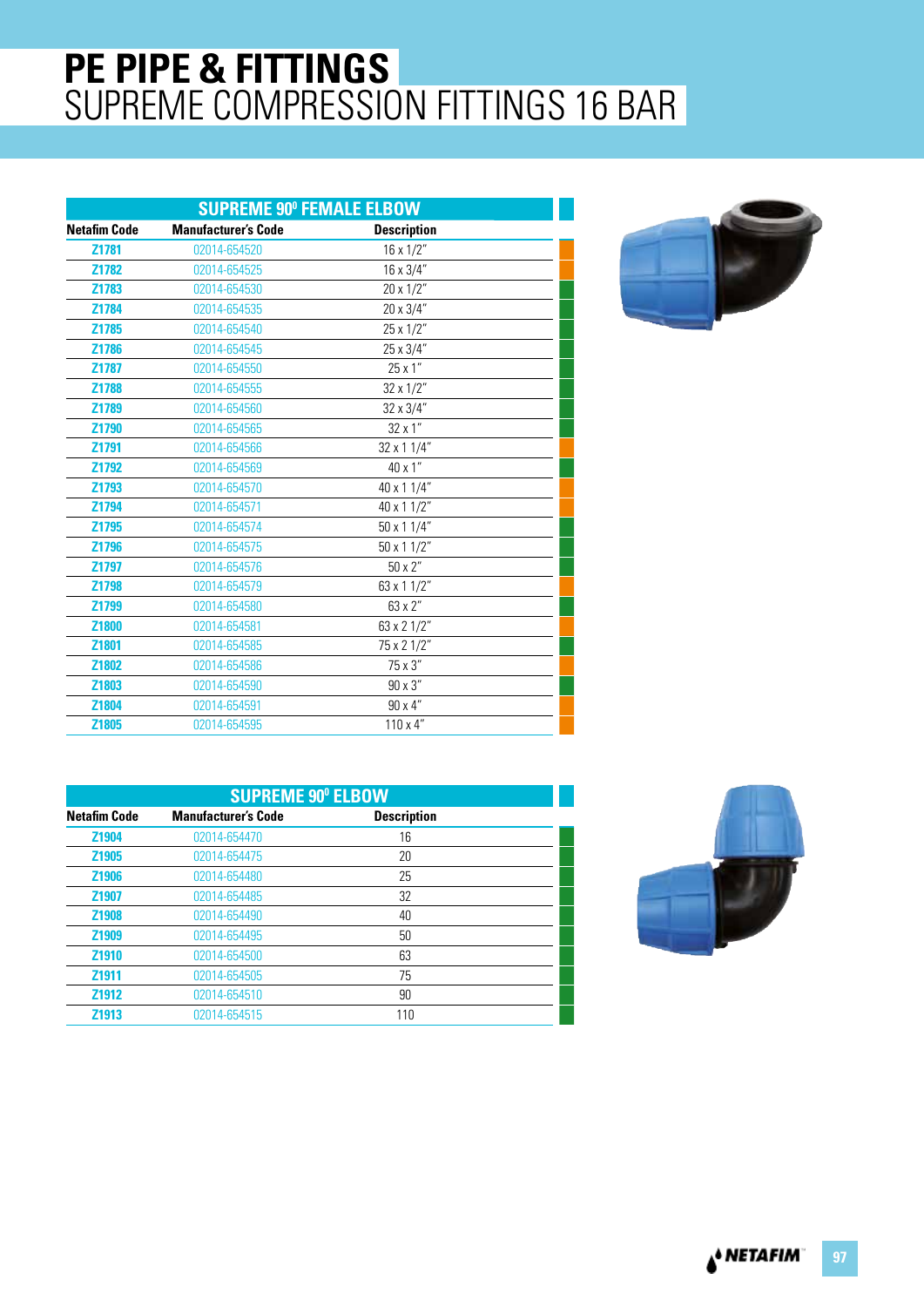|                     | <b>SUPREME 90° MALE ELBOW</b> |                    |  |
|---------------------|-------------------------------|--------------------|--|
| <b>Netafim Code</b> | <b>Manufacturer's Code</b>    | <b>Description</b> |  |
| Z1914               | 02014-654785                  | 16 x 1/2"          |  |
| Z1915               | 02014-654790                  | 16 x 3/4"          |  |
| Z1916               | 02014-654795                  | 20 x 1/2"          |  |
| Z1917               | 02014-654800                  | 20 x 3/4"          |  |
| Z1918               | 02014-654805                  | 25 x 1/2"          |  |
| Z1919               | 02014-654810                  | 25 x 3/4"          |  |
| <b>Z1920</b>        | 02014-654815                  | 25 x 1"            |  |
| Z1921               |                               | 32 x 1/2"          |  |
| Z1922               | 02014-654817                  | 32 x 3/4"          |  |
| Z1923               | 02014-654820                  | 32 x 1"            |  |
| Z1924               | 02014-654821                  | 32 x 1 1/4"        |  |
| Z1925               | 02014-654824                  | 40 x 1"            |  |
| <b>Z1926</b>        | 02014-654825                  | 40 x 1 1/4"        |  |
| Z1927               | 02014-654826                  | 40 x 1 1/2"        |  |
| Z1928               | 02014-654829                  | $50 \times 11/4"$  |  |
| <b>Z1929</b>        | 02014-654830                  | $50 \times 11/2"$  |  |
| Z1930               | 02014-654831                  | 50 x 2"            |  |
| Z1931               | 02014-654834                  | 63 x 1 1/2"        |  |
| Z1932               | 02014-654835                  | 63 x 2"            |  |
| Z1933               | 02014-654836                  | 63 x 2 1/2"        |  |
| Z1934               | 02014-654837                  | 75 x 2 1/2"        |  |
| Z1935               | 02014-654838                  | 75 x 3"            |  |
| Z1936               | 02014-654839                  | 90 x 3"            |  |
| Z1937               | 02014-654840                  | 90 x 4"            |  |
| Z1938               | 02014-654841                  | $110 \times 4"$    |  |



| <b>SUPREME MALE ADAPTOR</b> |                            |                    |  |
|-----------------------------|----------------------------|--------------------|--|
| <b>Netafim Code</b>         | <b>Manufacturer's Code</b> | <b>Description</b> |  |
| Z1825                       | 02014-654000               | 16 x 1/2"          |  |
| <b>Z1826</b>                | 02014-654005               | $16 \times 3/4"$   |  |
| Z1827                       | 02014-654010               | 20 x 1/2"          |  |
| Z1828                       | 02014-654015               | 20 x 3/4"          |  |
| Z1829                       | 02014-654020               | 25 x 1/2"          |  |
| Z1830                       | 02014-654025               | 25 x 3/4"          |  |
| Z1831                       | 02014-654030               | $25 \times 1$ "    |  |
| Z1832                       | 02014-654816               | 32 x 1/2"          |  |
| Z1833                       | 02014-654035               | 32 x 3/4"          |  |
| Z1834                       | 02014-654040               | $32 \times 1"$     |  |
| Z1835                       | 02014-654045               | 32 x 1 1/4"        |  |
| Z1836                       | 02014-654046               | 32 x 1 1/2"        |  |
| Z1837                       | 02014-654050               | 40 x 1"            |  |
| Z1838                       | 02014-654055               | 40 x 1 1/4"        |  |
| Z1839                       | 02014-654060               | 40 x 1 1/2"        |  |
| Z1840                       | 02014-654061               | 40 x 2"            |  |
| Z1841                       | 02014-654064               | 50 x 11/4"         |  |
| Z1842                       | 02014-654065               | $50 \times 11/2"$  |  |
| Z1843                       | 02014-654070               | $50 \times 2"$     |  |

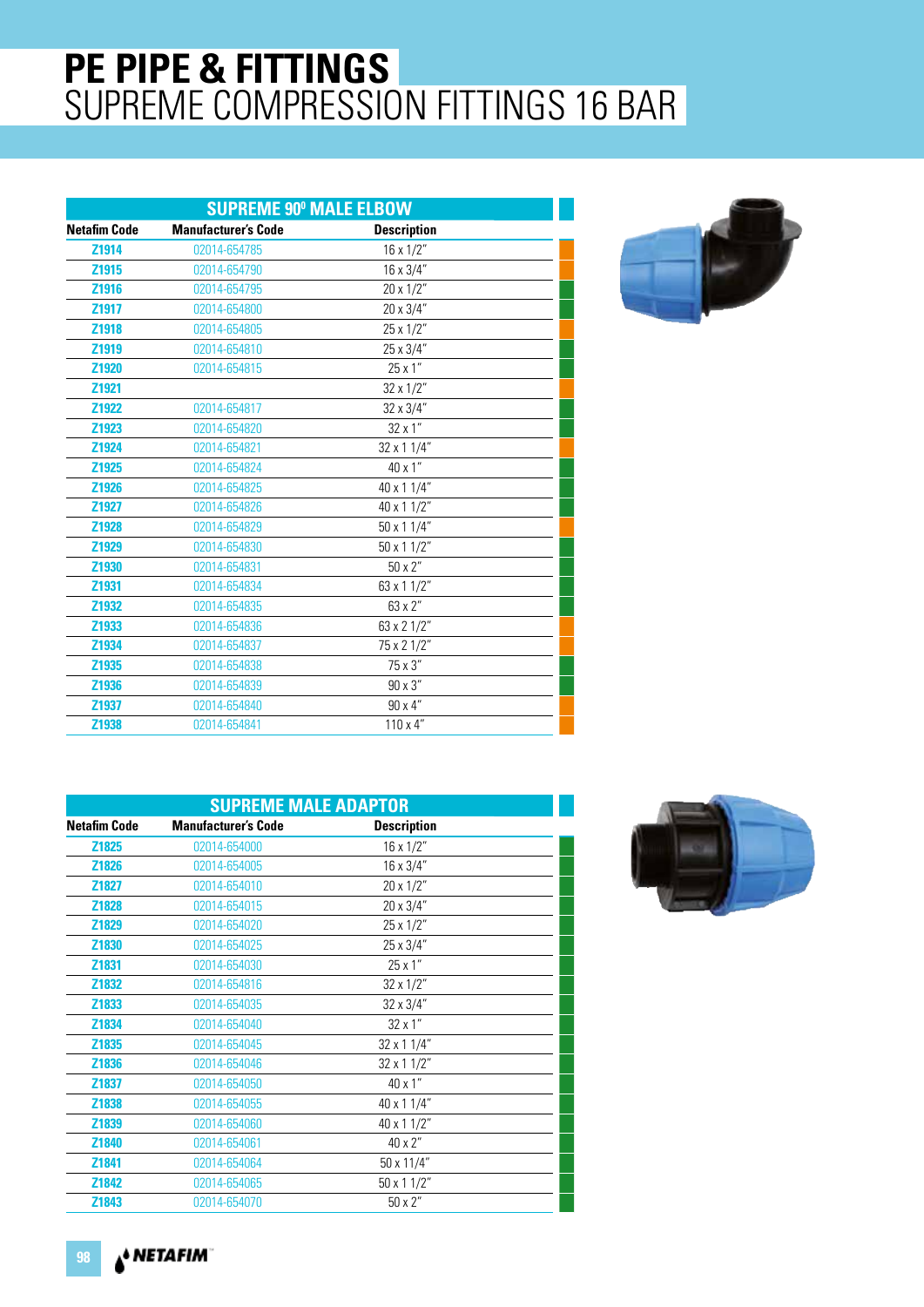|                     | <b>SUPREME MALE ADAPTOR CONTINUED</b> |                    |  |
|---------------------|---------------------------------------|--------------------|--|
| <b>Netafim Code</b> | <b>Manufacturer's Code</b>            | <b>Description</b> |  |
| <b>Z1844</b>        | 02014-654074                          | 63 x 1 1/4"        |  |
| Z1845               | 02014-654075                          | 63 1 1/2"          |  |
| Z1846               | 02014-654080                          | 63 x 2"            |  |
| <b>Z1847</b>        | 02014-654085                          | 63 x 2 1/2"        |  |
| <b>Z1848</b>        | 02014-654090                          | $75 \times 2"$     |  |
| Z1849               | 02014-654095                          | 75 x 2 1/2"        |  |
| <b>Z1850</b>        | 02014-654100                          | 75 x 3"            |  |
| Z1851               | 02014-654105                          | $90 \times 2$ "    |  |
| Z1852               | 02014-654106                          | 90 2 1/2"          |  |
| Z1853               | 02014-654110                          | $90 \times 3"$     |  |
| Z1854               | 02014-654115                          | $90 \times 4"$     |  |
| Z1855               | 02014-654118                          | $110 \times 2"$    |  |
| Z1856               | 02014-654119                          | $110 \times 3"$    |  |
| Z1857               | 02014-654120                          | $110 \times 4"$    |  |



| <b>SUPREME FEMALE ADAPTOR</b> |                            |                    |  |
|-------------------------------|----------------------------|--------------------|--|
| <b>Netafim Code</b>           | <b>Manufacturer's Code</b> | <b>Description</b> |  |
| Z1858                         | 02014-654125               | 16 x 1/2"          |  |
| Z1859                         | 02014-654130               | 16 x 3/4"          |  |
| Z1860                         | 02014-654135               | 20 x 1/2"          |  |
| Z1861                         | 02014-654140               | 20 x 3/4"          |  |
| Z1862                         | 02014-654145               | 25 x 1/2"          |  |
| Z1863                         | 02014-654150               | 25 x 3/4"          |  |
| Z1864                         | 02014-654155               | 25 x 1"            |  |
| Z1865                         | 02014-654159               | 32 x 1/2"          |  |
| Z1866                         | 02014-654160               | 32 x 3/4"          |  |
| Z1867                         | 02014-654165               | 32 x 1"            |  |
| Z1868                         | 02014-654170               | 32 x 1 1/4"        |  |
| Z1869                         | 02014-654175               | 40 x 1"            |  |
| Z1870                         | 02014-654180               | 40 x 1 1/4"        |  |
| Z1871                         | 02014-654181               | 40 x 1 1/2"        |  |
| Z1872                         | 02014-654185               | 50 x 1 1/4"        |  |
| Z1873                         | 02014-654190               | $50 \times 11/2"$  |  |
| Z1874                         | 02014-654186               | $50 \times 2"$     |  |
| Z1875                         | 02014-654195               | 63 x 1 1/2"        |  |
| Z1876                         | 02014-654200               | 63 x 2"            |  |
| Z1877                         | 02014-654201               | 63 x 2 1/2"        |  |
| Z1878                         | 02014-654205               | 75 x 2"            |  |
| Z1879                         | 02014-654210               | 75 x 1 1/2"        |  |
| Z1880                         | 02014-654211               | 75 x 3"            |  |
| Z1881                         | 02014-654215               | 90 x 2"            |  |
| Z1882                         | 02014-654216               | 90 x 2 1/2"        |  |
| Z1883                         | 02014-654220               | 90 x 3"            |  |
| Z1884                         | 02014-654221               | 90 x 4"            |  |
| Z1885                         | 02014-654224               | 110 x 2"           |  |
| Z1886                         | 02014-654225               | 110 x 3"           |  |
| Z1887                         | 02014-654230               | $110 \times 4"$    |  |

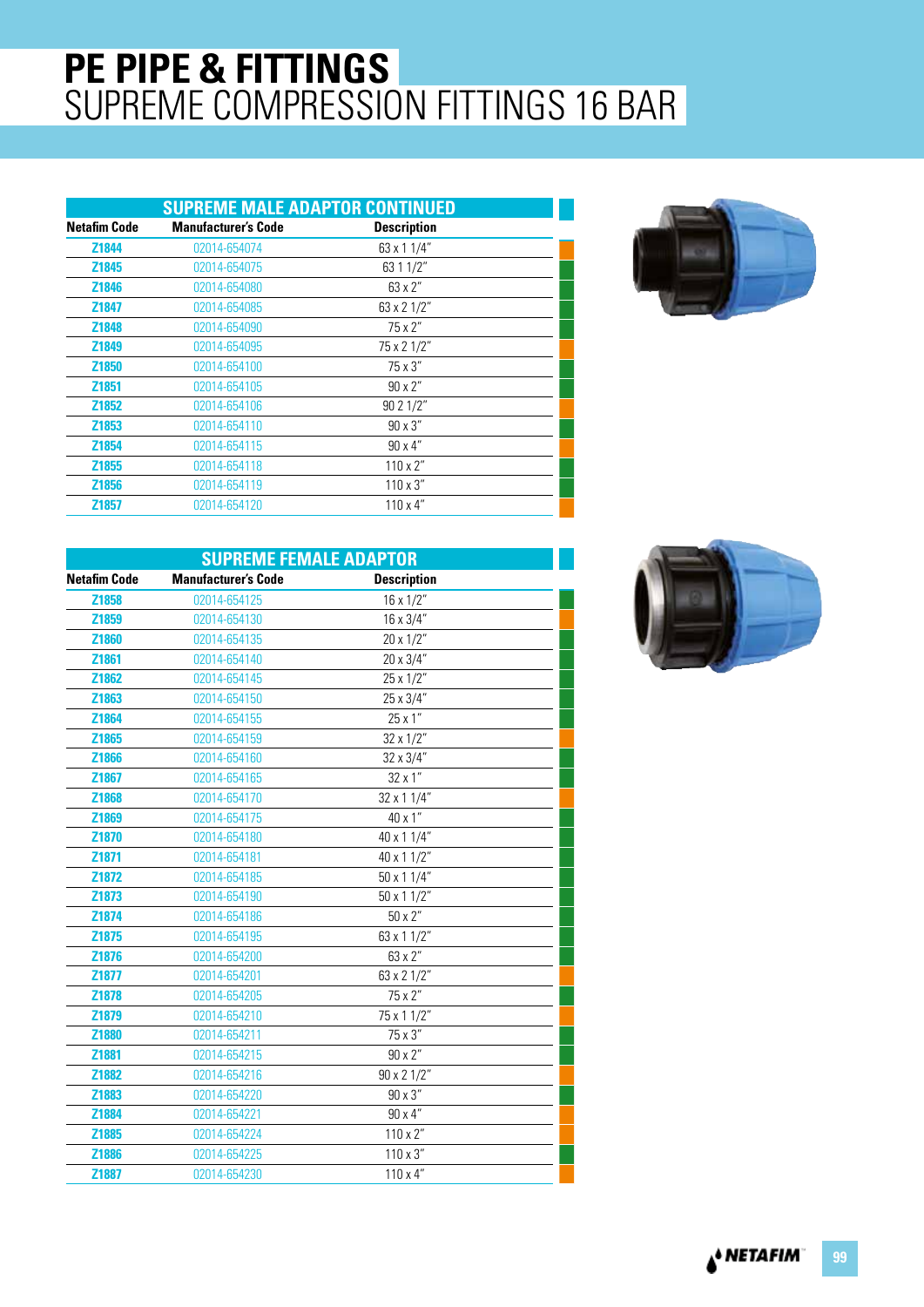|                     | <b>SUPREME END CAP</b>     |                    |  |  |
|---------------------|----------------------------|--------------------|--|--|
| <b>Netafim Code</b> | <b>Manufacturer's Code</b> | <b>Description</b> |  |  |
| Z1939               | 02014-654600               | 16                 |  |  |
| <b>Z1940</b>        | 02014-654605               | 20                 |  |  |
| Z1941               | 02014-654610               | 25                 |  |  |
| <b>Z1942</b>        | 02014-654615               | 32                 |  |  |
| Z1943               | 02014-654620               | 40                 |  |  |
| Z1944               | 02014-654625               | 50                 |  |  |
| Z1945               | 02014-654630               | 63                 |  |  |
| <b>Z1946</b>        | 02014-654635               | 75                 |  |  |
| <b>Z1947</b>        | 02014-654640               | 90                 |  |  |
| Z1948               | 02014-654645               | 110                |  |  |



| <b>FITTING KEY</b>                                               |              |           |  |  |
|------------------------------------------------------------------|--------------|-----------|--|--|
| Netafim Code<br><b>Manufacturer's Code</b><br><b>Description</b> |              |           |  |  |
| <b>Z8300</b>                                                     | 02013-650250 | $16 - 40$ |  |  |
| 78301                                                            | 02013-650251 | $32 - 63$ |  |  |

|                     | <b>SUPREME FLANGED ADAPTOR</b> |                    |  |  |
|---------------------|--------------------------------|--------------------|--|--|
| <b>Netafim Code</b> | <b>Manufacturer's Code</b>     | <b>Description</b> |  |  |
| Z1888               |                                | 50 x 1 1/2"        |  |  |
| Z1889               | 02014-654650                   | $50 \times 2$ "    |  |  |
| <b>Z1890</b>        | 02014-654655                   | $63 \times 2"$     |  |  |
| Z1891               | 02014-654665                   | 75 x 2 1/2"        |  |  |
| Z1892               | 02014-654675                   | $90 \times 3$ "    |  |  |
| Z1893               | 02014-654680                   | $90 \times 4"$     |  |  |
| Z1894               | 02014-654685                   | $110 \times 4"$    |  |  |



| <b>PE COMPRESSION VALVES</b> |                            |                    |  |
|------------------------------|----------------------------|--------------------|--|
| <b>Netafim Code</b>          | <b>Manufacturer's Code</b> | <b>Description</b> |  |
| <b>Z1950</b>                 |                            | 20                 |  |
| <b>Z1951</b>                 |                            | 25                 |  |
| <b>Z1952</b>                 |                            | 32                 |  |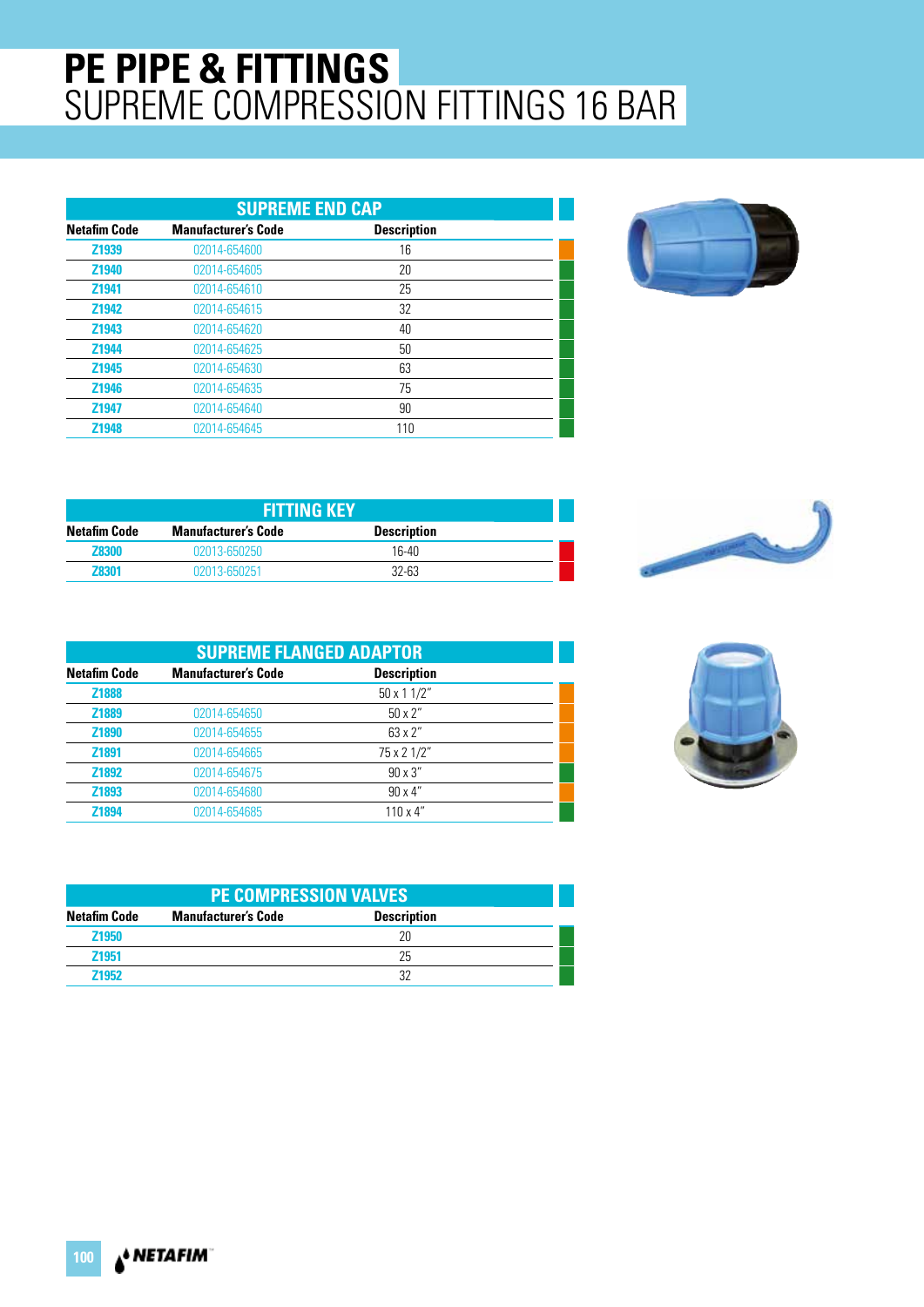#### **PE PIPE & FITTINGS** SADDLES

| <b>SPARE FLAT GASKETS</b>                                               |  |                |  |  |
|-------------------------------------------------------------------------|--|----------------|--|--|
| <b>Netafim Code</b><br><b>Description</b><br><b>Manufacturer's Code</b> |  |                |  |  |
| <b>Z2250A</b>                                                           |  | 40/50          |  |  |
| <b>Z2250C</b>                                                           |  | 63/75/90-11/4" |  |  |
| <b>Z2250B</b>                                                           |  | 75/90-11/2"&2" |  |  |



| <b>SPARE REINFORCEMENT RING</b> |                            |                    |  |
|---------------------------------|----------------------------|--------------------|--|
| <b>Netafim Code</b>             | <b>Manufacturer's Code</b> | <b>Description</b> |  |
| <b>Z1995</b>                    |                            | 3/4"               |  |
| <b>Z1996</b>                    |                            | 1 <sup>II</sup>    |  |
| <b>Z1997</b>                    |                            | 11/4"              |  |
| 71998                           |                            | 11/2"              |  |



| <b>TYPE 550 10 BAR</b> |                            |                    |  |
|------------------------|----------------------------|--------------------|--|
| <b>Netafim Code</b>    | <b>Manufacturer's Code</b> | <b>Description</b> |  |
| <b>Z2202</b>           | 02016-645005               | 25 x 1/2"          |  |
| <b>Z2204</b>           | 02016-645010               | 25 x 3/4"          |  |
| <b>Z2206</b>           | 02016-645015               | 32 x 1/2"          |  |
| <b>Z2208</b>           | 02016-645020               | 32 x 3/4"          |  |
| <b>Z2201</b>           | 02016-645030               | 40 x 1/2"          |  |
| <b>Z2203</b>           | 02016-645035               | 40 x 3/4"          |  |
| <b>Z2205</b>           | 02016-645040               | 40 x 1"            |  |
| <b>Z2207</b>           | 02016-645045               | $50 \times 1/2"$   |  |
| <b>Z2209</b>           | 02016-645050               | 50 x 3/4"          |  |
| <b>Z2210A</b>          | 02016-645055               | 50x1''             |  |
| <b>Z2212A</b>          | 02016-645065               | 63 x 1/2"          |  |
| <b>Z2212B</b>          | 02016-645070               | 63 x 3/4"          |  |
| Z2213                  | 02016-645075               | 63 x 1"            |  |
| <b>Z2216A</b>          | 02016-645090               | 75 x 1/2"          |  |
| <b>Z2217</b>           | 02016-645095               | 75 x 3/4"          |  |
| <b>Z2217A</b>          | 02016-645100               | 75 x 1"            |  |
| <b>Z2218A</b>          | 02016-645105               | 75 x 11/4"         |  |
| Z2219                  | 02016-645110               | 75 x 11/2"         |  |
| <b>Z2220A</b>          | 02016-645120               | 90 x 1/2"          |  |
| <b>Z2221A</b>          | 02016-645125               | $90 \times 3/4"$   |  |
| <b>Z2222A</b>          | 02016-645130               | 90 x 1"            |  |
| <b>Z2223</b>           | 02016-645135               | 90 x 11/4"         |  |
| <b>Z2223A</b>          | 02016-645140               | 90 x 11/2"         |  |
| D645150                | 02016-645150               | 110 x 1/2"         |  |
| D645155                | 02016-645155               | 110 x 3/4"         |  |
| D645160                | 02016-645160               | $110 \times 1"$    |  |
| D645165                | 02016-645165               | 110 x 11/4"        |  |
| D645170                | 02016-645170               | 110 x 11/2"        |  |
| D645175                | 02016-645175               | 110 x 2"           |  |
|                        |                            |                    |  |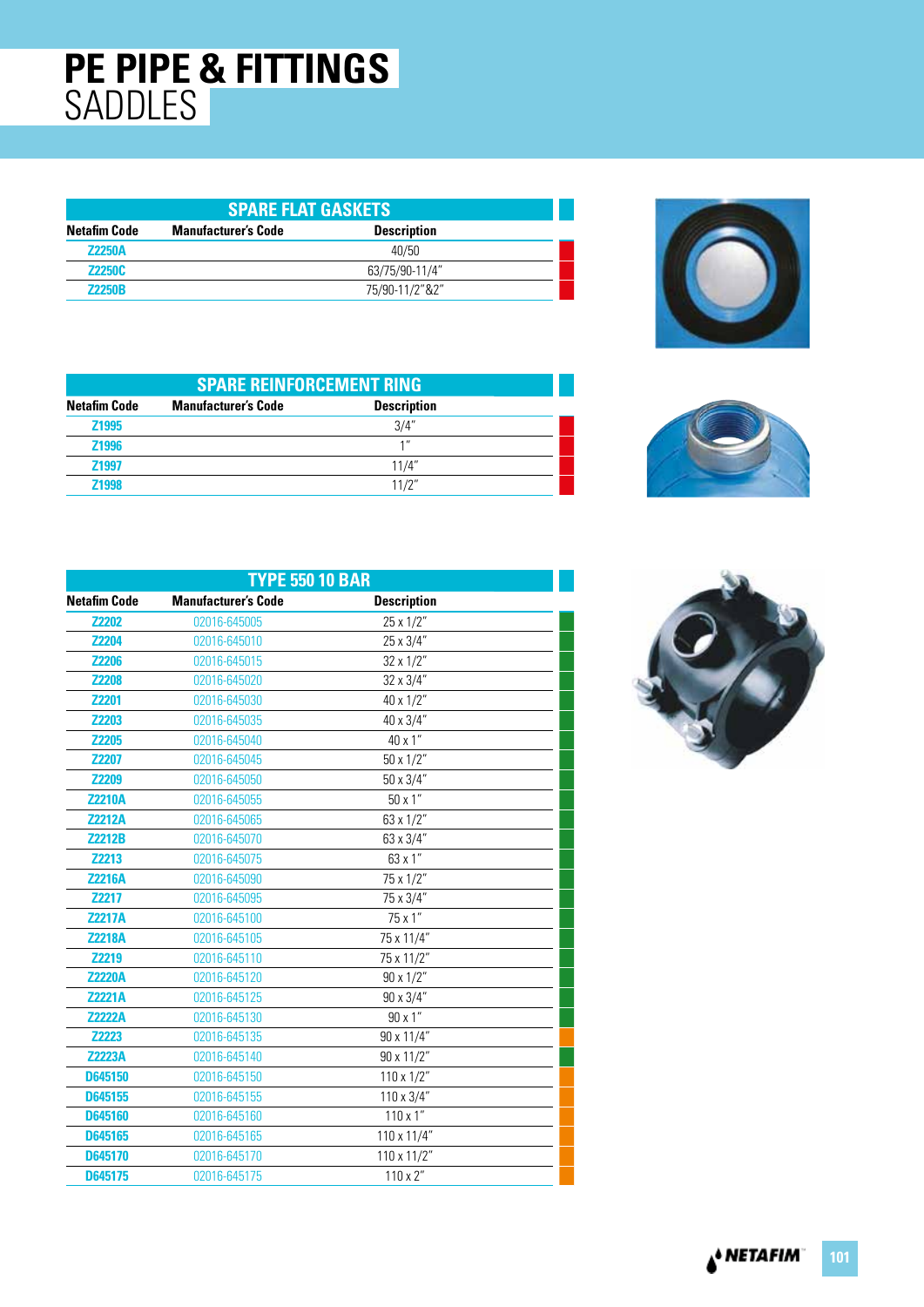#### **PE PIPE & FITTINGS** SADDLES

|                     | <b>+GF+ 16 BAR WITH STAINLESS STEEL BOLTS</b> |                    |
|---------------------|-----------------------------------------------|--------------------|
| <b>Netafim Code</b> | <b>Manufacturer's Code</b>                    | <b>Description</b> |
| D645600             | 02016-645600                                  | 20 x 1/2"          |
| D645605             | 02016-645605                                  | 25 x 1/2"          |
| D645610             | 02016-645610                                  | 25 x 3/4"          |
| D645615             | 02016-645615                                  | 32 x 1/2"          |
| D645620             | 02016-645620                                  | 32 x 3/4"          |
| D645625             | 02016-645625                                  | 32 x 1"            |
| Z22001              | 02016-645630                                  | 40 x 1/2"          |
| <b>Z22002</b>       | 02016-645635                                  | 40 x 3/4"          |
| Z22003              | 02016-645640                                  | 40 x 1"            |
| Z22004              | 02016-645645                                  | 50 x 1/2"          |
| Z22005              | 02016-645650                                  | 50 x 3/4"          |
| Z22006              | 02016-645655                                  | $50 \times 1"$     |
| Z22007              | 02016-645660                                  | 50 x 11/4"         |
| Z22008              | 02016-645665                                  | 63 x 1/2"          |
| Z22009              | 02016-645670                                  | 63 x 3/4"          |
| Z22010              | 02016-645675                                  | 63 x 1"            |
| Z22011              | 02016-645680                                  | 63 x 11/4"         |
| Z22012              | 02016-645685                                  | 63 x 11/2"         |
| Z22013              | 02016-645690                                  | 75 x 1/2"          |
| Z22014              | 02016-645695                                  | 75 x 3/4"          |
| Z22015              |                                               | 75 x 1"            |
|                     | 02016-645700                                  |                    |
| Z22016              | 02016-645705                                  | 75 x 11/4"         |
| Z22017              | 02016-645710                                  | 75 x 11/2"         |
| <b>Z22018</b>       | 02016-645715                                  | 75 x 2"            |
| Z22019              | 02016-645720                                  | $90 \times 1/2"$   |
| <b>Z22020</b>       | 02016-645725                                  | 90 x 3/4"          |
| Z22021              | 02016-645730                                  | 90 x 1"            |
| <b>Z22022</b>       | 02016-645735                                  | 90 x 11/4"         |
| Z22023              | 02016-645740                                  | 90 x 11/2"         |
| <b>Z22024</b>       | 02016-645745                                  | 90 x 2"            |
| D645750             | 02016-645750                                  | 110 x 1/2"         |
| D645755             | 02016-645755                                  | 110 x 3/4"         |
| Z22025              | 02016-645760                                  | $110 \times 1"$    |
| D645765             | 02016-645765                                  | 110 x 11/4"        |
| D645770             | 02016-645770                                  | 110 x 11/2"        |
| <b>Z22026</b>       | 02016-645775                                  | $110 \times 2"$    |
| D645780             | 02016-645780                                  | 125 x 1/2"         |
| D645785             | 02016-645785                                  | 125 x 3/4"         |
| D645790             | 02016-645790                                  | 125 x 1"           |
| D645795             | 02016-645795                                  | 125 x 11/4"        |
| D645800             | 02016-645800                                  | 125 x 11/2"        |
| <b>Z22027</b>       | 02016-645805                                  | 125 x 2"           |
| D645860             | 02016-645860                                  | 160 x 1/2"         |
| D645865             | 02016-645865                                  | 160 x 3/4"         |
| D645870             | 02016-645870                                  | 160 x 1"           |
| D645875             | 02016-645875                                  | 160 x 11/4"        |
| D645880             | 02016-645880                                  | 160 x 11/2"        |
| <b>Z22028</b>       | 02016-645885                                  | 160 x 2"           |
|                     |                                               |                    |

| <b>Description</b><br><b>Manufacturer's Code</b><br>25 x 1/2"<br><b>Z8477P</b><br>16076D10<br>40 x 3/4"<br><b>Z8478P</b><br>16076F20<br>50 x 1/2"<br>Z8479P<br>16076G10<br>50 x 3/4"<br><b>Z8480P</b><br>16076G20<br>16076G30<br>$50 \times 1"$<br>Z8481P<br><b>Z8482P</b><br>16076G40<br>50 x 11/4<br>Z8483P<br>16076H10<br>63 x 1/2"<br>16076H30<br>63 x 1"<br>Z8484P<br>Z8485P<br>16076H40<br>63 x 11/4<br>Z8486P<br>16076H50<br>63 x 11/2<br>90 x 1"<br><b>Z8487P</b><br>16076K30<br><b>Z8488P</b><br>16076K50<br>90 x 11/2<br>90 x 2"<br>16076K60<br>Z8489P<br>16076L10<br>110 x 1/2<br><b>Z8490P</b><br>16076L30<br>$110 \times 1"$<br>Z8491P<br>Z8492P<br>16076L50<br>110 x 11/2<br>110 x 2"<br>Z8493P<br>16076L60<br>125 x 1"<br><b>Z8494P</b><br>16076M30<br><b>Z8495AP</b><br>16076M50<br>125 x 11/2<br>125 x 2"<br>Z8495P<br>16076M60<br>160 x 1"<br><b>Z8496AP</b><br>16076P30 |                     | PLASSON 16 BAR SADDLE WITH STAINLESS<br><b>STEEL BOLTS</b> |  |
|--------------------------------------------------------------------------------------------------------------------------------------------------------------------------------------------------------------------------------------------------------------------------------------------------------------------------------------------------------------------------------------------------------------------------------------------------------------------------------------------------------------------------------------------------------------------------------------------------------------------------------------------------------------------------------------------------------------------------------------------------------------------------------------------------------------------------------------------------------------------------------------------|---------------------|------------------------------------------------------------|--|
|                                                                                                                                                                                                                                                                                                                                                                                                                                                                                                                                                                                                                                                                                                                                                                                                                                                                                            | <b>Netafim Code</b> |                                                            |  |
|                                                                                                                                                                                                                                                                                                                                                                                                                                                                                                                                                                                                                                                                                                                                                                                                                                                                                            |                     |                                                            |  |
|                                                                                                                                                                                                                                                                                                                                                                                                                                                                                                                                                                                                                                                                                                                                                                                                                                                                                            |                     |                                                            |  |
|                                                                                                                                                                                                                                                                                                                                                                                                                                                                                                                                                                                                                                                                                                                                                                                                                                                                                            |                     |                                                            |  |
|                                                                                                                                                                                                                                                                                                                                                                                                                                                                                                                                                                                                                                                                                                                                                                                                                                                                                            |                     |                                                            |  |
|                                                                                                                                                                                                                                                                                                                                                                                                                                                                                                                                                                                                                                                                                                                                                                                                                                                                                            |                     |                                                            |  |
|                                                                                                                                                                                                                                                                                                                                                                                                                                                                                                                                                                                                                                                                                                                                                                                                                                                                                            |                     |                                                            |  |
|                                                                                                                                                                                                                                                                                                                                                                                                                                                                                                                                                                                                                                                                                                                                                                                                                                                                                            |                     |                                                            |  |
|                                                                                                                                                                                                                                                                                                                                                                                                                                                                                                                                                                                                                                                                                                                                                                                                                                                                                            |                     |                                                            |  |
|                                                                                                                                                                                                                                                                                                                                                                                                                                                                                                                                                                                                                                                                                                                                                                                                                                                                                            |                     |                                                            |  |
|                                                                                                                                                                                                                                                                                                                                                                                                                                                                                                                                                                                                                                                                                                                                                                                                                                                                                            |                     |                                                            |  |
|                                                                                                                                                                                                                                                                                                                                                                                                                                                                                                                                                                                                                                                                                                                                                                                                                                                                                            |                     |                                                            |  |
|                                                                                                                                                                                                                                                                                                                                                                                                                                                                                                                                                                                                                                                                                                                                                                                                                                                                                            |                     |                                                            |  |
|                                                                                                                                                                                                                                                                                                                                                                                                                                                                                                                                                                                                                                                                                                                                                                                                                                                                                            |                     |                                                            |  |
|                                                                                                                                                                                                                                                                                                                                                                                                                                                                                                                                                                                                                                                                                                                                                                                                                                                                                            |                     |                                                            |  |
|                                                                                                                                                                                                                                                                                                                                                                                                                                                                                                                                                                                                                                                                                                                                                                                                                                                                                            |                     |                                                            |  |
|                                                                                                                                                                                                                                                                                                                                                                                                                                                                                                                                                                                                                                                                                                                                                                                                                                                                                            |                     |                                                            |  |
|                                                                                                                                                                                                                                                                                                                                                                                                                                                                                                                                                                                                                                                                                                                                                                                                                                                                                            |                     |                                                            |  |
|                                                                                                                                                                                                                                                                                                                                                                                                                                                                                                                                                                                                                                                                                                                                                                                                                                                                                            |                     |                                                            |  |
|                                                                                                                                                                                                                                                                                                                                                                                                                                                                                                                                                                                                                                                                                                                                                                                                                                                                                            |                     |                                                            |  |
|                                                                                                                                                                                                                                                                                                                                                                                                                                                                                                                                                                                                                                                                                                                                                                                                                                                                                            |                     |                                                            |  |
|                                                                                                                                                                                                                                                                                                                                                                                                                                                                                                                                                                                                                                                                                                                                                                                                                                                                                            |                     |                                                            |  |

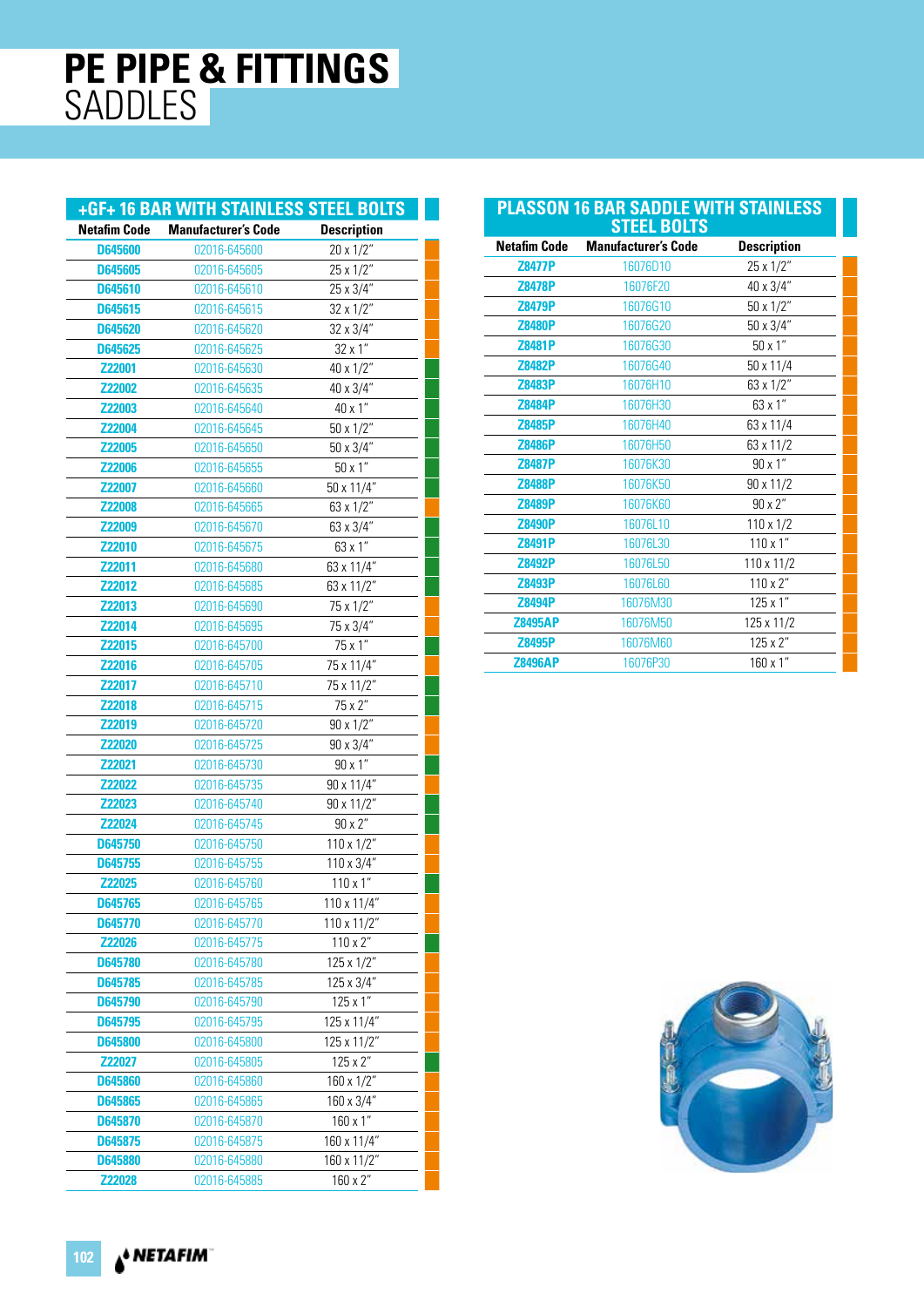- **All fittings are manufactured from acetal**
- **Max pressure is 8.0kg/cm2**
- **Threads are BSPT**
- **Creates very strong connections**

|                     | <b>PUSH FIT TEE BARBED</b> |                    |  |  |
|---------------------|----------------------------|--------------------|--|--|
| <b>Netafim Code</b> | <b>Manufacturer's Code</b> | <b>Description</b> |  |  |
| <b>Z2465</b>        | 32500-002500               | 12                 |  |  |
| <b>Z2466</b>        | 32500-002600               | $12 \times 16$     |  |  |
| <b>Z2468</b>        | 32500-011300               | 16                 |  |  |
| <b>Z2467</b>        | 32500-011400               | 16 x 12            |  |  |
| <b>Z2470</b>        | 32500-004900               | 17                 |  |  |
| <b>Z2469</b>        | 32500-005000               | $17 \times 16$     |  |  |
| <b>Z2473</b>        | 32500-008400               | 20                 |  |  |
| <b>Z2471</b>        | 32500-008500               | 20 x 12            |  |  |
| <b>Z2472</b>        | 32500-008600               | $20 \times 16$     |  |  |
| <b>Z2474</b>        | 32500-023700               | 25                 |  |  |
| <b>Z2521</b>        | 32500-014850               | 25 x 20            |  |  |



|                     |                            | <b>PUSH FIT TEE BARBED X MALE THREADED X BARBED</b> |  |
|---------------------|----------------------------|-----------------------------------------------------|--|
| <b>Netafim Code</b> | <b>Manufacturer's Code</b> | <b>Description</b>                                  |  |
| <b>Z2475</b>        | 32500-002310               | $12 \times 1/2"$                                    |  |
| <b>Z2475A</b>       | 32500-002700               | 12 x 3/4"                                           |  |
| <b>Z2483</b>        | 32500-011600               | $16 \times 1/2"$                                    |  |
| <b>Z2476</b>        | 32500-011800               | 16 x 3/4"                                           |  |
| <b>Z2477</b>        | 32500-004450               | $17 \times 1/2"$                                    |  |
| <b>Z2478</b>        | 32500-004800               | $17 \times 3/4"$                                    |  |
| <b>Z2479</b>        | 32500-014550               | $20 \times 1/2"$                                    |  |
| <b>Z2480</b>        | 32500-008800               | 20 x 3/4"                                           |  |
| <b>Z2522</b>        | 32500-023800               | 25 x 1/2"                                           |  |
| <b>Z2481</b>        | 32500-023800               | $25 \times 3/4"$                                    |  |

| <b>PUSH FIT ELBOW BARBED</b> |                            |                    |  |
|------------------------------|----------------------------|--------------------|--|
| <b>Netafim Code</b>          | <b>Manufacturer's Code</b> | <b>Description</b> |  |
| <b>Z2505</b>                 | 32500-003200               | 12                 |  |
| <b>Z2506</b>                 | 32500-012500               | 16                 |  |
| <b>Z2507</b>                 | 32500-005900               | 17                 |  |
| <b>Z2508</b>                 | 32500-010000               | 20                 |  |
| 72509                        | 32500-022600               | 25                 |  |

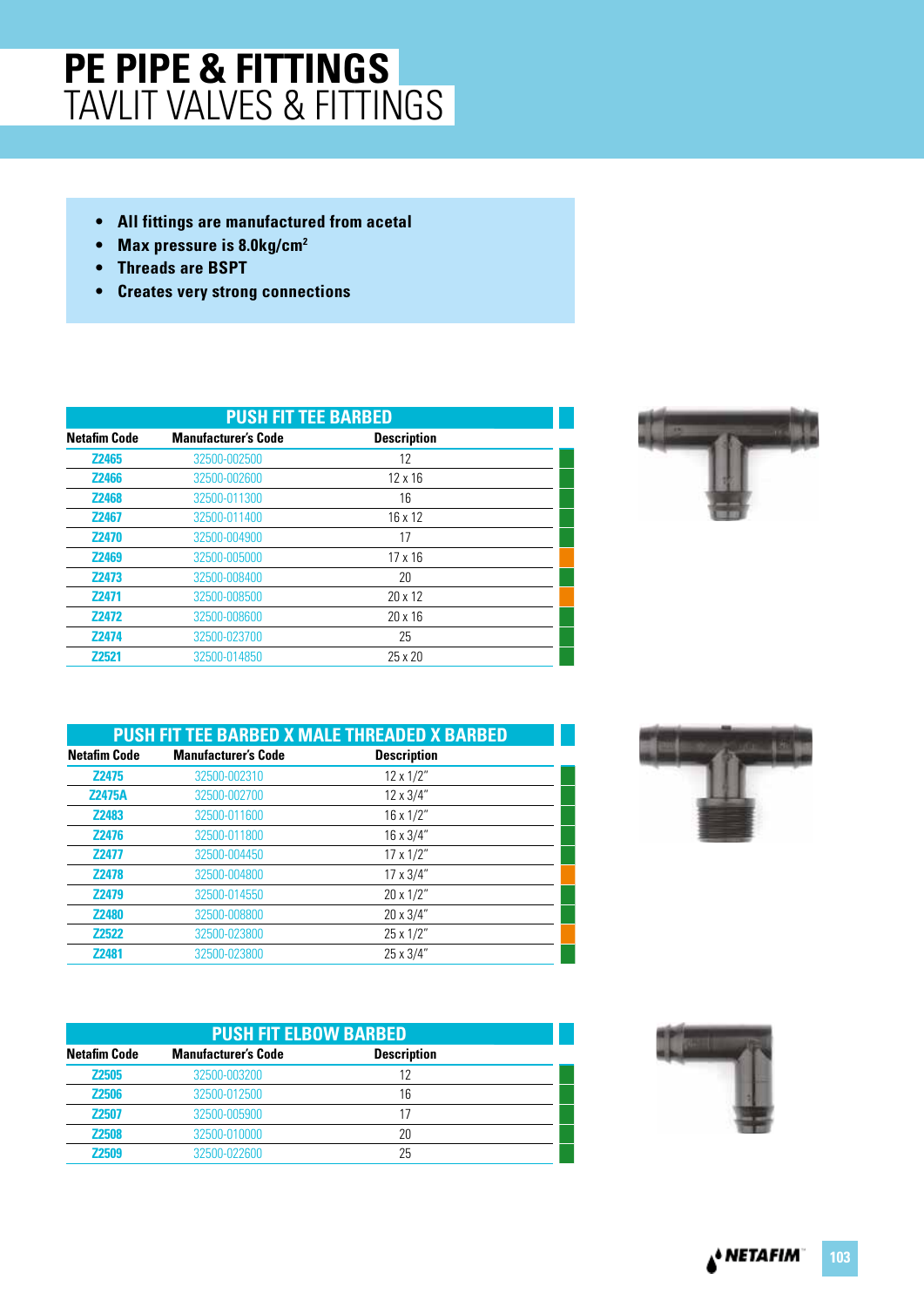#### **PUSH FIT TEE BARBED X MALE THREAD X BARBED**

| <b>Netafim Code</b> | <b>Manufacturer's Code</b> | <b>Description</b> |  |
|---------------------|----------------------------|--------------------|--|
| <b>Z2503</b>        | 32500-003300               | $12 \times 1/2"$   |  |
| <b>Z2495</b>        | 32500-003400               | $12 \times 3/4$ "  |  |
| <b>Z2504</b>        | 32500-012700               | $16 \times 1/2"$   |  |
| <b>Z2496</b>        | 32500-012800               | $16 \times 3/4"$   |  |
| <b>Z2514</b>        | 32500-006000               | $17 \times 1/2"$   |  |
| <b>Z2497</b>        |                            | $17 \times 3/4"$   |  |
| Z2516               | 32500-014500               | $20 \times 1/2"$   |  |
| <b>Z2498</b>        | 32500-010100               | 20 x 3/4"          |  |
| <b>Z2520</b>        | 32500-022650               | 25 x 1/2"          |  |
| <b>Z2499</b>        | 32500-022700               | 25 x 3/4"          |  |
|                     |                            |                    |  |



| <b>PUSH FIT ADAPTOR BARBED X FEMALE THREAD</b> |                            |                    |  |
|------------------------------------------------|----------------------------|--------------------|--|
| Netafim Code                                   | <b>Manufacturer's Code</b> | <b>Description</b> |  |
| <b>Z2500</b>                                   | 76200-002120               | $12 \times 3/4$ "  |  |
| <b>Z2501</b>                                   | 32500-011130               | $16 \times 3/4$ "  |  |
| 72502                                          | 32500-008270               | $20 \times 3/4"$   |  |



| <b>PUSH ADAPTOR BARBED X MALE THREAD</b> |                            |                    |  |
|------------------------------------------|----------------------------|--------------------|--|
| <b>Netafim Code</b>                      | <b>Manufacturer's Code</b> | <b>Description</b> |  |
| <b>Z2485</b>                             | 32500-002300               | $12 \times 1/2"$   |  |
| <b>Z2486</b>                             | 32500-002400               | $12 \times 3/4"$   |  |
| <b>Z2487</b>                             | 32500-010900               | $16 \times 1/2"$   |  |
| <b>Z2488</b>                             | 32500-011000               | $16 \times 3/4"$   |  |
| <b>Z2489</b>                             | 32500-004400               | $17 \times 1/2"$   |  |
| <b>Z2490</b>                             | 32500-004490               | $17 \times 3/4"$   |  |
| <b>Z2491</b>                             | 32500-008000               | $20 \times 1/2"$   |  |
| <b>Z2492</b>                             | 32500-008120               | $20 \times 3/4"$   |  |
| <b>Z2494</b>                             | 32500-014801               | $25 \times 1/2"$   |  |



**Z2493** 32500-014825 25 x 3/4"



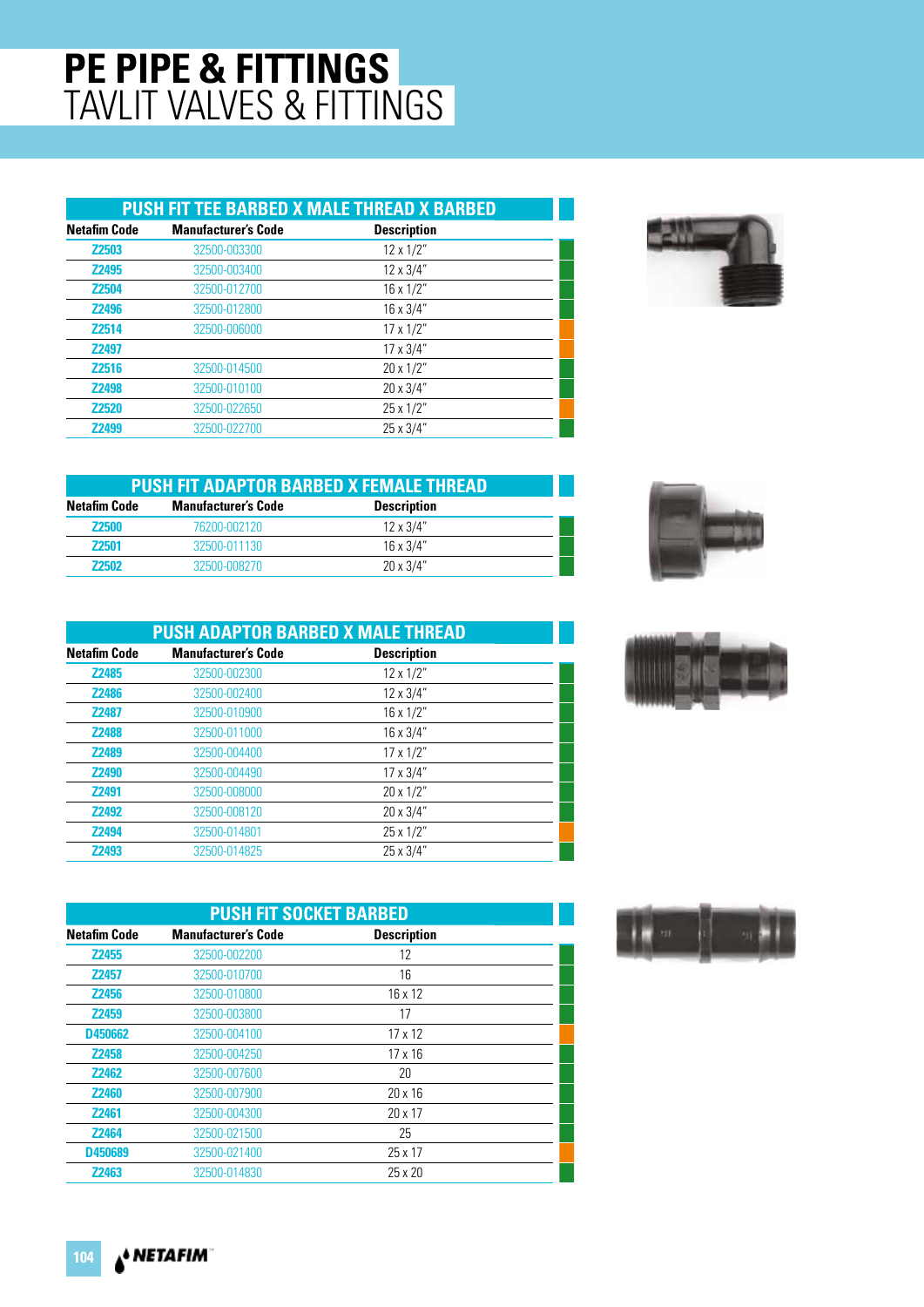| <b>PUSH FIT INDUSTRIAL SOCKET BARBED</b>                         |  |    |  |
|------------------------------------------------------------------|--|----|--|
| Netafim Code<br><b>Description</b><br><b>Manufacturer's Code</b> |  |    |  |
| <b>Z2459B</b>                                                    |  |    |  |
| 72462R                                                           |  | 20 |  |

| <b>PUSH FIT Y PIECE 2 WAY BARBED X MALE</b> |                            |                    |  |
|---------------------------------------------|----------------------------|--------------------|--|
| Netafim Code                                | <b>Manufacturer's Code</b> | <b>Description</b> |  |
| <b>Z2510</b>                                | 32500-002800               | $12 \times 3/4"$   |  |
| <b>Z2511</b>                                | 32500-011200               | $16 \times 3/4"$   |  |
| <b>Z2512</b>                                | 32500-004600               | $17 \times 3/4"$   |  |
| <b>Z2513</b>                                | 32500-008300               | $20 \times 3/4"$   |  |

| PUSH FIT 3 WAY Y PIECE BARBED X MALE |                            |                    |  |
|--------------------------------------|----------------------------|--------------------|--|
| <b>Netafim Code</b>                  | <b>Manufacturer's Code</b> | <b>Description</b> |  |
| <b>Z2515</b>                         | 32500-002820               | $12 \times 3/4"$   |  |
| <b>Z2511</b>                         | 32500-012400               | $16 \times 3/4"$   |  |
| <b>Z2512</b>                         | 32500-005200               | $17 \times 3/4"$   |  |
| 72518                                | 32500-009000               | $20 \times 3/4"$   |  |

| <b>PUSH FIT 3 WAY BARBED X FEMALE THREAD</b> |                            |                    |  |
|----------------------------------------------|----------------------------|--------------------|--|
| <b>Netafim Code</b>                          | <b>Manufacturer's Code</b> | <b>Description</b> |  |
| <b>Z2525</b>                                 | 32500-002900               | $12 \times 3/4"$   |  |
| <b>Z2526</b>                                 | 32500-011900               | $16 \times 3/4"$   |  |
| <b>Z2527</b>                                 | 32500-005100               | $17 \times 3/4"$   |  |
| <b>Z2528</b>                                 | 32500-009100               | $20 \times 3/4"$   |  |
| D450953                                      | 32500-009500               | 20x1''             |  |

| <b>PUSH FIT END PLUG</b> |                            |                    |  |
|--------------------------|----------------------------|--------------------|--|
| <b>Netafim Code</b>      | <b>Manufacturer's Code</b> | <b>Description</b> |  |
| <b>Z2547A</b>            | 32500-003505               | 12                 |  |
| <b>Z2547B</b>            | 32500-014440               | 16                 |  |
| <b>Z2547C</b>            | 32500-014350               | 17                 |  |
| <b>72547D</b>            | 32500-014455               | 20                 |  |

| <b>PUSH FIT 4 WAY BARBED X FEMALE THREAD</b> |                            |                    |  |
|----------------------------------------------|----------------------------|--------------------|--|
| <b>Netafim Code</b>                          | <b>Manufacturer's Code</b> | <b>Description</b> |  |
| <b>Z2530</b>                                 | 32500-003000               | $12 \times 3/4"$   |  |
| <b>Z2531</b>                                 | 32500-012100               | $16 \times 3/4"$   |  |
| <b>Z2532</b>                                 | 32500-005300               | $17 \times 3/4"$   |  |
| Z2533                                        | 32500-009200               | 20 x 3/4"          |  |
| D450960                                      | 32500-009600               | 20x1''             |  |











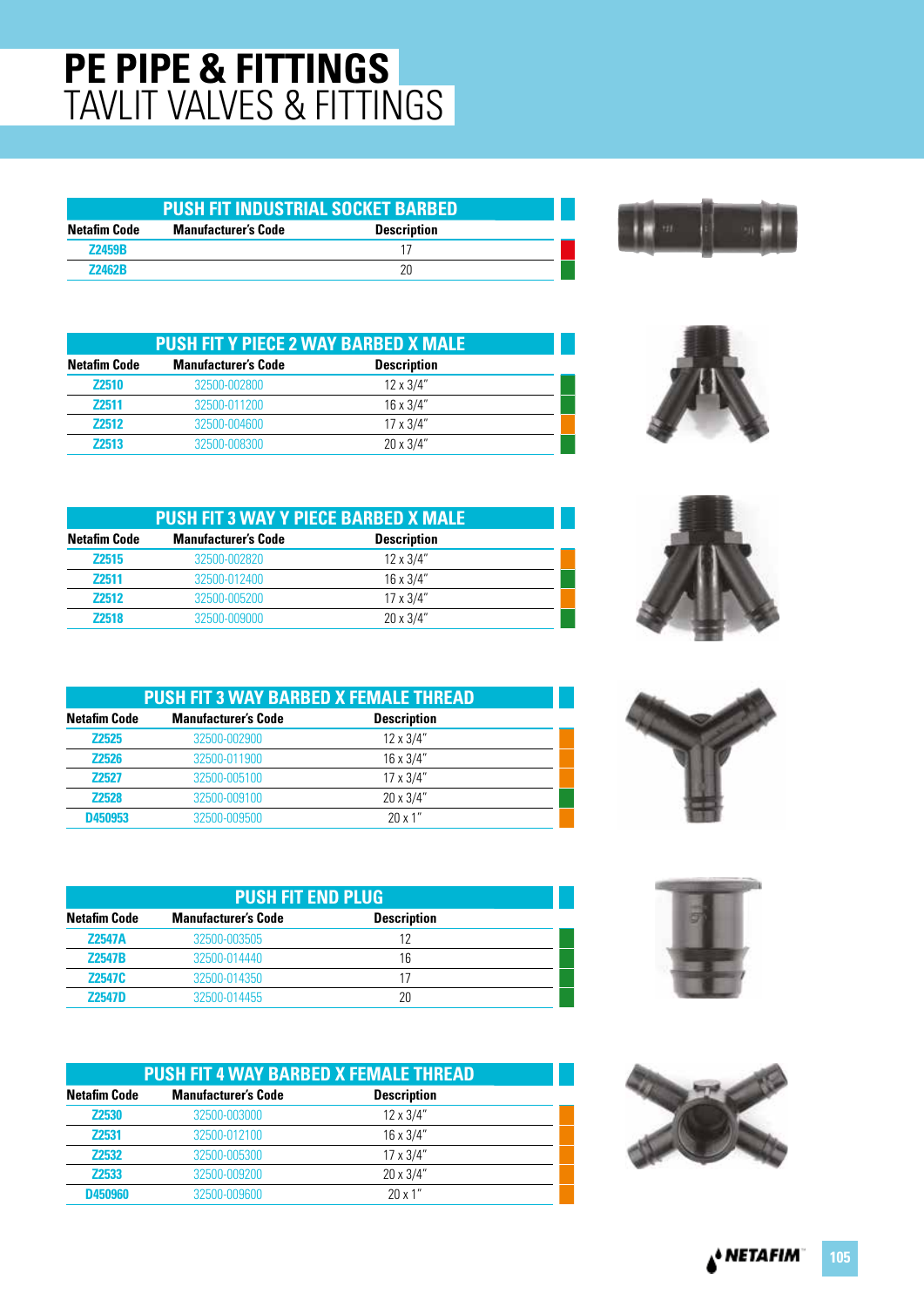|                     | <b>PUSH FIT 6 WAY BARBED X FEMALE THREAD</b> |                    |  |  |
|---------------------|----------------------------------------------|--------------------|--|--|
| <b>Netafim Code</b> | <b>Manufacturer's Code</b>                   | <b>Description</b> |  |  |
| <b>Z2535</b>        | 32500-003100                                 | $12 \times 3/4"$   |  |  |
| <b>Z2536</b>        | 32500-012300                                 | $16 \times 3/4"$   |  |  |
| <b>Z2537</b>        | 32500-005400                                 | $17 \times 3/4"$   |  |  |
| <b>Z2538</b>        | 32500-009300                                 | $20 \times 3/4"$   |  |  |
| D450995             | 32500-009800                                 | 20x1''             |  |  |

| <b>PUSH FIT GROMMET TAKE OFF</b> |                            |                     |  |
|----------------------------------|----------------------------|---------------------|--|
| <b>Netafim Code</b>              | <b>Manufacturer's Code</b> | <b>Description</b>  |  |
| <b>Z2540</b>                     | 32500-024000               | 12                  |  |
| <b>Z2541</b>                     | 32500-013700               | 16                  |  |
| <b>Z2542</b>                     |                            | $2 \times 16$       |  |
| <b>Z2543</b>                     | 32500-006700               | 17                  |  |
| <b>Z2544</b>                     |                            | $2 \times 17$       |  |
| <b>Z2545</b>                     | 32500-010300               | 20                  |  |
| <b>Z2523</b>                     | 32000-007000               | Grommet Rubber Only |  |





| <b>NETAFIM SHORT GROMMET CONNECTORS</b> |                            |                        |  |
|-----------------------------------------|----------------------------|------------------------|--|
| Netafim Code                            | <b>Manufacturer's Code</b> | <b>Description</b>     |  |
| <b>Z2385</b>                            | 32500-010460               | Netafim type P Grommet |  |
| <b>Z2386</b>                            |                            | 12mm                   |  |
| <b>Z2387</b>                            | 32500-013770               | 16 <sub>mm</sub>       |  |
| <b>Z2388</b>                            |                            | 17 <sub>mm</sub>       |  |
| <b>Z2389</b>                            | 32500-010470               | 20 <sub>mm</sub>       |  |

| וווסח               |                            |                    |  |  |
|---------------------|----------------------------|--------------------|--|--|
| <b>Netafim Code</b> | <b>Manufacturer's Code</b> | <b>Description</b> |  |  |
| 72547               | 45000-003200               | Drill              |  |  |



#### **PE PIPE & FITTINGS** TAVLIT PP THREADED FITTINGS

| <b>THREADED PP TEE FEMALE THREADED</b> |                            |                    |  |
|----------------------------------------|----------------------------|--------------------|--|
| <b>Netafim Code</b>                    | <b>Manufacturer's Code</b> | <b>Description</b> |  |
| <b>Z2468A</b>                          | 78220-003400               | 1/2"               |  |
| <b>Z2469A</b>                          | 78220-003500               | 3/4"               |  |
| <b>Z2470A</b>                          | 78220-003600               | 1 <sup>II</sup>    |  |
| <b>Z2471A</b>                          | 78220-003650               | 11/4"              |  |
| <b>Z2472A</b>                          | 78220-003700               | 11/2"              |  |
| <b>Z2473A</b>                          | 78220-003800               | 2"                 |  |
| <b>Z2473B</b>                          |                            | 3"                 |  |



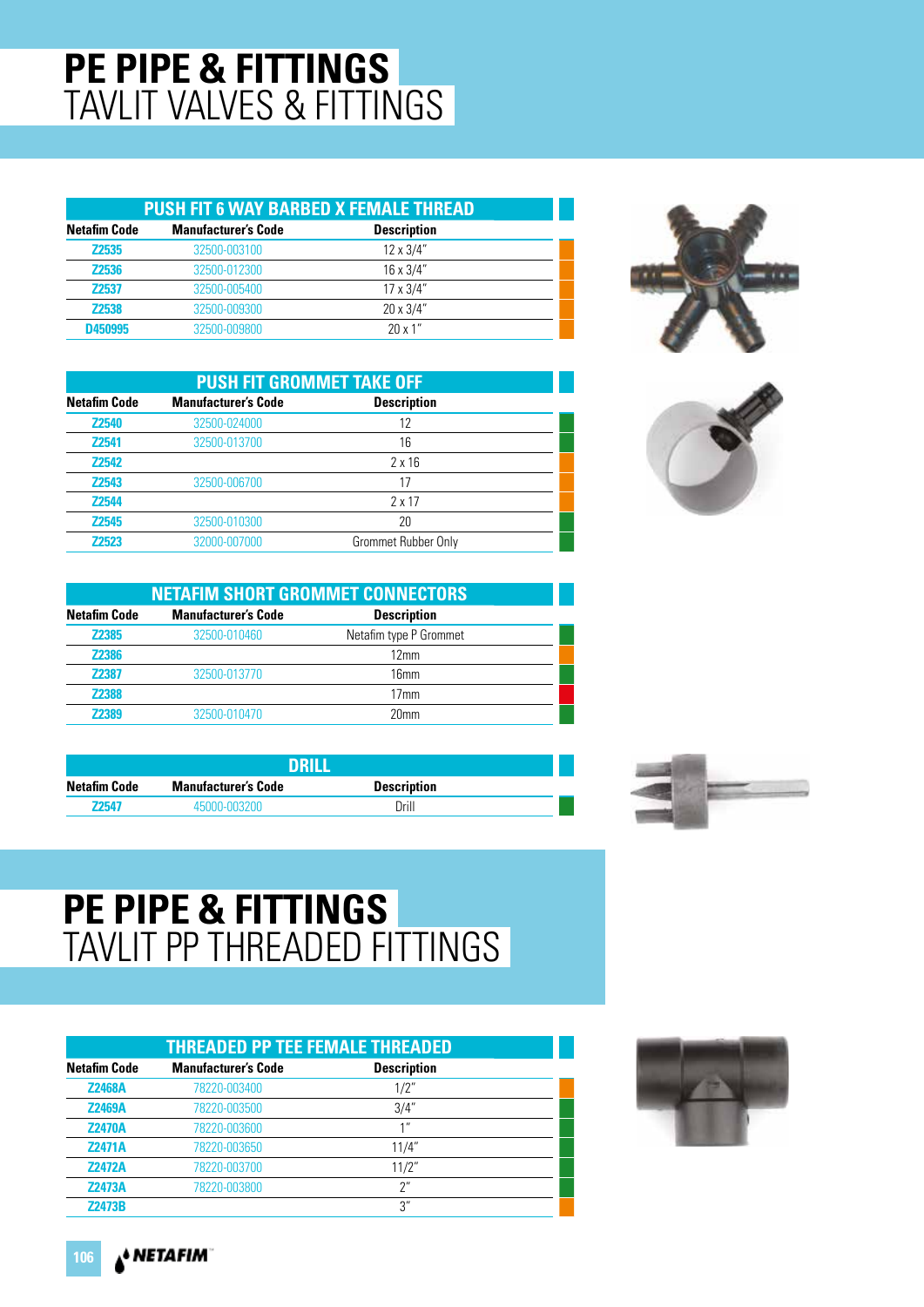#### **PE PIPE & FITTINGS** TAVLIT PP THREADED FITTINGS

| <b>THREADED PP ELBOW FEMALE THREADED</b> |                            |                    |  |
|------------------------------------------|----------------------------|--------------------|--|
| <b>Netafim Code</b>                      | <b>Manufacturer's Code</b> | <b>Description</b> |  |
| <b>Z2503A</b>                            | 78220-002500               | 1/2"               |  |
| <b>Z2504A</b>                            | 78220-002600               | 3/4"               |  |
| <b>Z2508A</b>                            | 78220-002700               | 1 <sup>II</sup>    |  |
| <b>Z2509A</b>                            | 78220-002750               | 11/4"              |  |
| <b>Z2510A</b>                            | 78220-002800               | 11/2"              |  |
| <b>Z2511A</b>                            | 78220-002900               | 2"                 |  |
| <b>Z2511B</b>                            |                            | 3''                |  |

| THREADED PP ELBOW M X F THREADED |                            |                    |  |
|----------------------------------|----------------------------|--------------------|--|
| <b>Netafim Code</b>              | <b>Manufacturer's Code</b> | <b>Description</b> |  |
| <b>Z2505A</b>                    | 78220-003000               | $1/2$ " x $1/2$ "  |  |
| <b>Z2506A</b>                    | 78220-003100               | $3/4$ " x $3/4$ "  |  |
| <b>Z2507A</b>                    | 78220-003300               | $1'' \times 1''$   |  |

|                     | <b>THREADED PP ADAPTOR BUSH M X F THREADED</b> |                     |
|---------------------|------------------------------------------------|---------------------|
| <b>Netafim Code</b> | <b>Manufacturer's Code</b>                     | <b>Description</b>  |
| <b>Z2512A</b>       | 78220-004100                                   | $3/4$ " x $1/2$ "   |
| <b>Z2513A</b>       | 78220-004500                                   | $1''$ x $1/2''$     |
| <b>Z2514A</b>       | 78220-004600                                   | $1'' \times 3/4''$  |
| <b>Z2515A</b>       | 78220-004720                                   | $11/4$ " x $1/2$ "  |
| <b>Z2516A</b>       | 78220-004730                                   | $11/4$ " x $3/4$ "  |
| <b>Z2517A</b>       | 78220-004750                                   | $11/4$ " x 1"       |
| <b>Z2518A</b>       | 78220-005000                                   | $11/2$ " x $1/2$ "  |
| <b>Z2519A</b>       | 78220-005100                                   | $11/2$ " x $3/4$ "  |
| <b>Z2518B</b>       | 78220-005200                                   | $11/2$ " x 1"       |
| <b>Z2520A</b>       | 78220-005230                                   | $11/2$ " x $11/4$ " |
| <b>Z2521A</b>       | 78220-005400                                   | $2'' \times 1/2''$  |
| <b>Z2522A</b>       | 78220-005600                                   | $2''$ x 1"          |
| <b>Z2523A</b>       | 78220-005650                                   | $2''$ x 11/4"       |
| <b>Z2524A</b>       | 78220-005700                                   | $2''$ x 11/2"       |
| <b>Z2535B</b>       |                                                | $3'' \times 2''$    |

|                     | <b>THREADED PP ADAPTOR BUSH M X F THREAD</b> |                    |  |  |  |
|---------------------|----------------------------------------------|--------------------|--|--|--|
| <b>Netafim Code</b> | <b>Manufacturer's Code</b>                   | <b>Description</b> |  |  |  |
| <b>Z2525A</b>       | 78220-003900                                 | $1/2$ " x $3/4$ "  |  |  |  |
| <b>Z2527A</b>       | 78220-004000                                 | $1/2$ " x 1"       |  |  |  |
| D451402             | 76200-010650                                 | $1/2$ " x $11/4$ " |  |  |  |
| <b>Z2526A</b>       | 78220-004200                                 | $3/4$ " x $3/4$ "  |  |  |  |
| <b>Z2528A</b>       | 78220-004300                                 | $3/4$ " x 1"       |  |  |  |
| <b>Z2529A</b>       | 78220-004400                                 | $3/4$ " x $11/2$ " |  |  |  |
| <b>Z2532A</b>       | 78220-005250                                 | $3/4 \times 2"$    |  |  |  |
| <b>Z2530A</b>       | 78220-004800                                 | $1''$ x $11/2''$   |  |  |  |
| <b>Z2533A</b>       | 78220-004900                                 | $1'' \times 2''$   |  |  |  |
| D451413             | 76200-010900                                 | 11/4" x 11/2"      |  |  |  |
| <b>Z2531A</b>       | 76200-010960                                 | 11/2" x 11/2"      |  |  |  |
| <b>Z2536A</b>       | 78220-005300                                 | $11/2$ " x 2"      |  |  |  |
| D451285             | 76200-010150                                 | $2''$ x $3/4''$    |  |  |  |
| <b>Z2535A</b>       | 78220-005750                                 | $2''$ x $2''$      |  |  |  |







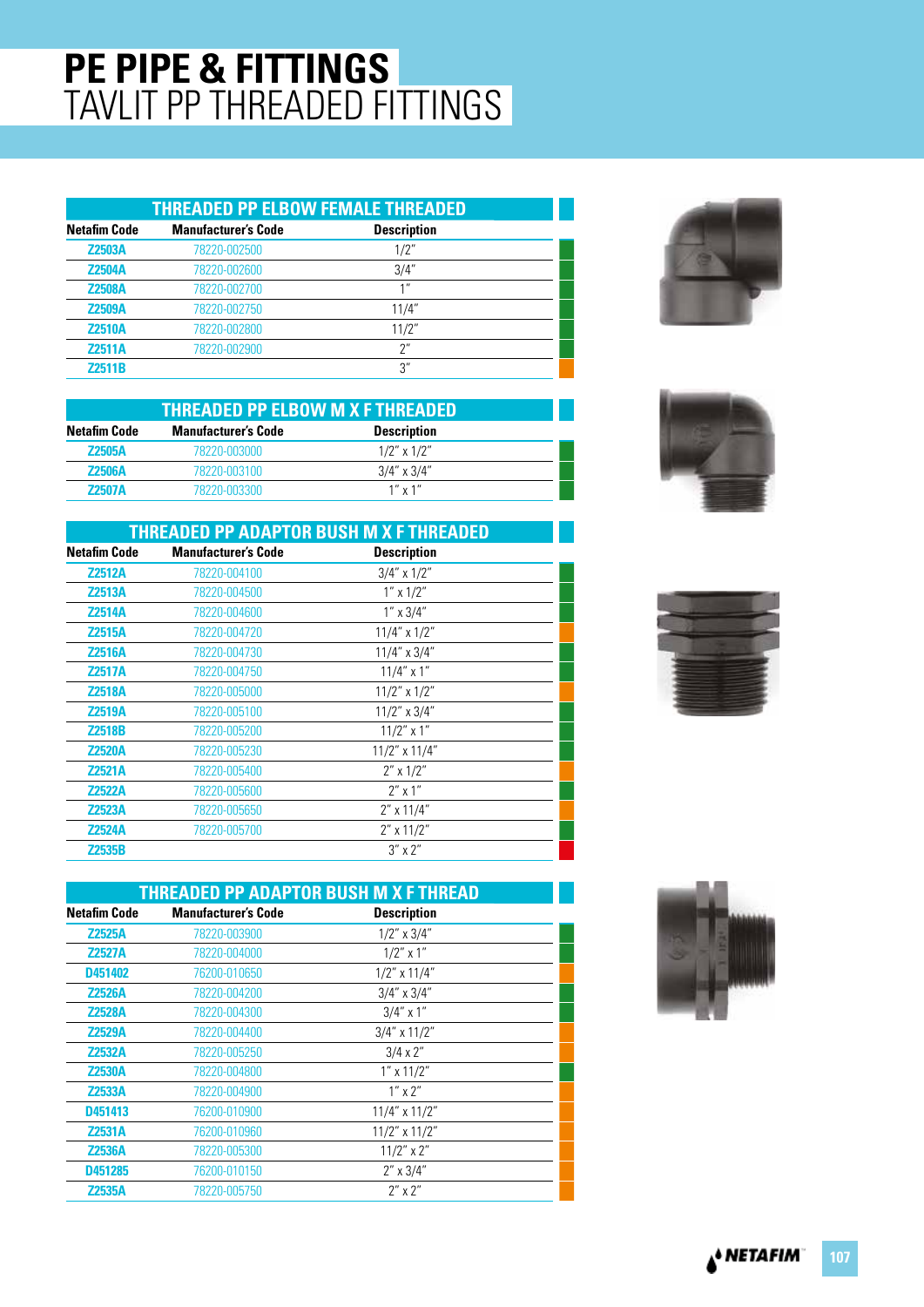#### **PE PIPE & FITTINGS** TAVLIT PP THREADED FITTINGS

|                     | <b>THREADED PP SOCKET FEMALE THREADED</b> |                    |  |
|---------------------|-------------------------------------------|--------------------|--|
| <b>Netafim Code</b> | <b>Manufacturer's Code</b>                | <b>Description</b> |  |
| <b>Z2455A</b>       | 78220-001000                              | $1/2$ " x $1/2$ "  |  |
| <b>Z2456A</b>       | 78220-001650                              | $3/4$ " x $1/2$ "  |  |
| <b>Z2457A</b>       | 78220-001100                              | $3/4$ " x $3/4$ "  |  |
| <b>Z2458A</b>       | 78220-001700                              | $1'' \times 3/4''$ |  |
| <b>Z2459A</b>       | 78220-001200                              | $1''$ x $1''$      |  |
| D451205             | 76200-009150                              | $11/4$ " x $3/4$ " |  |
| <b>Z2460A</b>       | 78220-001750                              | $11/4$ " x 1"      |  |
| <b>Z2461A</b>       | 78220-001250                              | 11/4" x 11/4"      |  |
| <b>Z2462A</b>       | 78220-002000                              | $11/2$ " x 1"      |  |
| D451204             | 76200-009250                              | 11/2" x 11/4"      |  |
| <b>Z2463A</b>       | 78220-001300                              | 11/2" x 11/2"      |  |
| <b>Z2464A</b>       | 78220-002100                              | $2''$ x $3/4''$    |  |
| <b>Z2465A</b>       | 78220-002200                              | $2''$ x 1"         |  |
| D451227             | 76200-009400                              | $2''$ x 11/4"      |  |
| <b>Z2466A</b>       | 78220-002300                              | 2" x 11/2"         |  |
| <b>Z2467A</b>       | 78220-001400                              | $2''$ x $2''$      |  |
| <b>Z2467B</b>       |                                           | $3'' \times 3''$   |  |



| THREADED PP NIPPLE  |                            |                    |  |
|---------------------|----------------------------|--------------------|--|
| <b>Netafim Code</b> | <b>Manufacturer's Code</b> | <b>Description</b> |  |
| <b>Z2426</b>        | 76200-008550               | $1/2$ " x $1/2$ "  |  |
| <b>Z2427</b>        | 76200-008590               | $3/4$ " x $1/2$ "  |  |
| <b>Z2428</b>        | 78220-007300               | $3/4$ " x $3/4$ "  |  |
| D451148             | 76200-008600               | $1 \times 1/2$ "   |  |
| <b>Z2430</b>        | 76200-008610               | $1'' \times 3/4''$ |  |
| <b>Z2429</b>        | 76200-008560               | $1'' \times 1''$   |  |
| D451151             | 76200-008620               | $11/4$ " x $3/4$ " |  |
| <b>Z2431</b>        | 76200-008630               | $11/4$ " x 1"      |  |
| Z2433               | 76200-008565               | 11/4" x 11/4"      |  |
| <b>Z2432</b>        | 76200-008650               | $11/2$ " x 1"      |  |
| <b>Z2434</b>        | 78220-008300               | 11/2" x 11/4"      |  |
| <b>Z2435</b>        | 78220-007500               | 11/2" x 11/2"      |  |
| <b>Z2436</b>        | 76200-008670               | $2'' \times 1''$   |  |
| <b>Z2437</b>        | 76200-008680               | $2''$ x 11/4"      |  |
| <b>Z2438</b>        | 78220-008600               | 2" x 11/2"         |  |
| Z2439               | 76200-008575               | $2'' \times 2''$   |  |
| <b>Z2428B</b>       |                            | $3''$ x $3''$      |  |

| <b>THREADED PP O'RING NIPPLE</b> |                            |                    |  |
|----------------------------------|----------------------------|--------------------|--|
| <b>Netafim Code</b>              | <b>Manufacturer's Code</b> | <b>Description</b> |  |
| <b>Z2428A</b>                    | 76200-008555               | 3/4"               |  |
| <b>Z2429A</b>                    | 76200-008000               | 1"                 |  |
| <b>Z2430A</b>                    | 76200-008100               | $1'' \times 3/4''$ |  |
| 72539                            | 76200-008000               | 11                 |  |



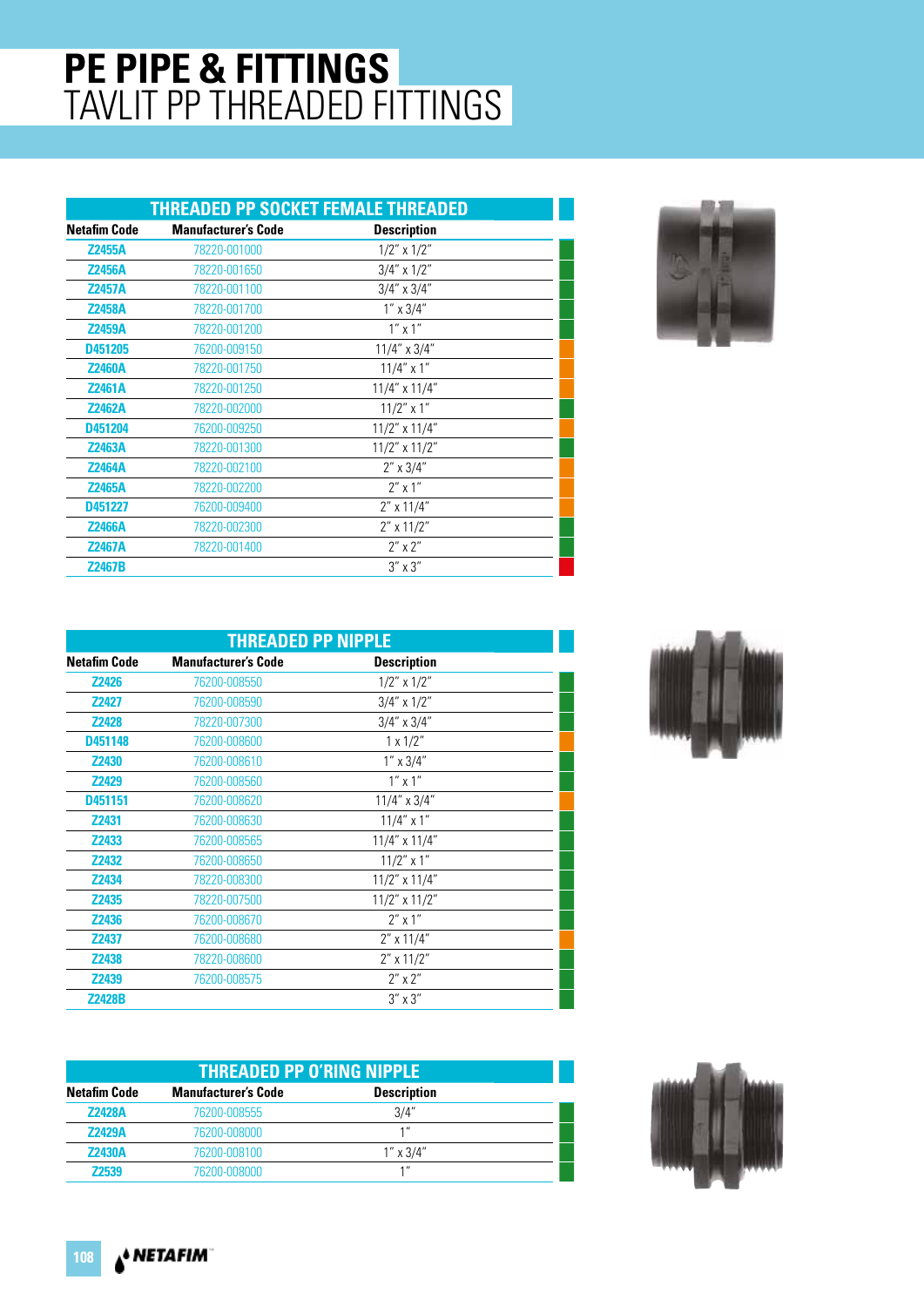#### **PE PIPE & FITTINGS** TAVLIT PP THREADED FITTINGS

| <b>THREADED PP PLUG MALE THREAD</b> |                            |                    |  |
|-------------------------------------|----------------------------|--------------------|--|
| <b>Netafim Code</b>                 | <b>Manufacturer's Code</b> | <b>Description</b> |  |
| <b>Z2440</b>                        | 76200-007650               | 1/2"               |  |
| <b>Z2441</b>                        | 76200-007660               | 3/4"               |  |
| <b>Z2442</b>                        | 76200-007665               | 1 <sup>''</sup>    |  |
| <b>Z2443</b>                        | 76200-007670               | 11/4"              |  |
| <b>Z2444</b>                        | 78220-006200               | 11/2"              |  |
| <b>Z2445</b>                        | 76200-007680               | 2"                 |  |
| <b>Z2445A</b>                       |                            | 3''                |  |



|                     | <b>THREADED PP CAP FEMALE THREAD</b> |                    |  |  |
|---------------------|--------------------------------------|--------------------|--|--|
| <b>Netafim Code</b> | <b>Manufacturer's Code</b>           | <b>Description</b> |  |  |
| <b>Z2540A</b>       | 78220-066400                         | 1/2"               |  |  |
| <b>Z2541A</b>       | 78220-006500                         | 3/4"               |  |  |
| <b>Z2542A</b>       | 78220-006600                         | 1 <sup>''</sup>    |  |  |
| <b>Z2543A</b>       | 78220-006650                         | 11/4"              |  |  |
| <b>Z2544A</b>       | 78220-006700                         | 11/2"              |  |  |
| <b>Z2545A</b>       | 76200-008500                         | $2^{\prime\prime}$ |  |  |
| <b>Z2545B</b>       |                                      | 3''                |  |  |



#### **PE PIPE & FITTINGS** TAVLIT NUTLOCKS

| <b>NUT LOCK TEE</b> |                            |                    |  |
|---------------------|----------------------------|--------------------|--|
| <b>Netafim Code</b> | <b>Manufacturer's Code</b> | <b>Description</b> |  |
| <b>Z2251</b>        | 76200-003500               | 16                 |  |
| <b>Z2252</b>        | 76200-003600               | 20                 |  |
| <b>Z2254</b>        | 76200-003900               | $20 \times 16$     |  |
| <b>Z2253</b>        | 76200-003700               | 25                 |  |
| <b>Z2256</b>        | 76200-004100               | $25 \times 16$     |  |
| <b>Z2255</b>        | 76200-004200               | 25 x 20            |  |



|                                                                         | <b>NUT LOCK ELBOW</b> |    |  |  |
|-------------------------------------------------------------------------|-----------------------|----|--|--|
| <b>Manufacturer's Code</b><br><b>Description</b><br><b>Netafim Code</b> |                       |    |  |  |
| <b>Z2257</b>                                                            | 76200-002200          | 16 |  |  |
| <b>Z2258</b><br>20<br>76200-002300                                      |                       |    |  |  |
| <b>Z2259</b>                                                            | 76200-002400          | 25 |  |  |

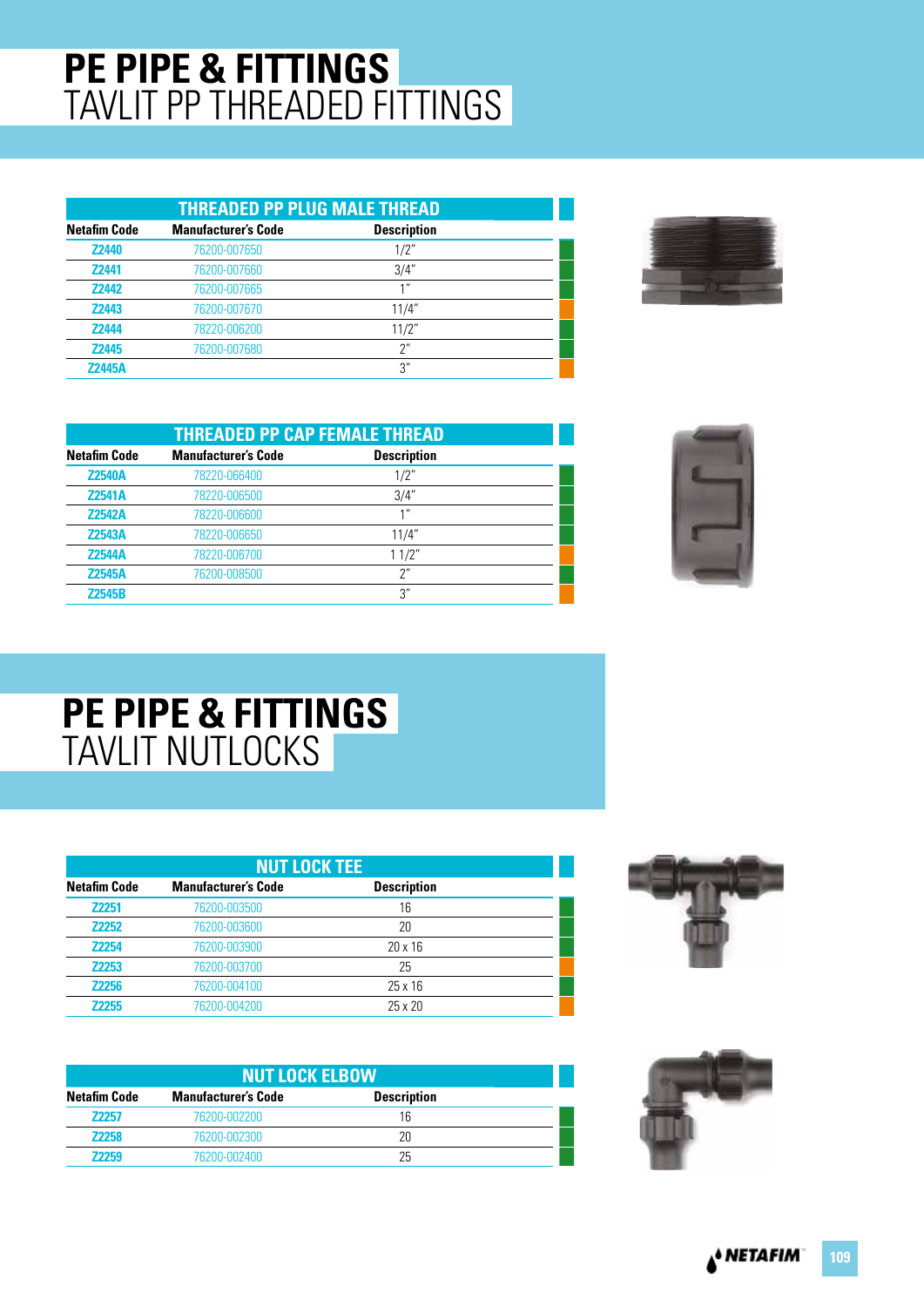#### **PE PIPE & FITTINGS** TAVLIT NUTLOCKS

| <b>NUT LOCK MALE ADAPTOR</b>                                            |              |                  |  |  |  |
|-------------------------------------------------------------------------|--------------|------------------|--|--|--|
| <b>Netafim Code</b><br><b>Manufacturer's Code</b><br><b>Description</b> |              |                  |  |  |  |
| <b>Z2263</b>                                                            | 76200-001700 | $16 \times 1/2"$ |  |  |  |
| <b>Z2264</b>                                                            | 76200-001800 | $16 \times 3/4"$ |  |  |  |
| <b>Z2265</b>                                                            | 76200-001850 | $20 \times 1/2"$ |  |  |  |
| <b>Z2266</b>                                                            | 76200-001900 | $20 \times 3/4"$ |  |  |  |
| <b>Z2267</b>                                                            | 76200-002000 | 25 x 3/4"        |  |  |  |
| 72268                                                                   | 76200-002100 | 25x1''           |  |  |  |



| <b>NUT LOCK FEMALE ADAPTOR</b>                                          |              |                  |  |  |
|-------------------------------------------------------------------------|--------------|------------------|--|--|
| <b>Manufacturer's Code</b><br><b>Description</b><br><b>Netafim Code</b> |              |                  |  |  |
| 72275                                                                   | 76200-001820 | $16 \times 3/4"$ |  |  |
| 72276                                                                   | 76200-001920 | $20 \times 3/4"$ |  |  |
| 79977                                                                   | 76200-002110 | 25x1''           |  |  |

|              | <b>NUT LOCK COUPLING</b>   |                    |  |  |  |
|--------------|----------------------------|--------------------|--|--|--|
| Code         | <b>Manufacturer's Code</b> | <b>Description</b> |  |  |  |
| <b>Z2269</b> | 76200-001100               | 16                 |  |  |  |
| <b>Z2270</b> | 76200-001200               | 20                 |  |  |  |
| <b>Z2272</b> | 76200-001400               | $20 \times 16$     |  |  |  |
| <b>Z2271</b> | 76200-001300               | 25                 |  |  |  |
| <b>Z2274</b> | 76200-001500               | $25 \times 16$     |  |  |  |
| <b>Z2273</b> | 76200-001600               | 25 x 20            |  |  |  |

|                                                                  | <b>NUT LOCK END STOP</b> |    |  |  |  |
|------------------------------------------------------------------|--------------------------|----|--|--|--|
| <b>Manufacturer's Code</b><br><b>Description</b><br>Netafim Code |                          |    |  |  |  |
| <b>Z2260</b>                                                     | 76200-005100             | 16 |  |  |  |
| <b>Z2261</b>                                                     | 76200-005200             | 20 |  |  |  |
| 72262                                                            | 76200-005300             | 25 |  |  |  |





## **PE PIPE & FITTINGS** TAVLIT SWIVEL FITTINGS

|                                                                         | <b>SWIVEL TEE 2 X F X M</b> |       |  |  |
|-------------------------------------------------------------------------|-----------------------------|-------|--|--|
| <b>Netafim Code</b><br><b>Description</b><br><b>Manufacturer's Code</b> |                             |       |  |  |
| <b>Z2415</b>                                                            | 76200-006700                | 1 "   |  |  |
| <b>Z2415F</b>                                                           | 76200-006750                | 11/2" |  |  |
| <b>Z2415E</b>                                                           | 76200-006760                | יי ר  |  |  |



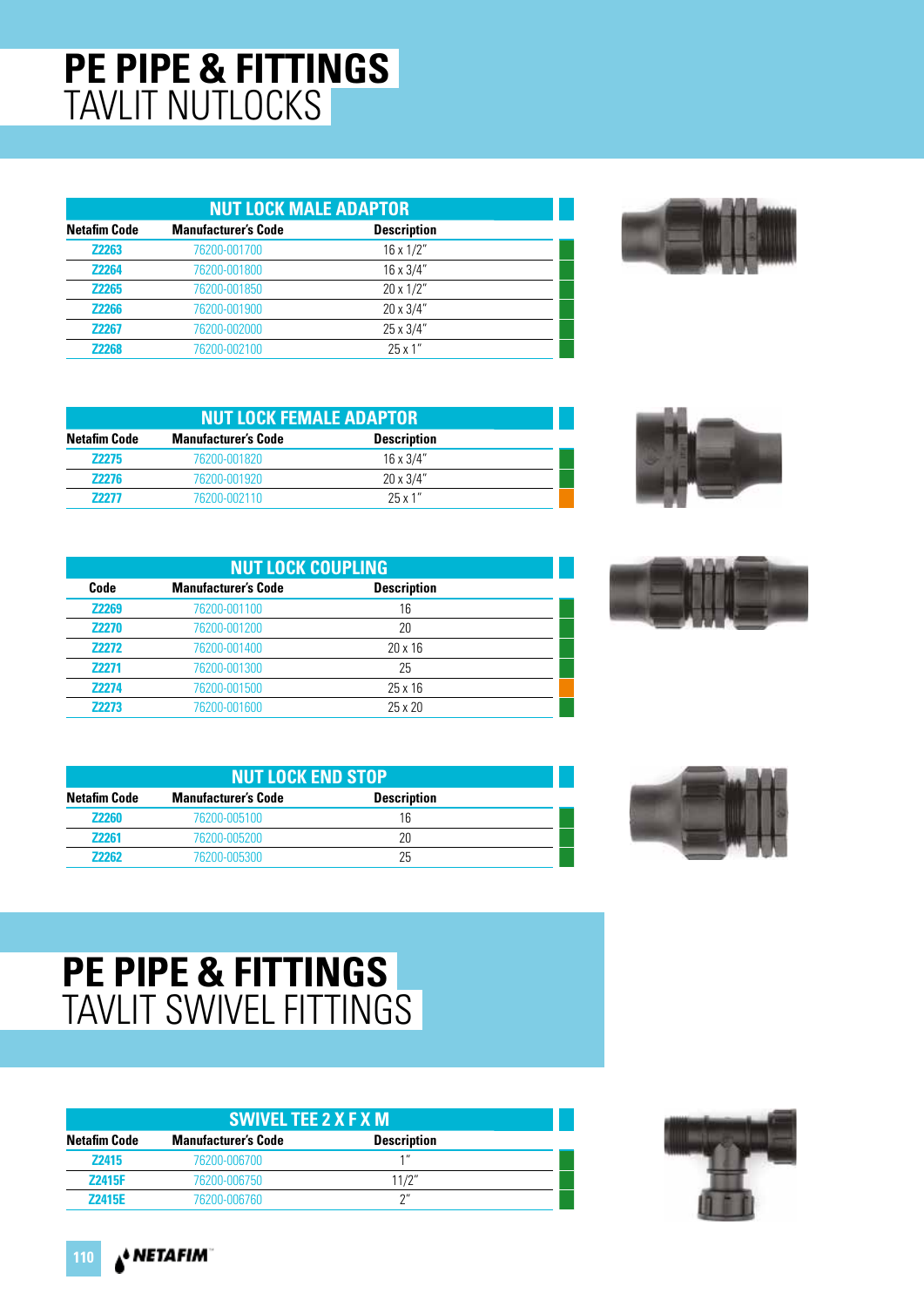#### **PE PIPE & FITTINGS** TAVLIT SWIVEL FITTINGS

| <b>SWIVEL CROSS</b>                                              |              |                 |  |
|------------------------------------------------------------------|--------------|-----------------|--|
| <b>Description</b><br>Netafim Code<br><b>Manufacturer's Code</b> |              |                 |  |
| 72423                                                            | 76200-007300 | 1" 4 x F Outlet |  |
| 1" 3F x 3/4"M Outlet<br>72425<br>76200-007600                    |              |                 |  |

| $\label{eq:1} \begin{array}{lll} \mathcal{L}_{\mathcal{A}}(\mathcal{A})=\mathcal{L}_{\mathcal{A}}(\mathcal{A})\mathcal{A}(\mathcal{A}) \end{array}$<br>$\overline{\phantom{a}}$ |  | t<br>Y. |
|---------------------------------------------------------------------------------------------------------------------------------------------------------------------------------|--|---------|

| <b>SWIVEL ELBOW F X F</b> |                            |                    |  |
|---------------------------|----------------------------|--------------------|--|
| <b>Netafim Code</b>       | <b>Manufacturer's Code</b> | <b>Description</b> |  |
| <b>Z2420</b>              | 76200-006900               | 1''x1''            |  |
| D455635                   | 76200-007100               | $1''$ x $3/4"$     |  |
| D455636                   | 76200-007150               | 11/2"x 11/2"       |  |
| D455637                   | 76200-007160               | $2''$ x $2''$      |  |



| <b>SWIVEL ELBOW F X M</b>                                               |              |                    |  |  |  |
|-------------------------------------------------------------------------|--------------|--------------------|--|--|--|
| <b>Manufacturer's Code</b><br><b>Description</b><br><b>Netafim Code</b> |              |                    |  |  |  |
| <b>Z2422</b>                                                            | 76200-007100 | $1'' \times 3/4''$ |  |  |  |
| <b>Z2421</b>                                                            | 76200-007000 | $1''$ x $1''$      |  |  |  |
| <b>Z2415B</b>                                                           | 11/2"        |                    |  |  |  |
| <b>72415A</b>                                                           | 76200-007160 | 2"                 |  |  |  |

| <b>SWIVEL ADAPTOR M X F</b>                                             |              |                    |  |  |  |
|-------------------------------------------------------------------------|--------------|--------------------|--|--|--|
| <b>Manufacturer's Code</b><br><b>Netafim Code</b><br><b>Description</b> |              |                    |  |  |  |
| <b>Z2417</b>                                                            | 76200-006400 | $1''$ x $1''$      |  |  |  |
| <b>Z2418</b><br>76200-006500                                            |              | $1'' \times 3/4''$ |  |  |  |
| <b>Z2419</b>                                                            | 76200-006300 | $3/4$ " x $3/4$ "  |  |  |  |
| <b>Z2415D</b>                                                           | 76200-006550 | 11/2"              |  |  |  |
| Z2415C                                                                  | 76200-006560 | 2"                 |  |  |  |

| Code  | <b>SWIVEL COUPLING F X F</b><br><b>Manufacturer's Code</b><br><b>Description</b> |                  |  |  |
|-------|----------------------------------------------------------------------------------|------------------|--|--|
| 79416 | 76200-006200                                                                     | $1'' \times 1''$ |  |  |

| <b>SWIVEL ANTI THEFT</b> |                                                  |      |  |  |  |
|--------------------------|--------------------------------------------------|------|--|--|--|
| Code                     | <b>Description</b><br><b>Manufacturer's Code</b> |      |  |  |  |
| <b>Z8062A</b>            |                                                  | 3/4" |  |  |  |
| <b>Z8062B</b>            |                                                  |      |  |  |  |

| <b>SWIVEL MANIFOLD M X F</b>                                            |              |             |  |  |
|-------------------------------------------------------------------------|--------------|-------------|--|--|
| <b>Netafim Code</b><br><b>Description</b><br><b>Manufacturer's Code</b> |              |             |  |  |
| <b>Z2416A</b>                                                           | 76200-013000 | 1" 2 Outlet |  |  |
| <b>Z2416B</b>                                                           | 76200-013100 | 1" 3 Outlet |  |  |
| <b>Z2416C</b>                                                           | 76200-013200 | 1" 4 Outlet |  |  |







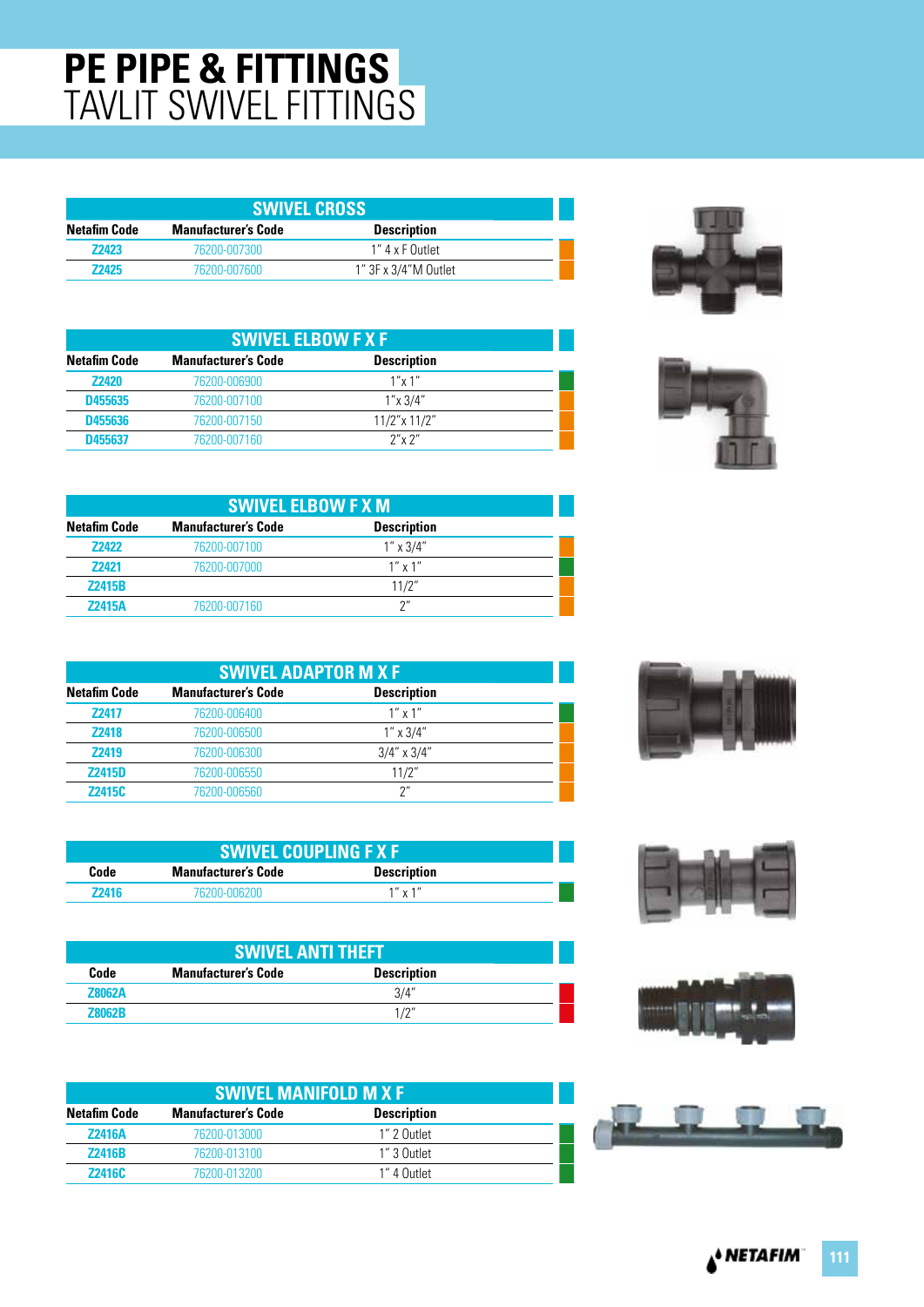#### **PE PIPE & FITTINGS** TAVLIT VALVES

| <b>VALVE BARBED X MALE THREADED</b> |                            |                    |  |
|-------------------------------------|----------------------------|--------------------|--|
| <b>Netafim Code</b>                 | <b>Manufacturer's Code</b> | <b>Description</b> |  |
| <b>Z2451A</b>                       | 76220-008200               | $16 \times 1/2"$   |  |
| <b>Z2447A</b>                       | 76220-008500               | $16 \times 3/4"$   |  |
| <b>Z2447B</b>                       | 76220-008400               | $17 \times 3/4"$   |  |
| <b>Z2447C</b>                       | 76220-008300               | $20 \times 1/2"$   |  |
| <b>Z2450B</b>                       | 76220-008600               | 20 x 3/4"          |  |
| <b>Z2447D</b>                       | 76220-008520               | 25 x 1/2"          |  |
| <b>Z2447E</b>                       | 76220-008510               | 25 x 3/4"          |  |



| <b>VALVE BARBED X FEMALE THREADED</b> |                            |                    |  |
|---------------------------------------|----------------------------|--------------------|--|
| <b>Netafim Code</b>                   | <b>Manufacturer's Code</b> | <b>Description</b> |  |
| <b>Z2452B</b>                         | 76220-008570               | $16 \times 3/4"$   |  |
| <b>Z2454A</b>                         | 76220-008550               | $17 \times 3/4"$   |  |
| <b>Z2450</b>                          | 76220-008650               | $20 \times 3/4"$   |  |
| <b>Z2452C</b>                         | 76220-008655               | $25 \times 3/4"$   |  |



| <b>VALVE MALE THREADED X MALE THREADED</b> |                            |                    |  |
|--------------------------------------------|----------------------------|--------------------|--|
| <b>Netafim Code</b>                        | <b>Manufacturer's Code</b> | <b>Description</b> |  |
| <b>Z2453C</b>                              | 76220-008950               | $1/2$ " x $1/2$ "  |  |
| <b>Z2453D</b>                              | 76220-009060               | $3/4$ " x $1/2$ "  |  |
| <b>Z2453E</b>                              | 76220-009050               | $3/4$ " x $3/4$ "  |  |



|                     | <b>VALVE BARBED X BARBED</b> |                    |  |  |  |
|---------------------|------------------------------|--------------------|--|--|--|
| <b>Netafim Code</b> | <b>Manufacturer's Code</b>   | <b>Description</b> |  |  |  |
| D455495             | 76220-008665                 | 12                 |  |  |  |
| <b>Z2451</b>        | 76220-008700                 | 16                 |  |  |  |
| <b>Z2454</b>        | 76220-008800                 | 17                 |  |  |  |
| <b>Z2452</b>        | 76220-008900                 | 20                 |  |  |  |
| <b>Z2452A</b>       | 76220-008905                 | $20 \times 16$     |  |  |  |
| <b>Z2453</b>        | 76220-008920                 | 25                 |  |  |  |
| <b>Z2453A</b>       | 76220-009090                 | $25 \times 16$     |  |  |  |
| <b>Z2453B</b>       | 76220-009100                 | 25 x 20            |  |  |  |